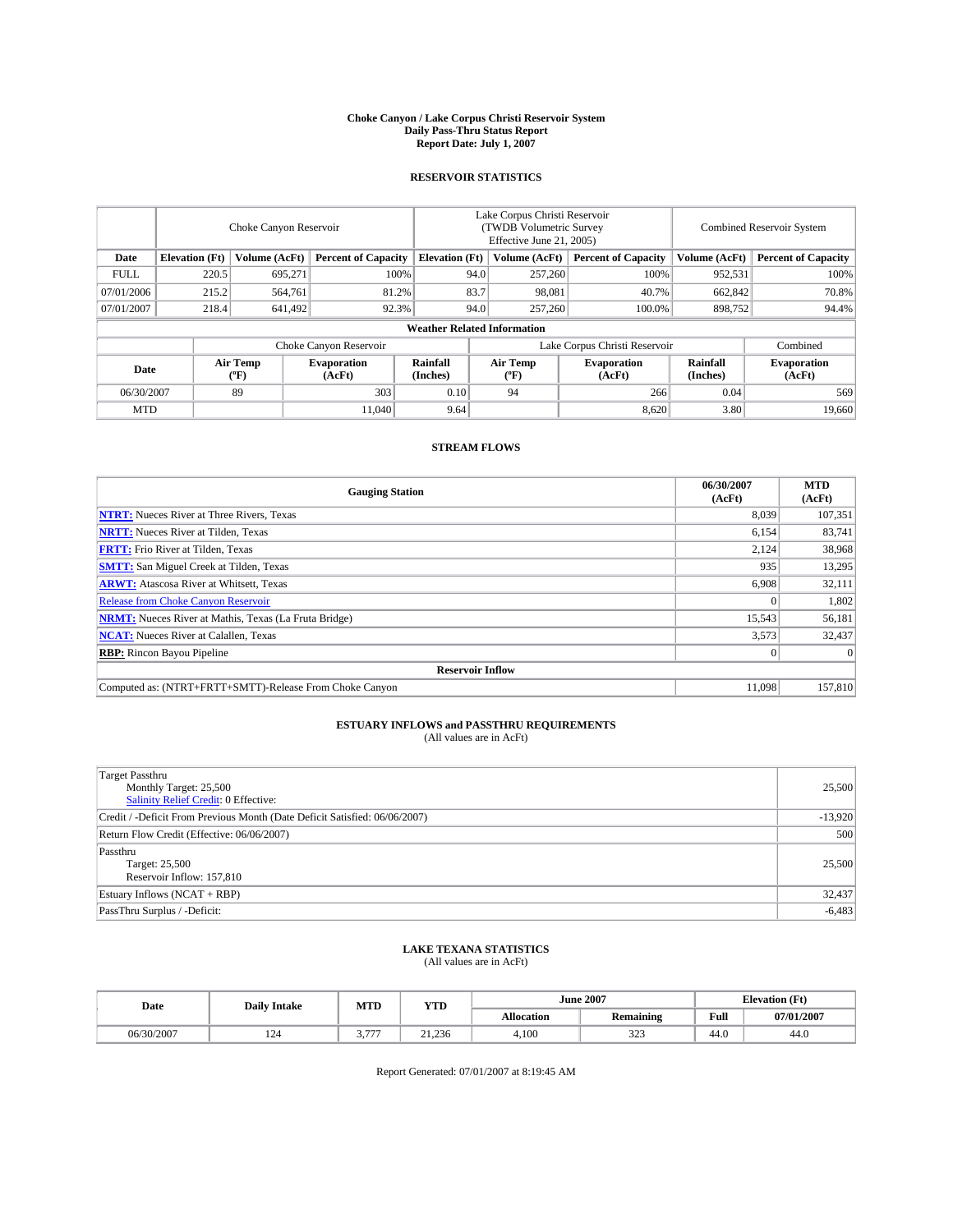#### **Choke Canyon / Lake Corpus Christi Reservoir System Daily Pass-Thru Status Report Report Date: July 2, 2007**

### **RESERVOIR STATISTICS**

|             | Choke Canyon Reservoir |                  |                              |                                    | Lake Corpus Christi Reservoir<br>(TWDB Volumetric Survey<br>Effective June 21, 2005) |                  |                               | <b>Combined Reservoir System</b> |                              |  |
|-------------|------------------------|------------------|------------------------------|------------------------------------|--------------------------------------------------------------------------------------|------------------|-------------------------------|----------------------------------|------------------------------|--|
| Date        | <b>Elevation</b> (Ft)  | Volume (AcFt)    | <b>Percent of Capacity</b>   | <b>Elevation</b> (Ft)              |                                                                                      | Volume (AcFt)    | <b>Percent of Capacity</b>    | Volume (AcFt)                    | <b>Percent of Capacity</b>   |  |
| <b>FULL</b> | 220.5                  | 695.271          | 100%                         |                                    | 94.0                                                                                 | 257,260          | 100%                          | 952,531                          | 100%                         |  |
| 07/02/2006  | 215.2                  | 564,761          | 81.2%                        |                                    | 83.7                                                                                 | 97,966           | 40.6%                         | 662,727                          | 70.8%                        |  |
| 07/02/2007  | 218.6                  | 647,962          | 93.2%                        |                                    | 94.0                                                                                 | 257,260          | 100.0%                        | 905.222                          | 95.0%                        |  |
|             |                        |                  |                              | <b>Weather Related Information</b> |                                                                                      |                  |                               |                                  |                              |  |
|             |                        |                  | Choke Canyon Reservoir       |                                    |                                                                                      |                  | Lake Corpus Christi Reservoir |                                  | Combined                     |  |
| Date        |                        | Air Temp<br>(°F) | <b>Evaporation</b><br>(AcFt) | Rainfall<br>(Inches)               |                                                                                      | Air Temp<br>("F) | <b>Evaporation</b><br>(AcFt)  | Rainfall<br>(Inches)             | <b>Evaporation</b><br>(AcFt) |  |
| 07/01/2007  |                        | 87               | 319                          | 1.08                               |                                                                                      | 90               | 255                           | 1.19                             | 574                          |  |
| <b>MTD</b>  |                        |                  | 319                          | 1.08                               |                                                                                      |                  | 255                           | 1.19                             | 574                          |  |

## **STREAM FLOWS**

| <b>Gauging Station</b>                                       | 07/01/2007<br>(AcFt) | <b>MTD</b><br>(AcFt) |
|--------------------------------------------------------------|----------------------|----------------------|
| <b>NTRT:</b> Nueces River at Three Rivers, Texas             | 8,873                | 8,873                |
| <b>NRTT:</b> Nueces River at Tilden, Texas                   | 9.667                | 9,667                |
| <b>FRTT:</b> Frio River at Tilden, Texas                     | 3,851                | 3,851                |
| <b>SMTT:</b> San Miguel Creek at Tilden, Texas               | 1,308                | 1,308                |
| <b>ARWT:</b> Atascosa River at Whitsett, Texas               | 6,709                | 6,709                |
| <b>Release from Choke Canyon Reservoir</b>                   |                      | $\Omega$             |
| <b>NRMT:</b> Nueces River at Mathis, Texas (La Fruta Bridge) | 10,163               | 10,163               |
| <b>NCAT:</b> Nueces River at Calallen, Texas                 | 5,240                | 5,240                |
| <b>RBP:</b> Rincon Bayou Pipeline                            |                      | $\Omega$             |
| <b>Reservoir Inflow</b>                                      |                      |                      |
| Computed as: (NTRT+FRTT+SMTT)-Release From Choke Canyon      | 14.032               | 14.032               |

## **ESTUARY INFLOWS and PASSTHRU REQUIREMENTS**<br>(All values are in AcFt)

| Target Passthru<br>Monthly Target: 6,500<br>Salinity Relief Credit: 0 Effective: | 6,500          |
|----------------------------------------------------------------------------------|----------------|
| Credit / -Deficit From Previous Month (Date Deficit Satisfied: )                 | $-6,483$       |
| Return Flow Credit (Effective:)                                                  | $\overline{0}$ |
| Passthru<br>Target: 6,500<br>Reservoir Inflow: 14,032                            | 6,500          |
| Estuary Inflows (NCAT + RBP)                                                     | 5,240          |
| PassThru Surplus / -Deficit:                                                     | $-7,743$       |

## **LAKE TEXANA STATISTICS** (All values are in AcFt)

| Date       | <b>Daily Intake</b> | MTD                   | <b>YTD</b> |                   | <b>July 2007</b> | <b>Elevation</b> (Ft) |            |
|------------|---------------------|-----------------------|------------|-------------------|------------------|-----------------------|------------|
|            |                     |                       |            | <b>Allocation</b> | <b>Remaining</b> | Full                  | 07/02/2007 |
| 07/01/2007 | ۵ ت<br>ب سے ج       | . .<br>$\overline{1}$ | 21.361     | 4.100             | 3,975            | 44.0                  | 44.0       |

Report Generated: 07/02/2007 at 8:14:20 AM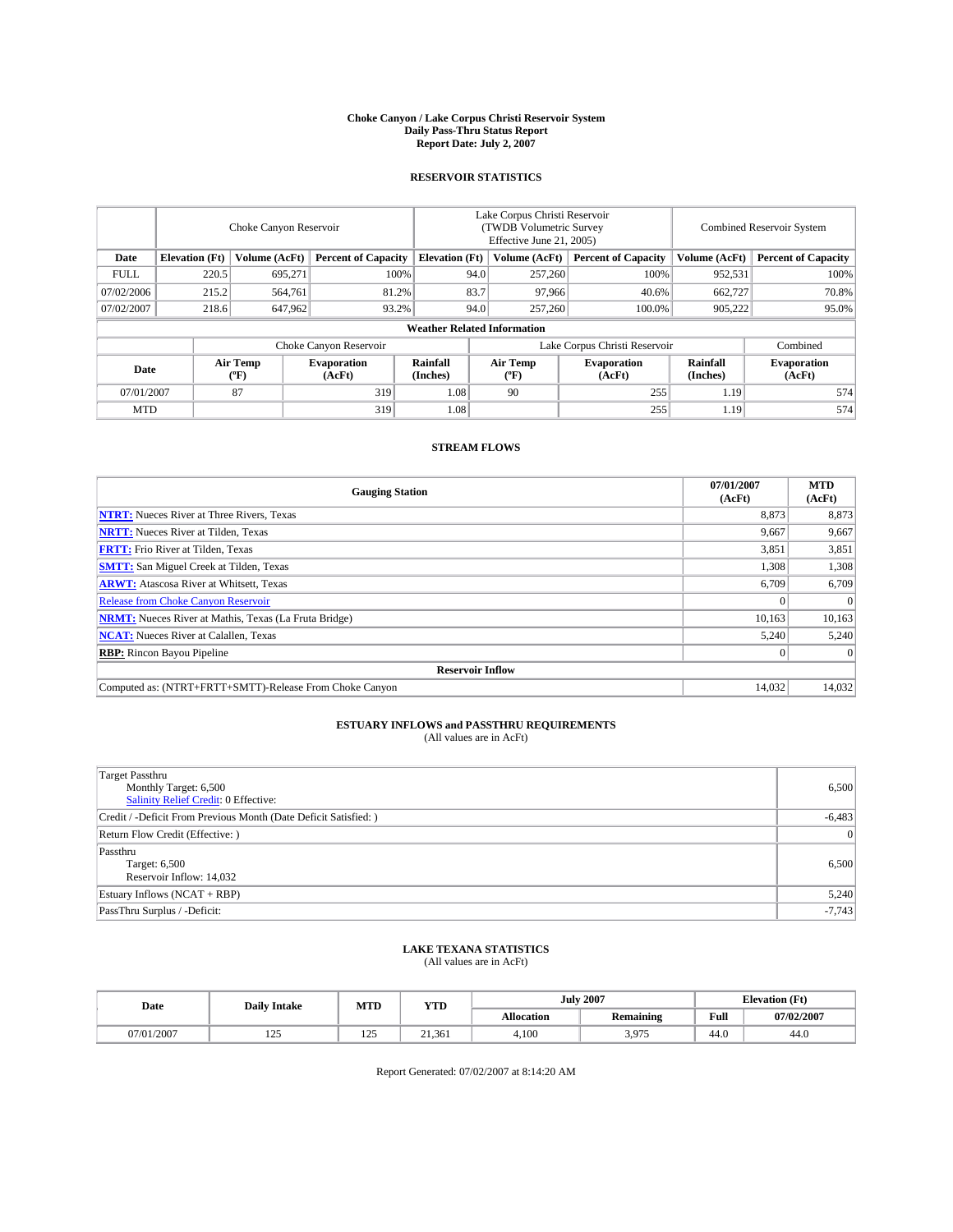#### **Choke Canyon / Lake Corpus Christi Reservoir System Daily Pass-Thru Status Report Report Date: July 3, 2007**

### **RESERVOIR STATISTICS**

|             | Choke Canyon Reservoir             |                  |                              |                       | Lake Corpus Christi Reservoir<br>(TWDB Volumetric Survey<br>Effective June 21, 2005) |                  |                               | <b>Combined Reservoir System</b> |                              |  |
|-------------|------------------------------------|------------------|------------------------------|-----------------------|--------------------------------------------------------------------------------------|------------------|-------------------------------|----------------------------------|------------------------------|--|
| Date        | <b>Elevation</b> (Ft)              | Volume (AcFt)    | <b>Percent of Capacity</b>   | <b>Elevation</b> (Ft) |                                                                                      | Volume (AcFt)    | <b>Percent of Capacity</b>    | Volume (AcFt)                    | <b>Percent of Capacity</b>   |  |
| <b>FULL</b> | 220.5                              | 695,271          | 100%                         |                       | 94.0                                                                                 | 257,260          | 100%                          | 952,531                          | 100%                         |  |
| 07/03/2006  | 215.2                              | 564,302          | 81.2%                        |                       | 83.7                                                                                 | 98.196           | 40.7%                         | 662,498                          | 70.7%                        |  |
| 07/03/2007  | 218.9                              | 654,959          | 94.2%                        | 94.2                  |                                                                                      | 257,260          | 100.0%                        | 912,219                          | 95.8%                        |  |
|             | <b>Weather Related Information</b> |                  |                              |                       |                                                                                      |                  |                               |                                  |                              |  |
|             |                                    |                  | Choke Canyon Reservoir       |                       |                                                                                      |                  | Lake Corpus Christi Reservoir |                                  | Combined                     |  |
| Date        |                                    | Air Temp<br>(°F) | <b>Evaporation</b><br>(AcFt) | Rainfall<br>(Inches)  |                                                                                      | Air Temp<br>("F) | <b>Evaporation</b><br>(AcFt)  | Rainfall<br>(Inches)             | <b>Evaporation</b><br>(AcFt) |  |
| 07/02/2007  |                                    | 85               | 234                          | 0.10                  |                                                                                      | 86               | 330                           | 0.46                             | 564                          |  |
| <b>MTD</b>  |                                    |                  | 553                          | 1.18                  |                                                                                      |                  | 585                           | 1.65                             | 1,138                        |  |

## **STREAM FLOWS**

| <b>Gauging Station</b>                                       | 07/02/2007<br>(AcFt) | <b>MTD</b><br>(AcFt) |
|--------------------------------------------------------------|----------------------|----------------------|
| <b>NTRT:</b> Nueces River at Three Rivers, Texas             | 11,592               | 20,465               |
| <b>NRTT:</b> Nueces River at Tilden, Texas                   | 9,865                | 19,532               |
| <b>FRTT:</b> Frio River at Tilden, Texas                     | 5,955                | 9,806                |
| <b>SMTT:</b> San Miguel Creek at Tilden, Texas               | 609                  | 1,918                |
| <b>ARWT:</b> Atascosa River at Whitsett, Texas               | 3,732                | 10,441               |
| <b>Release from Choke Canyon Reservoir</b>                   | 66                   | 66                   |
| <b>NRMT:</b> Nueces River at Mathis, Texas (La Fruta Bridge) | 13,756               | 23,919               |
| <b>NCAT:</b> Nueces River at Calallen, Texas                 | 11,017               | 16,257               |
| <b>RBP:</b> Rincon Bayou Pipeline                            |                      | $\Omega$             |
| <b>Reservoir Inflow</b>                                      |                      |                      |
| Computed as: (NTRT+FRTT+SMTT)-Release From Choke Canyon      | 18.091               | 32,123               |

# **ESTUARY INFLOWS and PASSTHRU REQUIREMENTS**<br>(All values are in AcFt)

| <b>Target Passthru</b><br>Monthly Target: 6,500<br>Salinity Relief Credit: 0 Effective: | 6,500    |
|-----------------------------------------------------------------------------------------|----------|
| Credit / -Deficit From Previous Month (Date Deficit Satisfied: 07/02/2007)              | $-6,483$ |
| Return Flow Credit (Effective: 07/02/2007)                                              | 500      |
| Passthru<br>Target: 6,500<br>Reservoir Inflow: 32,123                                   | 6,500    |
| Estuary Inflows (NCAT + RBP)                                                            | 16,257   |
| PassThru Surplus / -Deficit:                                                            | 3,774    |

## **LAKE TEXANA STATISTICS** (All values are in AcFt)

| Date       | <b>Daily Intake</b> | MTD | <b>YTD</b>     | <b>July 2007</b>  |                  | <b>Elevation</b> (Ft) |            |
|------------|---------------------|-----|----------------|-------------------|------------------|-----------------------|------------|
|            |                     |     |                | <b>Allocation</b> | <b>Remaining</b> | Full                  | 07/03/2007 |
| 07/02/2007 | ۵ ت<br>ب سے ج       | 249 | $\angle 1.485$ | 4.100             | 3.851            | 44.0                  | 44.Z       |

Report Generated: 07/03/2007 at 9:17:09 AM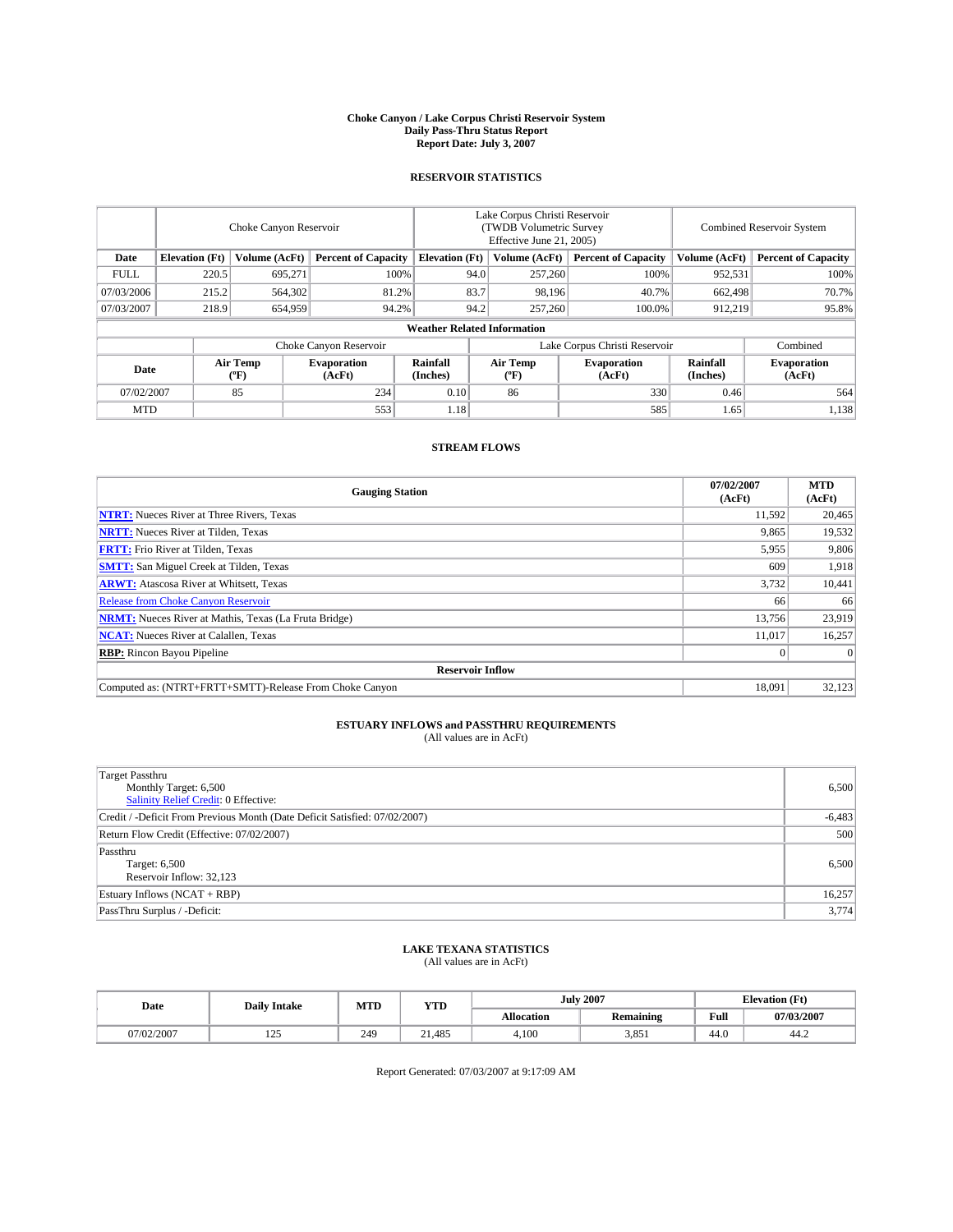#### **Choke Canyon / Lake Corpus Christi Reservoir System Daily Pass-Thru Status Report Report Date: July 4, 2007**

### **RESERVOIR STATISTICS**

|             | Choke Canyon Reservoir |                         |                              |                                    | Lake Corpus Christi Reservoir<br>(TWDB Volumetric Survey<br>Effective June 21, 2005) |                  |                               |                      | <b>Combined Reservoir System</b> |  |  |
|-------------|------------------------|-------------------------|------------------------------|------------------------------------|--------------------------------------------------------------------------------------|------------------|-------------------------------|----------------------|----------------------------------|--|--|
| Date        | <b>Elevation</b> (Ft)  | Volume (AcFt)           | <b>Percent of Capacity</b>   | <b>Elevation</b> (Ft)              |                                                                                      | Volume (AcFt)    | <b>Percent of Capacity</b>    | Volume (AcFt)        | <b>Percent of Capacity</b>       |  |  |
| <b>FULL</b> | 220.5                  | 695.271                 | 100%                         |                                    | 94.0                                                                                 | 257,260          | 100%                          | 952,531              | 100%                             |  |  |
| 07/04/2006  | 215.1                  | 563,843                 | 81.1%                        |                                    | 83.7                                                                                 | 98,196           | 40.7%                         | 662,039              | 70.7%                            |  |  |
| 07/04/2007  | 219.2                  | 662,006                 | 95.2%                        |                                    | 94.4                                                                                 | 257,260          | 100.0%                        | 919,266              | 96.5%                            |  |  |
|             |                        |                         |                              | <b>Weather Related Information</b> |                                                                                      |                  |                               |                      |                                  |  |  |
|             |                        |                         | Choke Canyon Reservoir       |                                    |                                                                                      |                  | Lake Corpus Christi Reservoir |                      | Combined                         |  |  |
| Date        |                        | <b>Air Temp</b><br>(°F) | <b>Evaporation</b><br>(AcFt) | Rainfall<br>(Inches)               |                                                                                      | Air Temp<br>("F) | <b>Evaporation</b><br>(AcFt)  | Rainfall<br>(Inches) | <b>Evaporation</b><br>(AcFt)     |  |  |
| 07/03/2007  |                        | 83                      | 206                          | 1.90                               |                                                                                      | 84               | Pan overflow                  | 1.14                 | 206                              |  |  |
| <b>MTD</b>  |                        |                         | 759                          | 3.08                               |                                                                                      |                  | 585                           | 2.79                 | 1,344                            |  |  |

## **STREAM FLOWS**

| <b>Gauging Station</b>                                       | 07/03/2007<br>(AcFt) | <b>MTD</b><br>(AcFt) |
|--------------------------------------------------------------|----------------------|----------------------|
| <b>NTRT:</b> Nueces River at Three Rivers, Texas             | 12.287               | 32,753               |
| <b>NRTT:</b> Nueces River at Tilden, Texas                   | 9,032                | 28,564               |
| <b>FRTT:</b> Frio River at Tilden, Texas                     | 6,094                | 15,900               |
| <b>SMTT:</b> San Miguel Creek at Tilden, Texas               | 683                  | 2,600                |
| <b>ARWT:</b> Atascosa River at Whitsett, Texas               | 1,610                | 12,051               |
| <b>Release from Choke Canyon Reservoir</b>                   |                      | 66                   |
| <b>NRMT:</b> Nueces River at Mathis, Texas (La Fruta Bridge) | 13,657               | 37,576               |
| <b>NCAT:</b> Nueces River at Calallen, Texas                 | 10.024               | 26,281               |
| <b>RBP:</b> Rincon Bayou Pipeline                            |                      | $\Omega$             |
| <b>Reservoir Inflow</b>                                      |                      |                      |
| Computed as: (NTRT+FRTT+SMTT)-Release From Choke Canyon      | 19,064               | 51.187               |

## **ESTUARY INFLOWS and PASSTHRU REQUIREMENTS**<br>(All values are in AcFt)

| <b>Target Passthru</b><br>Monthly Target: 6,500<br>Salinity Relief Credit: 0 Effective: | 6,500    |
|-----------------------------------------------------------------------------------------|----------|
| Credit / -Deficit From Previous Month (Date Deficit Satisfied: 07/02/2007)              | $-6,483$ |
| Return Flow Credit (Effective: 07/02/2007)                                              | 500      |
| Passthru<br>Target: 6,500<br>Reservoir Inflow: 51,187                                   | 6,500    |
| Estuary Inflows (NCAT + RBP)                                                            | 26,281   |
| PassThru Surplus / -Deficit:                                                            | 13,798   |

## **LAKE TEXANA STATISTICS** (All values are in AcFt)

| Date       | <b>Daily Intake</b> | MTD    | <b>YTD</b> |                   | <b>July 2007</b> |      | <b>Elevation</b> (Ft) |
|------------|---------------------|--------|------------|-------------------|------------------|------|-----------------------|
|            |                     |        |            | <b>Allocation</b> | <b>Remaining</b> | Full | 07/04/2007            |
| 07/03/2007 | ۵ - ۱<br>ن کے ا     | $\sim$ | 21.610     | 4.100             | 3.726            | 44.0 | 44.0                  |

Report Generated: 07/04/2007 at 8:50:15 AM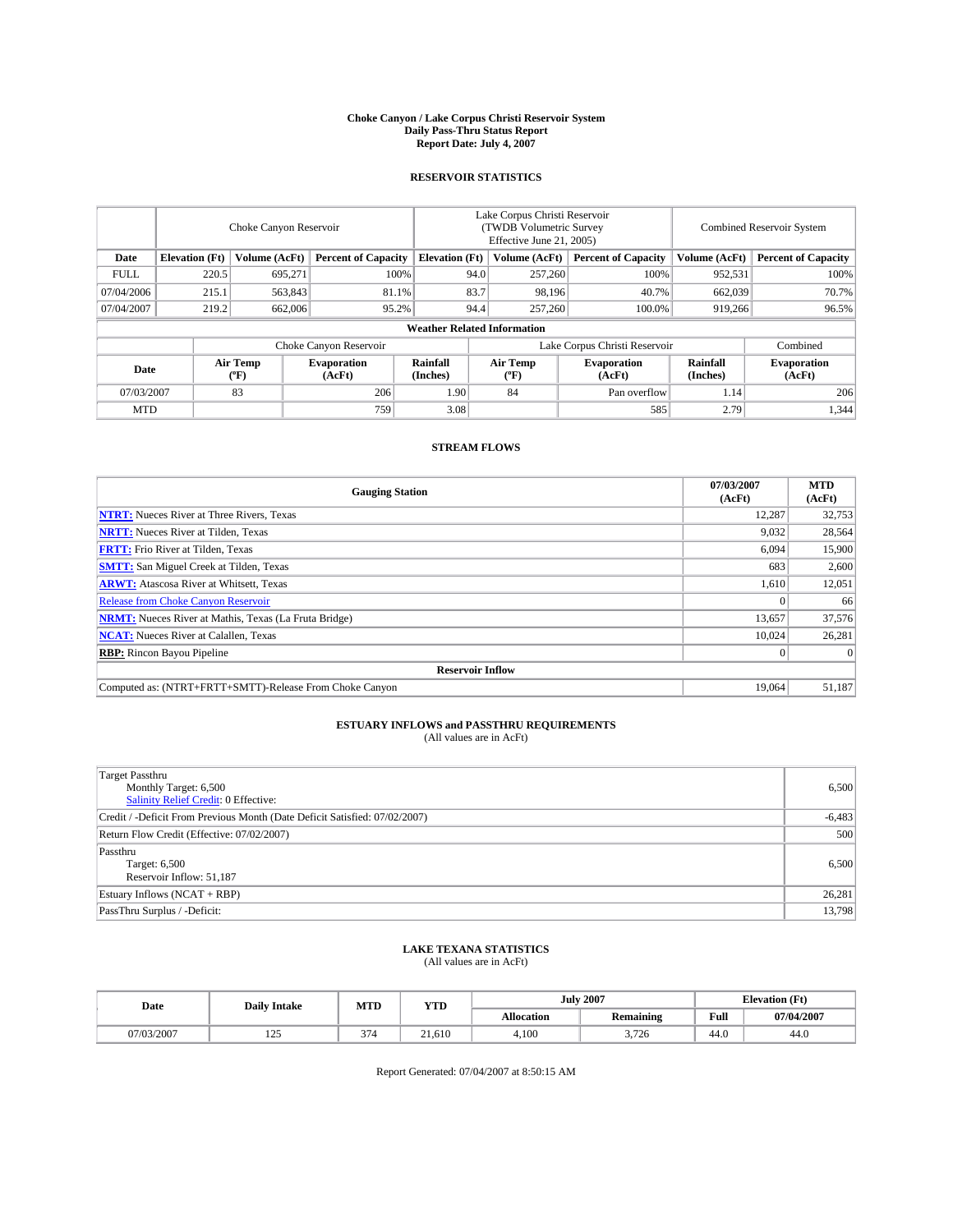#### **Choke Canyon / Lake Corpus Christi Reservoir System Daily Pass-Thru Status Report Report Date: July 5, 2007**

### **RESERVOIR STATISTICS**

|             | Choke Canyon Reservoir |                                                  |                              |                                    | Lake Corpus Christi Reservoir<br>(TWDB Volumetric Survey<br>Effective June 21, 2005) |                                           |                               | <b>Combined Reservoir System</b> |                              |  |
|-------------|------------------------|--------------------------------------------------|------------------------------|------------------------------------|--------------------------------------------------------------------------------------|-------------------------------------------|-------------------------------|----------------------------------|------------------------------|--|
| Date        | <b>Elevation</b> (Ft)  | Volume (AcFt)                                    | <b>Percent of Capacity</b>   | <b>Elevation</b> (Ft)              |                                                                                      | Volume (AcFt)                             | <b>Percent of Capacity</b>    | Volume (AcFt)                    | <b>Percent of Capacity</b>   |  |
| <b>FULL</b> | 220.5                  | 695,271                                          | 100%                         |                                    | 94.0                                                                                 | 257,260                                   | 100%                          | 952,531                          | 100%                         |  |
| 07/05/2006  | 215.3                  | 567,307                                          | 81.6%                        |                                    | 83.7                                                                                 | 98,196                                    | 40.7%                         | 665,503                          | 71.1%                        |  |
| 07/05/2007  | 220.2                  | 686,992                                          | 98.8%                        |                                    | 94.1                                                                                 | 257,260                                   | 100.0%                        | 944.252                          | 99.1%                        |  |
|             |                        |                                                  |                              | <b>Weather Related Information</b> |                                                                                      |                                           |                               |                                  |                              |  |
|             |                        |                                                  | Choke Canyon Reservoir       |                                    |                                                                                      |                                           | Lake Corpus Christi Reservoir |                                  | Combined                     |  |
| Date        |                        | <b>Air Temp</b><br>$({}^{\mathrm{o}}\mathrm{F})$ | <b>Evaporation</b><br>(AcFt) | Rainfall<br>(Inches)               |                                                                                      | Air Temp<br>$({}^{\mathrm{o}}\mathrm{F})$ | <b>Evaporation</b><br>(AcFt)  | Rainfall<br>(Inches)             | <b>Evaporation</b><br>(AcFt) |  |
| 07/04/2007  |                        | 79                                               | 180                          | 1.55                               |                                                                                      | 81                                        | Pan overflow                  | 1.83                             | 180                          |  |
| <b>MTD</b>  |                        |                                                  | 939                          | 4.63                               |                                                                                      |                                           | 585                           | 4.62                             | 1,524                        |  |

## **STREAM FLOWS**

| <b>Gauging Station</b>                                       | 07/04/2007<br>(AcFt) | <b>MTD</b><br>(AcFt) |
|--------------------------------------------------------------|----------------------|----------------------|
| <b>NTRT:</b> Nueces River at Three Rivers, Texas             | 12,049               | 44,801               |
| <b>NRTT:</b> Nueces River at Tilden, Texas                   | 11.295               | 39,859               |
| <b>FRTT:</b> Frio River at Tilden, Texas                     | 7,960                | 23,860               |
| <b>SMTT:</b> San Miguel Creek at Tilden, Texas               | 6,154                | 8,754                |
| <b>ARWT:</b> Atascosa River at Whitsett, Texas               | 5,558                | 17,609               |
| <b>Release from Choke Canyon Reservoir</b>                   | 977                  | 977                  |
| <b>NRMT:</b> Nueces River at Mathis, Texas (La Fruta Bridge) | 20,446               | 58,022               |
| <b>NCAT:</b> Nueces River at Calallen, Texas                 | 11,533               | 37,814               |
| <b>RBP:</b> Rincon Bayou Pipeline                            |                      | $\Omega$             |
| <b>Reservoir Inflow</b>                                      |                      |                      |
| Computed as: (NTRT+FRTT+SMTT)-Release From Choke Canyon      | 25,186               | 76,438               |

# **ESTUARY INFLOWS and PASSTHRU REQUIREMENTS**<br>(All values are in AcFt)

| <b>Target Passthru</b><br>Monthly Target: 6,500<br>Salinity Relief Credit: 0 Effective: | 6,500    |
|-----------------------------------------------------------------------------------------|----------|
| Credit / -Deficit From Previous Month (Date Deficit Satisfied: 07/02/2007)              | $-6,483$ |
| Return Flow Credit (Effective: 07/02/2007)                                              | 500      |
| Passthru<br>Target: 6,500<br>Reservoir Inflow: 76,438                                   | 6,500    |
| Estuary Inflows (NCAT + RBP)                                                            | 37,814   |
| PassThru Surplus / -Deficit:                                                            | 25,331   |

## **LAKE TEXANA STATISTICS** (All values are in AcFt)

| Date       | <b>Daily Intake</b> | MTD             | <b>YTD</b>      |                   | <b>July 2007</b> | <b>Elevation</b> (Ft) |            |
|------------|---------------------|-----------------|-----------------|-------------------|------------------|-----------------------|------------|
|            |                     |                 |                 | <b>Allocation</b> | <b>Remaining</b> | Full                  | 07/05/2007 |
| 07/04/2007 | ۵ - ۱<br>ب سے ج     | 49 <sup>c</sup> | $\sim$ 1<br>725 | 4.100             | 3.601            | 44.0                  | 44.0       |

Report Generated: 07/05/2007 at 9:22:37 AM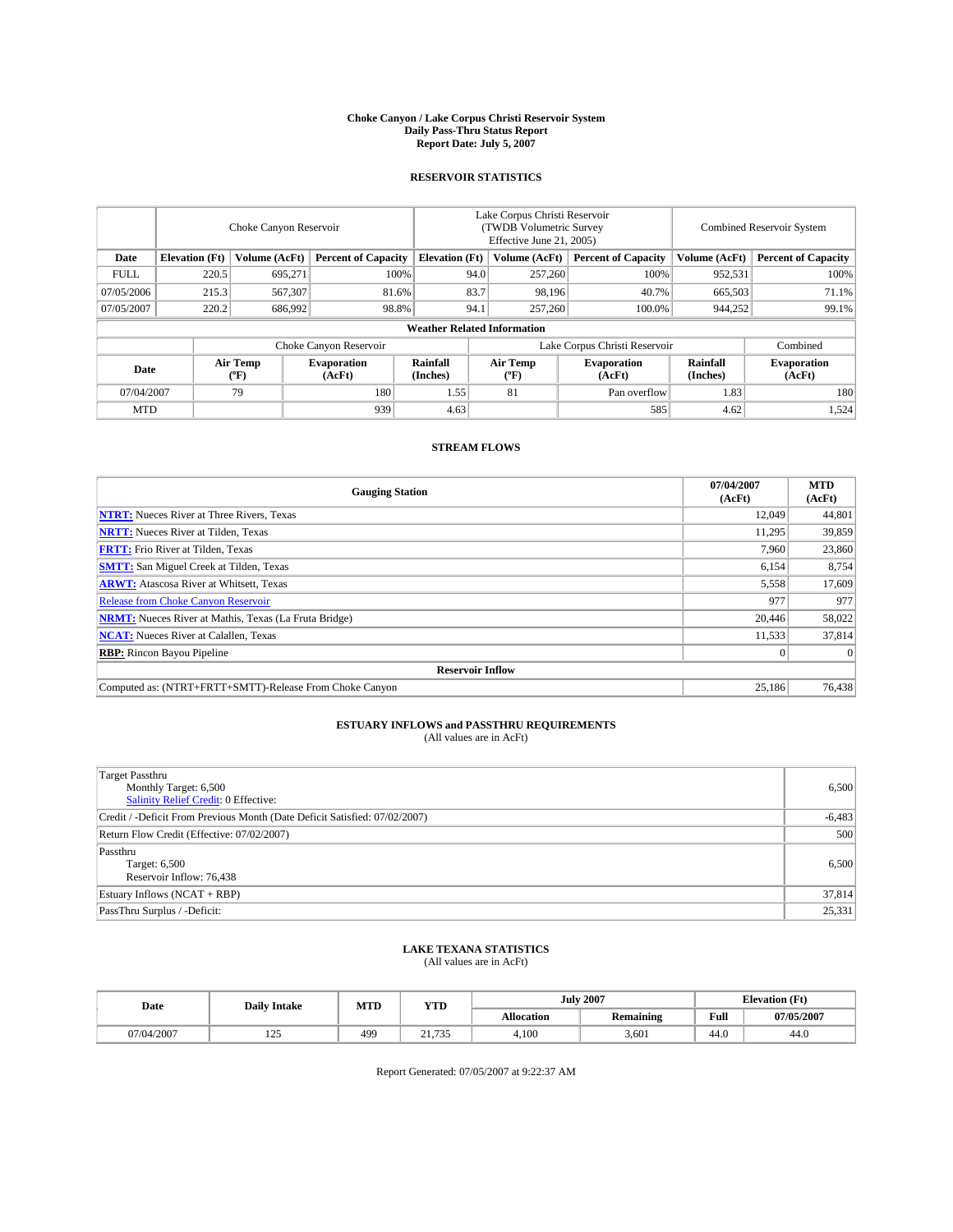#### **Choke Canyon / Lake Corpus Christi Reservoir System Daily Pass-Thru Status Report Report Date: July 6, 2007**

### **RESERVOIR STATISTICS**

|             | Choke Canyon Reservoir             |                  |                              |                       | Lake Corpus Christi Reservoir<br>(TWDB Volumetric Survey<br>Effective June 21, 2005) |                                           |                              | <b>Combined Reservoir System</b> |                              |  |
|-------------|------------------------------------|------------------|------------------------------|-----------------------|--------------------------------------------------------------------------------------|-------------------------------------------|------------------------------|----------------------------------|------------------------------|--|
| Date        | <b>Elevation</b> (Ft)              | Volume (AcFt)    | <b>Percent of Capacity</b>   | <b>Elevation</b> (Ft) |                                                                                      | Volume (AcFt)                             | <b>Percent of Capacity</b>   | Volume (AcFt)                    | <b>Percent of Capacity</b>   |  |
| <b>FULL</b> | 220.5                              | 695.271          | 100%                         |                       | 94.0                                                                                 | 257,260                                   | 100%                         | 952,531                          | 100%                         |  |
| 07/06/2006  | 215.3                              | 566,843          | 81.5%                        |                       | 83.8                                                                                 | 98.888                                    | 41.0%                        | 665,731                          | 71.1%                        |  |
| 07/06/2007  | 221.2                              | 712,564          | 102.5%                       |                       | 94.0                                                                                 | 257,260                                   | 100.0%                       | 969,824                          | 101.8%                       |  |
|             | <b>Weather Related Information</b> |                  |                              |                       |                                                                                      |                                           |                              |                                  |                              |  |
|             |                                    |                  | Choke Canyon Reservoir       |                       | Lake Corpus Christi Reservoir                                                        |                                           |                              |                                  | Combined                     |  |
| Date        |                                    | Air Temp<br>(°F) | <b>Evaporation</b><br>(AcFt) | Rainfall<br>(Inches)  |                                                                                      | Air Temp<br>$({}^{\mathrm{o}}\mathrm{F})$ | <b>Evaporation</b><br>(AcFt) | Rainfall<br>(Inches)             | <b>Evaporation</b><br>(AcFt) |  |
| 07/05/2007  |                                    | 88               | 338                          | 0.00                  |                                                                                      | 90                                        | 287                          | 0.00                             | 625                          |  |
| <b>MTD</b>  |                                    |                  | 1.277                        | 4.63                  |                                                                                      |                                           | 872                          | 4.62                             | 2,149                        |  |

## **STREAM FLOWS**

| <b>Gauging Station</b>                                       | 07/05/2007<br>(AcFt) | <b>MTD</b><br>(AcFt) |
|--------------------------------------------------------------|----------------------|----------------------|
| <b>NTRT:</b> Nueces River at Three Rivers, Texas             | 19.195               | 63,996               |
| <b>NRTT:</b> Nueces River at Tilden, Texas                   | 22,629               | 62,488               |
| <b>FRTT:</b> Frio River at Tilden, Texas                     | 20,446               | 44,305               |
| <b>SMTT:</b> San Miguel Creek at Tilden, Texas               | 8,674                | 17,428               |
| <b>ARWT:</b> Atascosa River at Whitsett, Texas               | 16,674               | 34,283               |
| <b>Release from Choke Canyon Reservoir</b>                   | 2,908                | 3,885                |
| <b>NRMT:</b> Nueces River at Mathis, Texas (La Fruta Bridge) | 23,622               | 81,643               |
| <b>NCAT:</b> Nueces River at Calallen, Texas                 | 15,066               | 52,880               |
| <b>RBP:</b> Rincon Bayou Pipeline                            | $\mathbf{0}$         | $\Omega$             |
| <b>Reservoir Inflow</b>                                      |                      |                      |
| Computed as: (NTRT+FRTT+SMTT)-Release From Choke Canyon      | 45,407               | 121,845              |

## **ESTUARY INFLOWS and PASSTHRU REQUIREMENTS**<br>(All values are in AcFt)

| Target Passthru<br>Monthly Target: 6,500<br>Salinity Relief Credit: 0 Effective: | 6,500    |
|----------------------------------------------------------------------------------|----------|
| Credit / -Deficit From Previous Month (Date Deficit Satisfied: 07/02/2007)       | $-6,483$ |
| Return Flow Credit (Effective: 07/02/2007)                                       | 500      |
| Passthru<br>Target: 6,500<br>Reservoir Inflow: 121,845                           | 6,500    |
| Estuary Inflows (NCAT + RBP)                                                     | 52,880   |
| PassThru Surplus / -Deficit:                                                     | 40,397   |

## **LAKE TEXANA STATISTICS** (All values are in AcFt)

| Date       | <b>Daily Intake</b> | MTD | <b>YTD</b> |                   | <b>July 2007</b> | <b>Elevation</b> (Ft) |            |
|------------|---------------------|-----|------------|-------------------|------------------|-----------------------|------------|
|            |                     |     |            | <b>Allocation</b> | <b>Remaining</b> | Full                  | 07/06/2007 |
| 07/05/2007 | ۵ ت<br>ب سے ج       | 62  | 21,859     | 4.100             | 477<br>5.47      | 44.0                  | 44.0       |

Report Generated: 07/06/2007 at 8:51:45 AM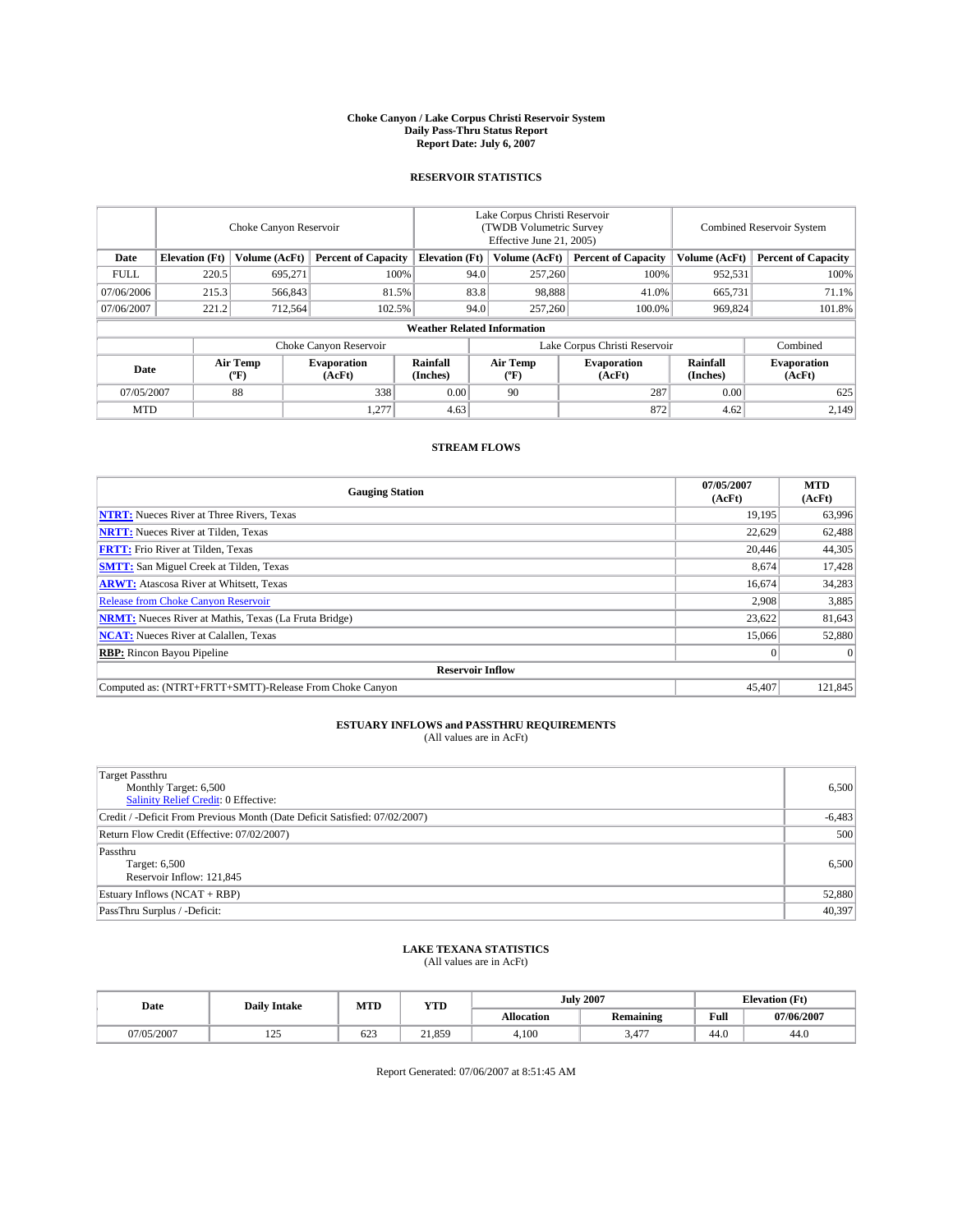#### **Choke Canyon / Lake Corpus Christi Reservoir System Daily Pass-Thru Status Report Report Date: July 7, 2007**

### **RESERVOIR STATISTICS**

|             | Choke Canyon Reservoir |                  |                              |                                    | Lake Corpus Christi Reservoir<br>(TWDB Volumetric Survey<br>Effective June 21, 2005) |                  |                               | <b>Combined Reservoir System</b> |                              |  |
|-------------|------------------------|------------------|------------------------------|------------------------------------|--------------------------------------------------------------------------------------|------------------|-------------------------------|----------------------------------|------------------------------|--|
| Date        | <b>Elevation</b> (Ft)  | Volume (AcFt)    | <b>Percent of Capacity</b>   | <b>Elevation</b> (Ft)              |                                                                                      | Volume (AcFt)    | <b>Percent of Capacity</b>    | Volume (AcFt)                    | <b>Percent of Capacity</b>   |  |
| <b>FULL</b> | 220.5                  | 695.271          | 100%                         |                                    | 94.0                                                                                 | 257,260          | 100%                          | 952,531                          | 100%                         |  |
| 07/07/2006  | 215.3                  | 566,380          | 81.5%                        |                                    | 83.9                                                                                 | 99,698           | 41.3%                         | 666,078                          | 71.1%                        |  |
| 07/07/2007  | 221.8                  | 729,867          | 105.0%                       |                                    | 94.0                                                                                 | 256,530          | 99.7%                         | 986,397                          | 103.6%                       |  |
|             |                        |                  |                              | <b>Weather Related Information</b> |                                                                                      |                  |                               |                                  |                              |  |
|             |                        |                  | Choke Canyon Reservoir       |                                    |                                                                                      |                  | Lake Corpus Christi Reservoir |                                  | Combined                     |  |
| Date        |                        | Air Temp<br>(°F) | <b>Evaporation</b><br>(AcFt) | Rainfall<br>(Inches)               |                                                                                      | Air Temp<br>("F) | <b>Evaporation</b><br>(AcFt)  | Rainfall<br>(Inches)             | <b>Evaporation</b><br>(AcFt) |  |
| 07/06/2007  |                        | 85               | 234                          | 0.25                               |                                                                                      | 90               | 159                           | 0.06                             | 393                          |  |
| <b>MTD</b>  |                        |                  | 1,511                        | 4.88                               |                                                                                      |                  | 1,031                         | 4.68                             | 2,542                        |  |

## **STREAM FLOWS**

| <b>Gauging Station</b>                                       | 07/06/2007<br>(AcFt) | <b>MTD</b><br>(AcFt) |
|--------------------------------------------------------------|----------------------|----------------------|
| <b>NTRT:</b> Nueces River at Three Rivers, Texas             | 26,401               | 90,397               |
| <b>NRTT:</b> Nueces River at Tilden, Texas                   | 36.723               | 99,210               |
| <b>FRTT:</b> Frio River at Tilden, Texas                     | 20,446               | 64,751               |
| <b>SMTT:</b> San Miguel Creek at Tilden, Texas               | 2,322                | 19,751               |
| <b>ARWT:</b> Atascosa River at Whitsett, Texas               | 20,247               | 54,530               |
| <b>Release from Choke Canyon Reservoir</b>                   | 4,516                | 8,401                |
| <b>NRMT:</b> Nueces River at Mathis, Texas (La Fruta Bridge) | 19,552               | 101,195              |
| <b>NCAT:</b> Nueces River at Calallen, Texas                 | 23,026               | 75,906               |
| <b>RBP:</b> Rincon Bayou Pipeline                            | $\mathbf{0}$         | $\Omega$             |
| <b>Reservoir Inflow</b>                                      |                      |                      |
| Computed as: (NTRT+FRTT+SMTT)-Release From Choke Canyon      | 44.653               | 166,498              |

# **ESTUARY INFLOWS and PASSTHRU REQUIREMENTS**<br>(All values are in AcFt)

| <b>Target Passthru</b><br>Monthly Target: 6,500<br>Salinity Relief Credit: 0 Effective: | 6,500    |
|-----------------------------------------------------------------------------------------|----------|
| Credit / -Deficit From Previous Month (Date Deficit Satisfied: 07/02/2007)              | $-6,483$ |
| Return Flow Credit (Effective: 07/02/2007)                                              | 500      |
| Passthru<br>Target: 6,500<br>Reservoir Inflow: 166,498                                  | 6,500    |
| Estuary Inflows (NCAT + RBP)                                                            | 75,906   |
| PassThru Surplus / -Deficit:                                                            | 63,423   |

## **LAKE TEXANA STATISTICS** (All values are in AcFt)

| Date       | <b>Daily Intake</b> | MTD | <b>YTD</b> |                   | <b>July 2007</b> | <b>Elevation</b> (Ft) |            |
|------------|---------------------|-----|------------|-------------------|------------------|-----------------------|------------|
|            |                     |     |            | <b>Allocation</b> | <b>Remaining</b> | Full                  | 07/07/2007 |
| 07/06/2007 | ۵۵<br>ن کے ا        | 748 | 21.984     | 4.100             | 2.252<br>ے رہی ر | 44.0                  | 44.0       |

Report Generated: 07/07/2007 at 9:23:41 AM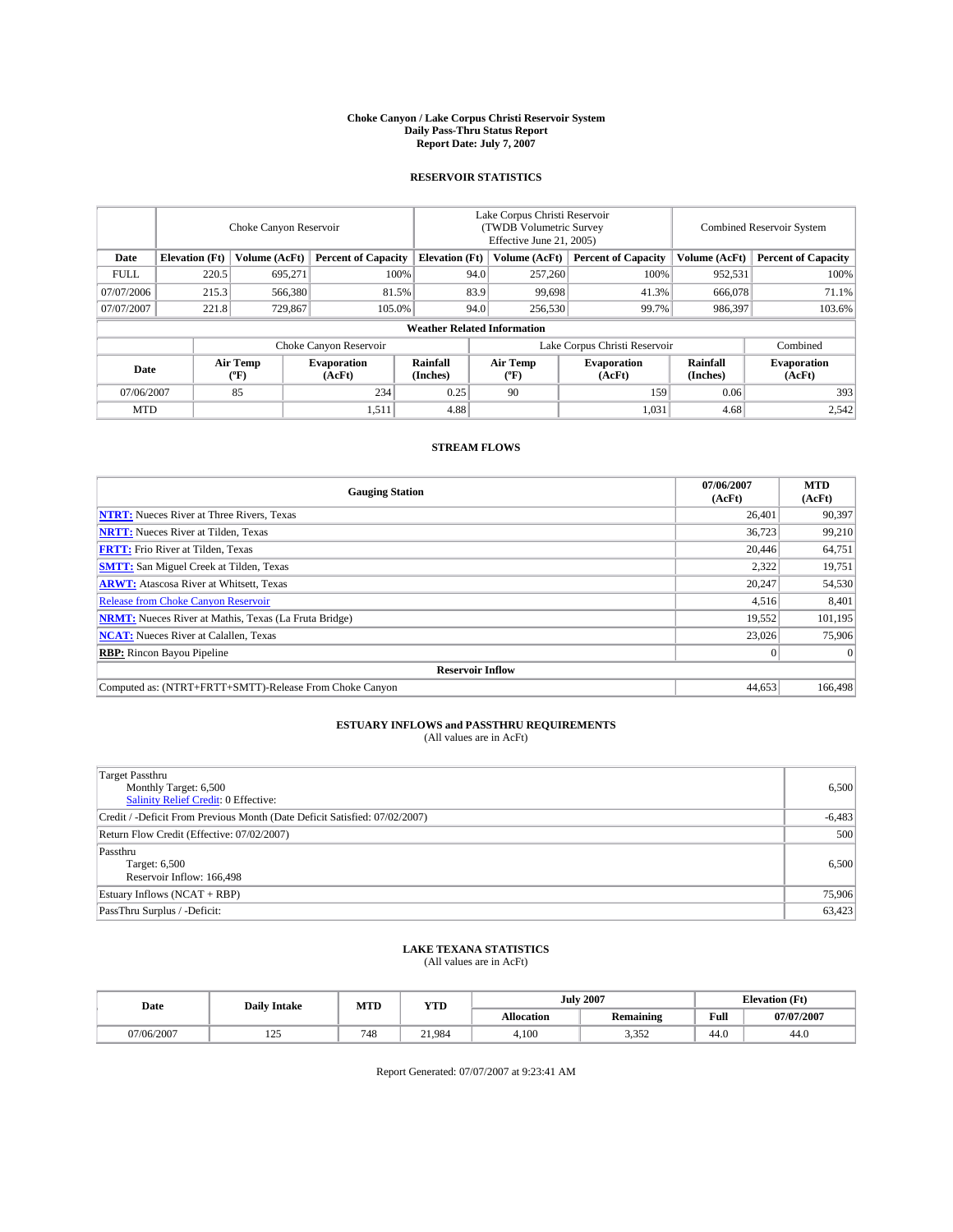#### **Choke Canyon / Lake Corpus Christi Reservoir System Daily Pass-Thru Status Report Report Date: July 8, 2007**

### **RESERVOIR STATISTICS**

|             | Choke Canyon Reservoir |                  |                              |                                    | Lake Corpus Christi Reservoir<br>(TWDB Volumetric Survey<br>Effective June 21, 2005) |                                           |                               | <b>Combined Reservoir System</b> |                              |  |
|-------------|------------------------|------------------|------------------------------|------------------------------------|--------------------------------------------------------------------------------------|-------------------------------------------|-------------------------------|----------------------------------|------------------------------|--|
| Date        | <b>Elevation</b> (Ft)  | Volume (AcFt)    | <b>Percent of Capacity</b>   | <b>Elevation</b> (Ft)              |                                                                                      | Volume (AcFt)                             | <b>Percent of Capacity</b>    | Volume (AcFt)                    | <b>Percent of Capacity</b>   |  |
| <b>FULL</b> | 220.5                  | 695,271          |                              | 100%                               | 94.0                                                                                 | 257,260                                   | 100%                          | 952,531                          | 100%                         |  |
| 07/08/2006  | 215.2                  | 565,916          | 81.4%                        |                                    | 84.0                                                                                 | 101,567                                   | 42.1%                         | 667,483                          | 71.3%                        |  |
| 07/08/2007  | 222.2                  | 739,566          | 106.4%                       |                                    | 93.9                                                                                 | 255,072                                   | 99.1%                         | 994,638                          | 104.4%                       |  |
|             |                        |                  |                              | <b>Weather Related Information</b> |                                                                                      |                                           |                               |                                  |                              |  |
|             |                        |                  | Choke Canyon Reservoir       |                                    |                                                                                      |                                           | Lake Corpus Christi Reservoir |                                  | Combined                     |  |
| Date        |                        | Air Temp<br>(°F) | <b>Evaporation</b><br>(AcFt) | Rainfall<br>(Inches)               |                                                                                      | Air Temp<br>$({}^{\mathrm{o}}\mathrm{F})$ | <b>Evaporation</b><br>(AcFt)  | Rainfall<br>(Inches)             | <b>Evaporation</b><br>(AcFt) |  |
| 07/07/2007  |                        | 82               | 205                          | 0.25                               |                                                                                      | 87                                        | 170                           | 1.25                             | 375                          |  |
| <b>MTD</b>  |                        |                  | 1.716                        | 5.13                               |                                                                                      |                                           | 1,201                         | 5.93                             | 2,917                        |  |

## **STREAM FLOWS**

| <b>Gauging Station</b>                                       | 07/07/2007<br>(AcFt) | <b>MTD</b><br>(AcFt) |
|--------------------------------------------------------------|----------------------|----------------------|
| <b>NTRT:</b> Nueces River at Three Rivers, Texas             | 33,547               | 123,943              |
| <b>NRTT:</b> Nueces River at Tilden, Texas                   | 37.318               | 136,528              |
| <b>FRTT:</b> Frio River at Tilden, Texas                     | 14.907               | 79,658               |
| <b>SMTT:</b> San Miguel Creek at Tilden, Texas               | 2,958                | 22,708               |
| <b>ARWT:</b> Atascosa River at Whitsett, Texas               | 10.401               | 64,931               |
| <b>Release from Choke Canyon Reservoir</b>                   | 4,945                | 13,345               |
| <b>NRMT:</b> Nueces River at Mathis, Texas (La Fruta Bridge) | 23,820               | 125,015              |
| <b>NCAT:</b> Nueces River at Calallen, Texas                 | 26,996               | 102,902              |
| <b>RBP:</b> Rincon Bayou Pipeline                            | $\overline{0}$       | $\Omega$             |
| <b>Reservoir Inflow</b>                                      |                      |                      |
| Computed as: (NTRT+FRTT+SMTT)-Release From Choke Canyon      | 46,467               | 212,965              |

## **ESTUARY INFLOWS and PASSTHRU REQUIREMENTS**<br>(All values are in AcFt)

| <b>Target Passthru</b><br>Monthly Target: 6,500<br>Salinity Relief Credit: 0 Effective: | 6,500    |
|-----------------------------------------------------------------------------------------|----------|
| Credit / -Deficit From Previous Month (Date Deficit Satisfied: 07/02/2007)              | $-6,483$ |
| Return Flow Credit (Effective: 07/02/2007)                                              | 500      |
| Passthru<br>Target: 6,500<br>Reservoir Inflow: 212,965                                  | 6,500    |
| Estuary Inflows (NCAT + RBP)                                                            | 102,902  |
| PassThru Surplus / -Deficit:                                                            | 90,419   |

## **LAKE TEXANA STATISTICS** (All values are in AcFt)

| Date       | <b>Daily Intake</b> | MTD                    | <b>YTD</b> |                   | <b>July 2007</b> | <b>Elevation</b> (Ft) |            |
|------------|---------------------|------------------------|------------|-------------------|------------------|-----------------------|------------|
|            |                     |                        |            | <b>Allocation</b> | <b>Remaining</b> | Full                  | 07/08/2007 |
| 07/07/2007 | ۵ - ۱<br>ب سے ج     | $\Omega$<br>$\circ$ /: | 22,109     | 4.100             | 2.22<br>---      | 44.0                  | 44.0       |

Report Generated: 07/08/2007 at 9:36:10 AM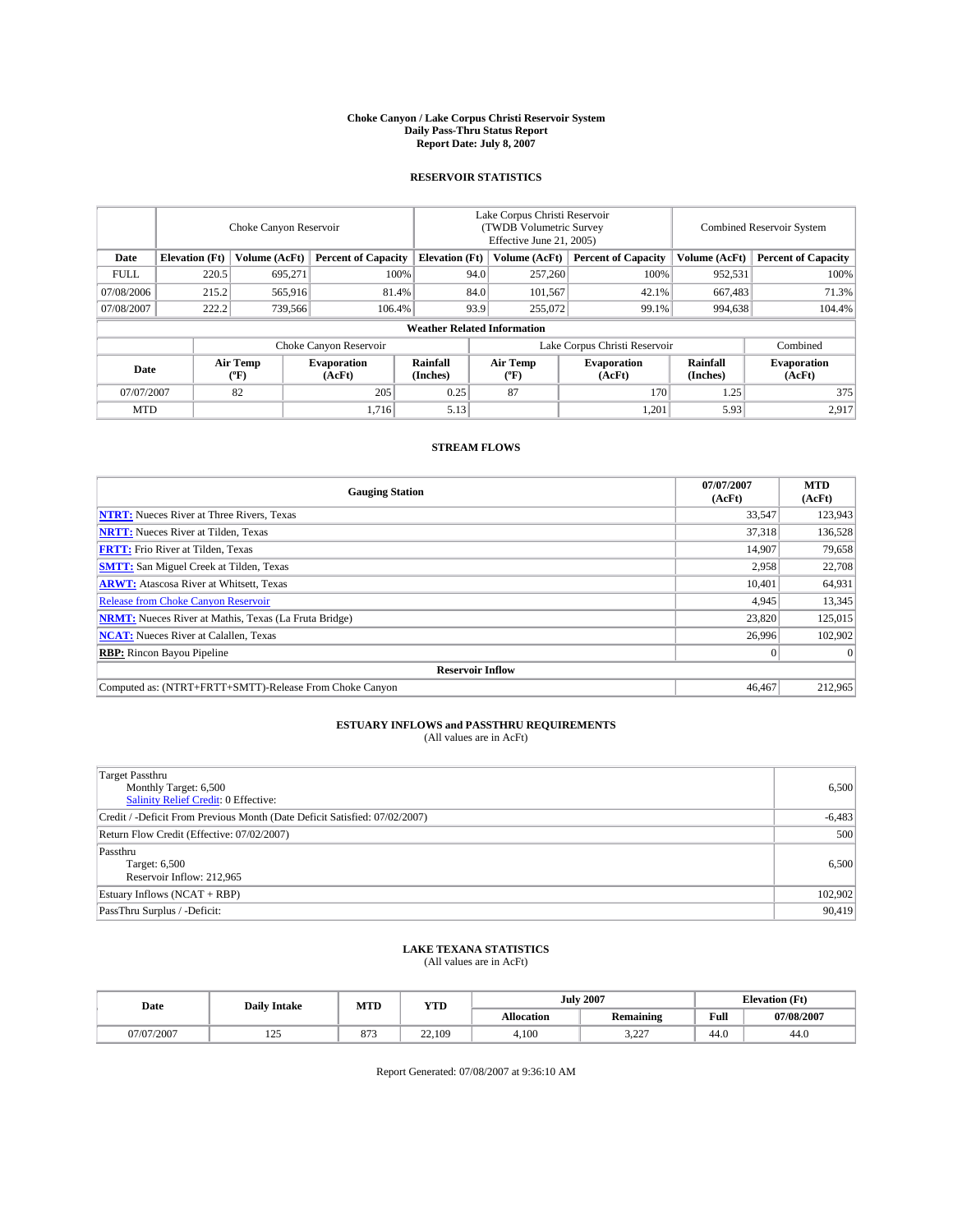#### **Choke Canyon / Lake Corpus Christi Reservoir System Daily Pass-Thru Status Report Report Date: July 9, 2007**

### **RESERVOIR STATISTICS**

|             | Choke Canyon Reservoir |                  |                              |                                    | Lake Corpus Christi Reservoir<br>(TWDB Volumetric Survey<br>Effective June 21, 2005) |                  |                               | <b>Combined Reservoir System</b> |                              |  |
|-------------|------------------------|------------------|------------------------------|------------------------------------|--------------------------------------------------------------------------------------|------------------|-------------------------------|----------------------------------|------------------------------|--|
| Date        | <b>Elevation</b> (Ft)  | Volume (AcFt)    | <b>Percent of Capacity</b>   | <b>Elevation</b> (Ft)              |                                                                                      | Volume (AcFt)    | <b>Percent of Capacity</b>    | Volume (AcFt)                    | <b>Percent of Capacity</b>   |  |
| <b>FULL</b> | 220.5                  | 695,271          | 100%                         |                                    | 94.0                                                                                 | 257,260          | 100%                          | 952,531                          | 100%                         |  |
| 07/09/2006  | 215.2                  | 565,452          | 81.3%                        |                                    | 84.1                                                                                 | 102,627          | 42.5%                         | 668,079                          | 71.3%                        |  |
| 07/09/2007  | 222.3                  | 742,817          | 106.8%                       |                                    | 93.7                                                                                 | 252,526          | 98.2%                         | 995,343                          | 104.5%                       |  |
|             |                        |                  |                              | <b>Weather Related Information</b> |                                                                                      |                  |                               |                                  |                              |  |
|             |                        |                  | Choke Canyon Reservoir       |                                    |                                                                                      |                  | Lake Corpus Christi Reservoir |                                  | Combined                     |  |
| Date        |                        | Air Temp<br>(°F) | <b>Evaporation</b><br>(AcFt) | Rainfall<br>(Inches)               |                                                                                      | Air Temp<br>("F) | <b>Evaporation</b><br>(AcFt)  | Rainfall<br>(Inches)             | <b>Evaporation</b><br>(AcFt) |  |
| 07/08/2007  |                        | 90               | 427                          | 0.00                               |                                                                                      | 91               | 370                           | 0.00                             | 797                          |  |
| <b>MTD</b>  |                        |                  | 2,143                        | 5.13                               |                                                                                      |                  | 1,571                         | 5.93                             | 3,714                        |  |

## **STREAM FLOWS**

| <b>Gauging Station</b>                                       | 07/08/2007<br>(AcFt) | <b>MTD</b><br>(AcFt) |
|--------------------------------------------------------------|----------------------|----------------------|
| <b>NTRT:</b> Nueces River at Three Rivers, Texas             | 36,723               | 160,666              |
| <b>NRTT:</b> Nueces River at Tilden, Texas                   | 35.929               | 172,457              |
| <b>FRTT:</b> Frio River at Tilden, Texas                     | 9,091                | 88,749               |
| <b>SMTT:</b> San Miguel Creek at Tilden, Texas               | 8,456                | 31,165               |
| <b>ARWT:</b> Atascosa River at Whitsett, Texas               | 6.789                | 71,720               |
| <b>Release from Choke Canyon Reservoir</b>                   | 8,087                | 21,432               |
| <b>NRMT:</b> Nueces River at Mathis, Texas (La Fruta Bridge) | 28.981               | 153,996              |
| <b>NCAT:</b> Nueces River at Calallen, Texas                 | 25,805               | 128,707              |
| <b>RBP:</b> Rincon Bayou Pipeline                            | $\mathbf{0}$         | $\Omega$             |
| <b>Reservoir Inflow</b>                                      |                      |                      |
| Computed as: (NTRT+FRTT+SMTT)-Release From Choke Canyon      | 46,183               | 259,148              |

# **ESTUARY INFLOWS and PASSTHRU REQUIREMENTS**<br>(All values are in AcFt)

| <b>Target Passthru</b><br>Monthly Target: 6,500<br>Salinity Relief Credit: 0 Effective: | 6,500    |
|-----------------------------------------------------------------------------------------|----------|
| Credit / -Deficit From Previous Month (Date Deficit Satisfied: 07/02/2007)              | $-6,483$ |
| Return Flow Credit (Effective: 07/02/2007)                                              | 500      |
| Passthru<br>Target: 6,500<br>Reservoir Inflow: 259,148                                  | 6,500    |
| Estuary Inflows (NCAT + RBP)                                                            | 128,707  |
| PassThru Surplus / -Deficit:                                                            | 116,224  |

## **LAKE TEXANA STATISTICS** (All values are in AcFt)

| Date       | <b>Daily Intake</b> | MTD | <b>YTD</b>       |                   | <b>July 2007</b> | <b>Elevation</b> (Ft) |            |
|------------|---------------------|-----|------------------|-------------------|------------------|-----------------------|------------|
|            |                     |     |                  | <b>Allocation</b> | <b>Remaining</b> | Full                  | 07/09/2007 |
| 07/08/2007 | 124                 | 997 | 22.22<br>ر رے دے | 4.100             | 3,103            | 44.0                  | 44.0       |

Report Generated: 07/09/2007 at 8:51:41 AM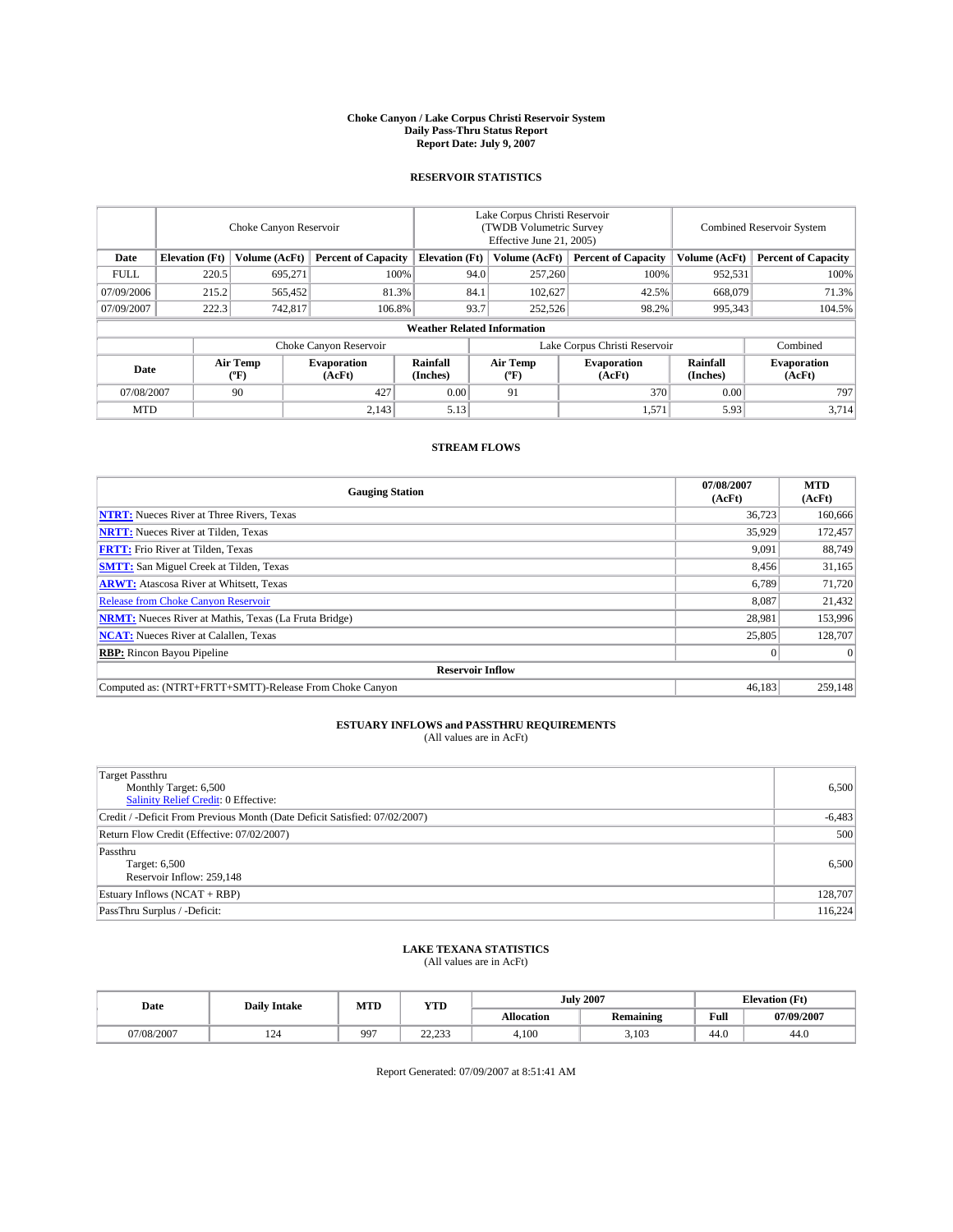#### **Choke Canyon / Lake Corpus Christi Reservoir System Daily Pass-Thru Status Report Report Date: July 10, 2007**

### **RESERVOIR STATISTICS**

|             | Choke Canyon Reservoir             |                  |                              |                       | Lake Corpus Christi Reservoir<br>(TWDB Volumetric Survey<br>Effective June 21, 2005) |                  |                               |                      | Combined Reservoir System    |  |  |
|-------------|------------------------------------|------------------|------------------------------|-----------------------|--------------------------------------------------------------------------------------|------------------|-------------------------------|----------------------|------------------------------|--|--|
| Date        | <b>Elevation</b> (Ft)              | Volume (AcFt)    | <b>Percent of Capacity</b>   | <b>Elevation</b> (Ft) |                                                                                      | Volume (AcFt)    | <b>Percent of Capacity</b>    | Volume (AcFt)        | <b>Percent of Capacity</b>   |  |  |
| <b>FULL</b> | 220.5                              | 695.271          |                              | 100%                  | 94.0                                                                                 | 257,260          | 100%                          | 952,531              | 100%                         |  |  |
| 07/10/2006  | 215.2                              | 564,991          | 81.3%                        |                       | 84.1                                                                                 | 102,745          | 42.6%                         | 667,736              | 71.3%                        |  |  |
| 07/10/2007  | 222.2                              | 740,107          | 106.4%                       |                       | 93.7                                                                                 | 251,982          | 97.9%                         | 992.089              | 104.2%                       |  |  |
|             | <b>Weather Related Information</b> |                  |                              |                       |                                                                                      |                  |                               |                      |                              |  |  |
|             |                                    |                  | Choke Canyon Reservoir       |                       |                                                                                      |                  | Lake Corpus Christi Reservoir |                      | Combined                     |  |  |
| Date        |                                    | Air Temp<br>(°F) | <b>Evaporation</b><br>(AcFt) | Rainfall<br>(Inches)  |                                                                                      | Air Temp<br>("F) | <b>Evaporation</b><br>(AcFt)  | Rainfall<br>(Inches) | <b>Evaporation</b><br>(AcFt) |  |  |
| 07/09/2007  |                                    | 91               | 442                          | 0.00                  |                                                                                      | 91               | 180                           | 0.00                 | 622                          |  |  |
| <b>MTD</b>  |                                    |                  | 2,585                        | 5.13                  |                                                                                      |                  | 1,751                         | 5.93                 | 4,336                        |  |  |

## **STREAM FLOWS**

| <b>Gauging Station</b>                                       | 07/09/2007<br>(AcFt) | <b>MTD</b><br>(AcFt) |
|--------------------------------------------------------------|----------------------|----------------------|
| <b>NTRT:</b> Nueces River at Three Rivers, Texas             | 37,715               | 198,381              |
| <b>NRTT:</b> Nueces River at Tilden, Texas                   | 28.386               | 200,842              |
| <b>FRTT:</b> Frio River at Tilden, Texas                     | 6,689                | 95,439               |
| <b>SMTT:</b> San Miguel Creek at Tilden, Texas               | 7.186                | 38,350               |
| <b>ARWT:</b> Atascosa River at Whitsett, Texas               | 4,427                | 76,147               |
| <b>Release from Choke Canyon Reservoir</b>                   | 12,464               | 33,896               |
| <b>NRMT:</b> Nueces River at Mathis, Texas (La Fruta Bridge) | 32,753               | 186,749              |
| <b>NCAT:</b> Nueces River at Calallen, Texas                 | 28,386               | 157,093              |
| <b>RBP:</b> Rincon Bayou Pipeline                            | $\mathbf{0}$         | $\Omega$             |
| <b>Reservoir Inflow</b>                                      |                      |                      |
| Computed as: (NTRT+FRTT+SMTT)-Release From Choke Canyon      | 39.126               | 298,274              |

# **ESTUARY INFLOWS and PASSTHRU REQUIREMENTS**<br>(All values are in AcFt)

| <b>Target Passthru</b><br>Monthly Target: 6,500<br>Salinity Relief Credit: 0 Effective: | 6,500    |
|-----------------------------------------------------------------------------------------|----------|
| Credit / -Deficit From Previous Month (Date Deficit Satisfied: 07/02/2007)              | $-6,483$ |
| Return Flow Credit (Effective: 07/02/2007)                                              | 500      |
| Passthru<br>Target: 6,500<br>Reservoir Inflow: 298,274                                  | 6,500    |
| Estuary Inflows (NCAT + RBP)                                                            | 157,093  |
| PassThru Surplus / -Deficit:                                                            | 144,610  |

## **LAKE TEXANA STATISTICS** (All values are in AcFt)

| Date       | <b>Daily Intake</b> | MTD                  | <b>YTD</b>         |                   | <b>July 2007</b>       | <b>Elevation</b> (Ft) |            |
|------------|---------------------|----------------------|--------------------|-------------------|------------------------|-----------------------|------------|
|            |                     |                      |                    | <b>Allocation</b> | <b>Remaining</b>       | Full                  | 07/10/2007 |
| 07/09/2007 | 124                 | $1^{\circ}$<br>1.121 | 22.27<br>، ب د د د | 4.100             | 207C<br>$\overline{a}$ | 44.0                  | 44.0       |

Report Generated: 07/10/2007 at 9:36:12 AM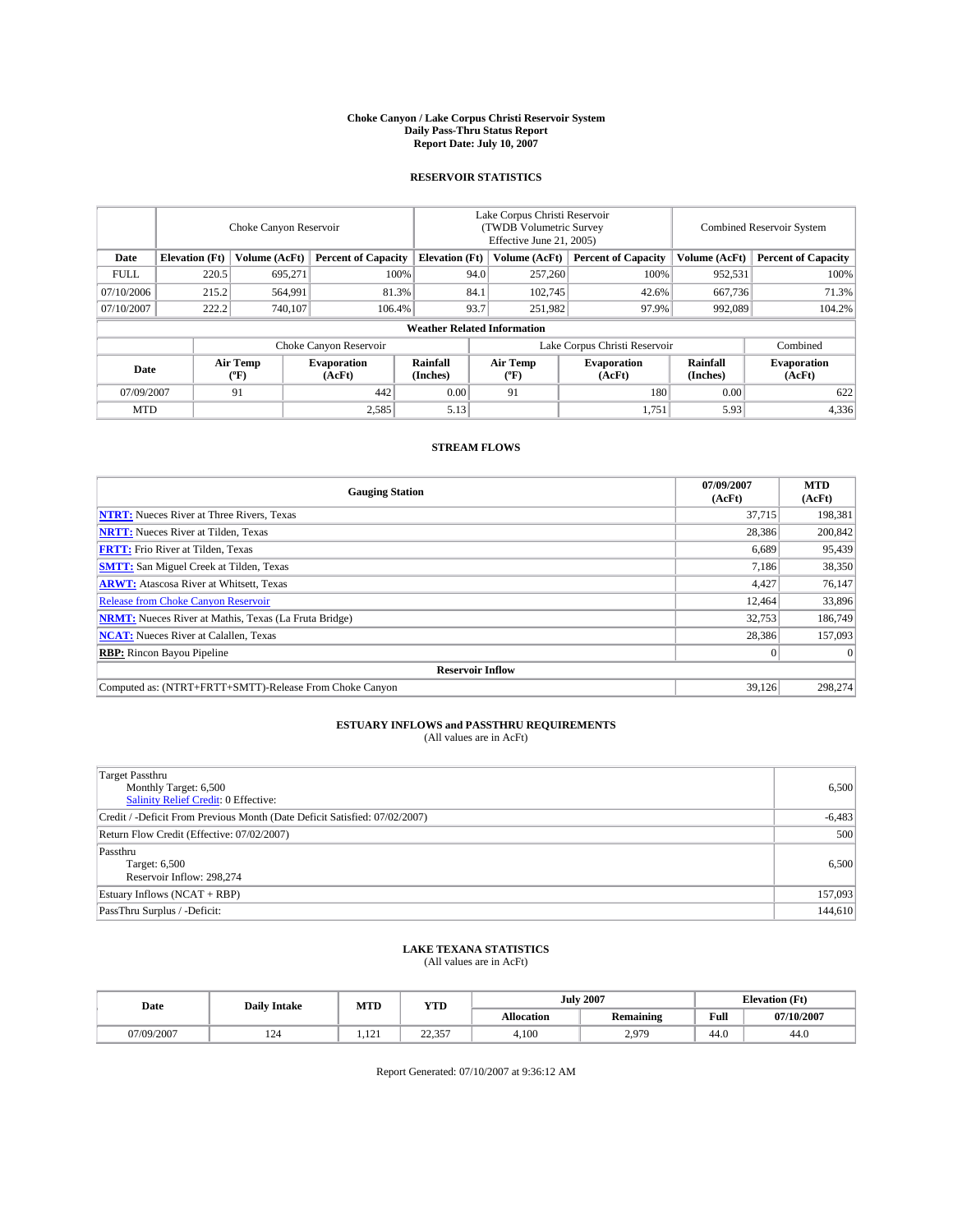#### **Choke Canyon / Lake Corpus Christi Reservoir System Daily Pass-Thru Status Report Report Date: July 11, 2007**

### **RESERVOIR STATISTICS**

|             | Choke Canyon Reservoir             |                  |                              |                       | Lake Corpus Christi Reservoir<br>(TWDB Volumetric Survey<br>Effective June 21, 2005) |                  |                               |                      | Combined Reservoir System    |  |  |
|-------------|------------------------------------|------------------|------------------------------|-----------------------|--------------------------------------------------------------------------------------|------------------|-------------------------------|----------------------|------------------------------|--|--|
| Date        | <b>Elevation</b> (Ft)              | Volume (AcFt)    | <b>Percent of Capacity</b>   | <b>Elevation</b> (Ft) |                                                                                      | Volume (AcFt)    | <b>Percent of Capacity</b>    | Volume (AcFt)        | <b>Percent of Capacity</b>   |  |  |
| <b>FULL</b> | 220.5                              | 695.271          | 100%                         |                       | 94.0                                                                                 | 257,260          | 100%                          | 952,531              | 100%                         |  |  |
| 07/11/2006  | 215.2                              | 564,302          | 81.2%                        |                       | 84.1                                                                                 | 102,391          | 42.4%                         | 666.693              | 71.2%                        |  |  |
| 07/11/2007  | 221.7                              | 727,455          | 104.6%                       |                       | 93.8                                                                                 | 253,071          | 98.4%                         | 980,526              | 102.9%                       |  |  |
|             | <b>Weather Related Information</b> |                  |                              |                       |                                                                                      |                  |                               |                      |                              |  |  |
|             |                                    |                  | Choke Canyon Reservoir       |                       |                                                                                      |                  | Lake Corpus Christi Reservoir |                      | Combined                     |  |  |
| Date        |                                    | Air Temp<br>(°F) | <b>Evaporation</b><br>(AcFt) | Rainfall<br>(Inches)  |                                                                                      | Air Temp<br>("F) | <b>Evaporation</b><br>(AcFt)  | Rainfall<br>(Inches) | <b>Evaporation</b><br>(AcFt) |  |  |
| 07/10/2007  |                                    | 91               | 468                          | 0.00                  |                                                                                      | 91               | 434                           | 0.00                 | 902                          |  |  |
| <b>MTD</b>  |                                    |                  | 3,053                        | 5.13                  |                                                                                      |                  | 2,185                         | 5.93                 | 5,238                        |  |  |

## **STREAM FLOWS**

| <b>Gauging Station</b>                                       | 07/10/2007<br>(AcFt) | <b>MTD</b><br>(AcFt) |
|--------------------------------------------------------------|----------------------|----------------------|
| <b>NTRT:</b> Nueces River at Three Rivers, Texas             | 38,906               | 237,287              |
| <b>NRTT:</b> Nueces River at Tilden, Texas                   | 19.850               | 220,692              |
| <b>FRTT:</b> Frio River at Tilden, Texas                     | 6,630                | 102,069              |
| <b>SMTT:</b> San Miguel Creek at Tilden, Texas               | 1.068                | 39,418               |
| <b>ARWT:</b> Atascosa River at Whitsett, Texas               | 4,665                | 80,811               |
| <b>Release from Choke Canyon Reservoir</b>                   | 14,888               | 48,783               |
| <b>NRMT:</b> Nueces River at Mathis, Texas (La Fruta Bridge) | 34,142               | 220,891              |
| <b>NCAT:</b> Nueces River at Calallen, Texas                 | 33.944               | 191,036              |
| <b>RBP:</b> Rincon Bayou Pipeline                            | $\mathbf{0}$         | $\Omega$             |
| <b>Reservoir Inflow</b>                                      |                      |                      |
| Computed as: (NTRT+FRTT+SMTT)-Release From Choke Canyon      | 31.716               | 329,990              |

# **ESTUARY INFLOWS and PASSTHRU REQUIREMENTS**<br>(All values are in AcFt)

| <b>Target Passthru</b><br>Monthly Target: 6,500<br>Salinity Relief Credit: 4,875 Effective: 07/11/2007 | 1,625    |
|--------------------------------------------------------------------------------------------------------|----------|
| Credit / -Deficit From Previous Month (Date Deficit Satisfied: 07/02/2007)                             | $-6,483$ |
| Return Flow Credit (Effective: 07/02/2007)                                                             | 500      |
| Passthru<br>Target: 1,625<br>Reservoir Inflow: 329,990                                                 | 1,625    |
| Estuary Inflows (NCAT + RBP)                                                                           | 191,036  |
| PassThru Surplus / -Deficit:                                                                           | 183,428  |

## **LAKE TEXANA STATISTICS** (All values are in AcFt)

| Date       | <b>Daily Intake</b> | MTD   | <b>YTD</b> |                   | <b>July 2007</b> |      | <b>Elevation</b> (Ft) |
|------------|---------------------|-------|------------|-------------------|------------------|------|-----------------------|
|            |                     |       |            | <b>Allocation</b> | <b>Remaining</b> | Full | 07/11/2007            |
| 07/10/2007 | 124                 | 1.245 | 22.481     | 4.100             | 2.855            | 44.0 | 44.0                  |

Report Generated: 07/11/2007 at 8:43:09 AM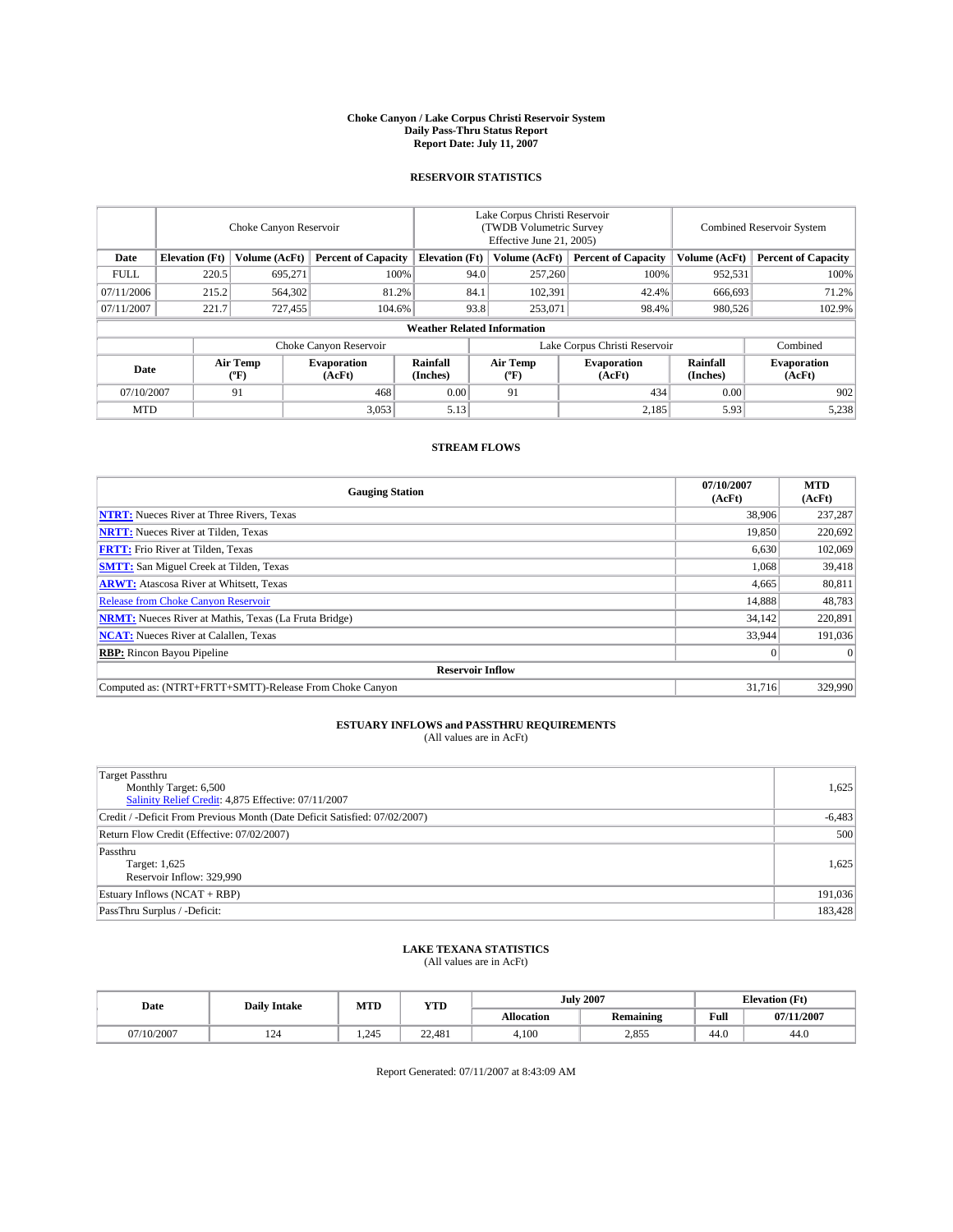#### **Choke Canyon / Lake Corpus Christi Reservoir System Daily Pass-Thru Status Report Report Date: July 12, 2007**

### **RESERVOIR STATISTICS**

|             | Choke Canyon Reservoir             |                  |                              |                       | Lake Corpus Christi Reservoir<br>(TWDB Volumetric Survey<br>Effective June 21, 2005) |                                           |                              |                      | Combined Reservoir System    |  |  |
|-------------|------------------------------------|------------------|------------------------------|-----------------------|--------------------------------------------------------------------------------------|-------------------------------------------|------------------------------|----------------------|------------------------------|--|--|
| Date        | <b>Elevation</b> (Ft)              | Volume (AcFt)    | <b>Percent of Capacity</b>   | <b>Elevation</b> (Ft) |                                                                                      | Volume (AcFt)                             | <b>Percent of Capacity</b>   | Volume (AcFt)        | <b>Percent of Capacity</b>   |  |  |
| <b>FULL</b> | 220.5                              | 695,271          | 100%                         |                       | 94.0                                                                                 | 257,260                                   | 100%                         | 952,531              | 100%                         |  |  |
| 07/12/2006  | 215.1                              | 563,843          | 81.1%                        |                       | 84.1                                                                                 | 102,391                                   | 42.4%                        | 666,234              | 71.1%                        |  |  |
| 07/12/2007  | 221.2                              | 717,063          | 103.1%                       |                       | 93.9                                                                                 | 255,437                                   | 99.3%                        | 972,500              | 102.1%                       |  |  |
|             | <b>Weather Related Information</b> |                  |                              |                       |                                                                                      |                                           |                              |                      |                              |  |  |
|             |                                    |                  | Choke Canyon Reservoir       |                       | Lake Corpus Christi Reservoir                                                        |                                           |                              |                      | Combined                     |  |  |
| Date        |                                    | Air Temp<br>(°F) | <b>Evaporation</b><br>(AcFt) | Rainfall<br>(Inches)  |                                                                                      | Air Temp<br>$({}^{\mathrm{o}}\mathrm{F})$ | <b>Evaporation</b><br>(AcFt) | Rainfall<br>(Inches) | <b>Evaporation</b><br>(AcFt) |  |  |
| 07/11/2007  |                                    | 91               | 494                          | 0.00                  |                                                                                      | 92                                        | 371                          | 0.00                 | 865                          |  |  |
| <b>MTD</b>  |                                    |                  | 3,547                        | 5.13                  |                                                                                      |                                           | 2,556                        | 5.93                 | 6,103                        |  |  |

## **STREAM FLOWS**

| <b>Gauging Station</b>                                       | 07/11/2007<br>(AcFt) | <b>MTD</b><br>(AcFt) |
|--------------------------------------------------------------|----------------------|----------------------|
| <b>NTRT:</b> Nueces River at Three Rivers, Texas             | 39,502               | 276,788              |
| <b>NRTT:</b> Nueces River at Tilden, Texas                   | 12.744               | 233,436              |
| <b>FRTT:</b> Frio River at Tilden, Texas                     | 6,273                | 108,341              |
| <b>SMTT:</b> San Miguel Creek at Tilden, Texas               | 463                  | 39,881               |
| <b>ARWT:</b> Atascosa River at Whitsett, Texas               | 3.077                | 83,888               |
| <b>Release from Choke Canyon Reservoir</b>                   | 14.888               | 63,671               |
| <b>NRMT:</b> Nueces River at Mathis, Texas (La Fruta Bridge) | 34,936               | 255,827              |
| <b>NCAT:</b> Nueces River at Calallen, Texas                 | 38,112               | 229,148              |
| <b>RBP:</b> Rincon Bayou Pipeline                            | $\mathbf{0}$         | $\Omega$             |
| <b>Reservoir Inflow</b>                                      |                      |                      |
| Computed as: (NTRT+FRTT+SMTT)-Release From Choke Canvon      | 31.349               | 361,339              |

# **ESTUARY INFLOWS and PASSTHRU REQUIREMENTS**<br>(All values are in AcFt)

| <b>Target Passthru</b><br>Monthly Target: 6,500<br>Salinity Relief Credit: 4,875 Effective: 07/11/2007 | 1,625    |
|--------------------------------------------------------------------------------------------------------|----------|
| Credit / -Deficit From Previous Month (Date Deficit Satisfied: 07/02/2007)                             | $-6,483$ |
| Return Flow Credit (Effective: 07/02/2007)                                                             | 500      |
| Passthru<br>Target: 1,625<br>Reservoir Inflow: 361,339                                                 | 1,625    |
| Estuary Inflows (NCAT + RBP)                                                                           | 229,148  |
| PassThru Surplus / -Deficit:                                                                           | 221,540  |

## **LAKE TEXANA STATISTICS** (All values are in AcFt)

| Date       | <b>Daily Intake</b> | MTD   | <b>YTD</b> |                   | <b>July 2007</b>               | <b>Elevation</b> (Ft) |            |
|------------|---------------------|-------|------------|-------------------|--------------------------------|-----------------------|------------|
|            |                     |       |            | <b>Allocation</b> | <b>Remaining</b>               | Full                  | 07/12/2007 |
| 07/11/2007 | 122<br>رے 1         | 1,368 | 22,604     | 4.100             | $. \pi \rightarrow$<br>ے دی ہے | 44.0                  | 44.0       |

Report Generated: 07/12/2007 at 8:19:50 AM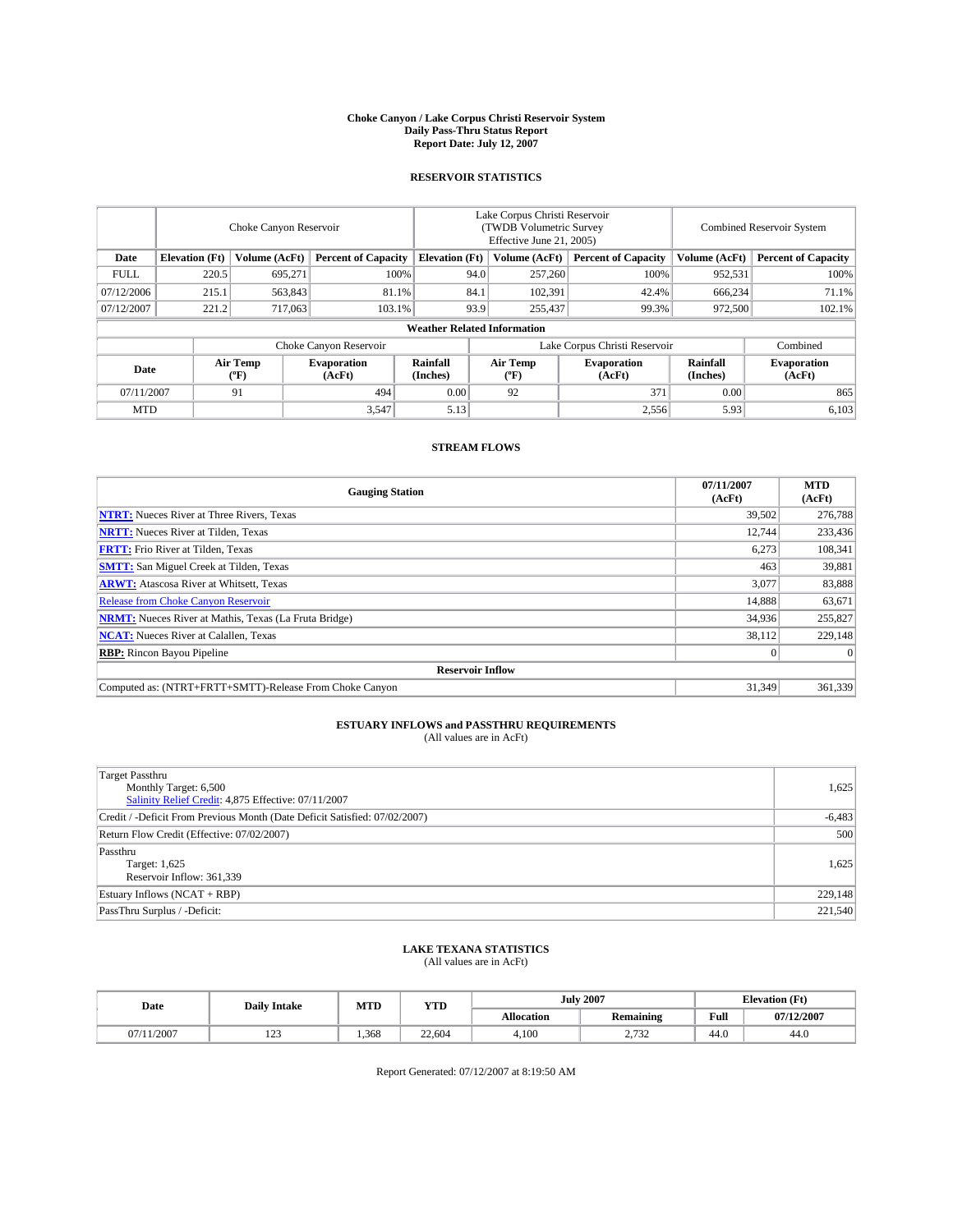#### **Choke Canyon / Lake Corpus Christi Reservoir System Daily Pass-Thru Status Report Report Date: July 13, 2007**

### **RESERVOIR STATISTICS**

|             | Choke Canyon Reservoir             |                  |                              |                       | Lake Corpus Christi Reservoir<br>(TWDB Volumetric Survey<br>Effective June 21, 2005) |                                           |                               | Combined Reservoir System |                              |  |
|-------------|------------------------------------|------------------|------------------------------|-----------------------|--------------------------------------------------------------------------------------|-------------------------------------------|-------------------------------|---------------------------|------------------------------|--|
| Date        | <b>Elevation</b> (Ft)              | Volume (AcFt)    | <b>Percent of Capacity</b>   | <b>Elevation</b> (Ft) |                                                                                      | Volume (AcFt)                             | <b>Percent of Capacity</b>    | Volume (AcFt)             | <b>Percent of Capacity</b>   |  |
| <b>FULL</b> | 220.5                              | 695.271          |                              | 100%                  | 94.0                                                                                 | 257,260                                   | 100%                          | 952,531                   | 100%                         |  |
| 07/13/2006  | 215.1                              | 563,155          | 81.0%                        |                       | 84.1                                                                                 | 101,802                                   | 42.2%                         | 664,957                   | 71.0%                        |  |
| 07/13/2007  | 220.9                              | 704,932          | 101.4%                       |                       | 94.0                                                                                 | 256,895                                   | 99.9%                         | 961,827                   | 101.0%                       |  |
|             | <b>Weather Related Information</b> |                  |                              |                       |                                                                                      |                                           |                               |                           |                              |  |
|             |                                    |                  | Choke Canyon Reservoir       |                       |                                                                                      |                                           | Lake Corpus Christi Reservoir |                           | Combined                     |  |
| Date        |                                    | Air Temp<br>(°F) | <b>Evaporation</b><br>(AcFt) | Rainfall<br>(Inches)  |                                                                                      | Air Temp<br>$({}^{\mathrm{o}}\mathrm{F})$ | <b>Evaporation</b><br>(AcFt)  | Rainfall<br>(Inches)      | <b>Evaporation</b><br>(AcFt) |  |
| 07/12/2007  |                                    | 93               | 535                          | 0.00                  |                                                                                      | 93                                        | 372                           | 0.00                      | 907                          |  |
| <b>MTD</b>  |                                    |                  | 4,082                        | 5.13                  |                                                                                      |                                           | 2,928                         | 5.93                      | 7,010                        |  |

## **STREAM FLOWS**

| <b>Gauging Station</b>                                       | 07/12/2007<br>(AcFt) | <b>MTD</b><br>(AcFt) |
|--------------------------------------------------------------|----------------------|----------------------|
| <b>NTRT:</b> Nueces River at Three Rivers, Texas             | 37,715               | 314,503              |
| <b>NRTT:</b> Nueces River at Tilden, Texas                   | 9.270                | 242,706              |
| <b>FRTT:</b> Frio River at Tilden, Texas                     | 5,022                | 113,363              |
| <b>SMTT:</b> San Miguel Creek at Tilden, Texas               | 254                  | 40,135               |
| <b>ARWT:</b> Atascosa River at Whitsett, Texas               | 677                  | 84,565               |
| <b>Release from Choke Canyon Reservoir</b>                   | 14,888               | 78,558               |
| <b>NRMT:</b> Nueces River at Mathis, Texas (La Fruta Bridge) | 36,127               | 291,954              |
| <b>NCAT:</b> Nueces River at Calallen, Texas                 | 40,494               | 269,642              |
| <b>RBP:</b> Rincon Bayou Pipeline                            | $\mathbf{0}$         | $\Omega$             |
| <b>Reservoir Inflow</b>                                      |                      |                      |
| Computed as: (NTRT+FRTT+SMTT)-Release From Choke Canyon      | 28,104               | 389,443              |

# **ESTUARY INFLOWS and PASSTHRU REQUIREMENTS**<br>(All values are in AcFt)

| <b>Target Passthru</b><br>Monthly Target: 6,500<br>Salinity Relief Credit: 4,875 Effective: 07/11/2007 | 1,625    |
|--------------------------------------------------------------------------------------------------------|----------|
| Credit / -Deficit From Previous Month (Date Deficit Satisfied: 07/02/2007)                             | $-6,483$ |
| Return Flow Credit (Effective: 07/02/2007)                                                             | 500      |
| Passthru<br>Target: 1,625<br>Reservoir Inflow: 389,443                                                 | 1,625    |
| Estuary Inflows (NCAT + RBP)                                                                           | 269,642  |
| PassThru Surplus / -Deficit:                                                                           | 262,034  |

## **LAKE TEXANA STATISTICS** (All values are in AcFt)

| Date       | <b>Daily Intake</b> | MTD  | <b>YTD</b> |                   | <b>July 2007</b> |      | <b>Elevation</b> (Ft) |
|------------|---------------------|------|------------|-------------------|------------------|------|-----------------------|
|            |                     |      |            | <b>Allocation</b> | <b>Remaining</b> | Full | 07/13/2007            |
| 07/12/2007 | 120                 | ,488 | 22.724     | 4.100             | 2,612            | 44.0 | 44.0                  |

Report Generated: 07/13/2007 at 8:32:53 AM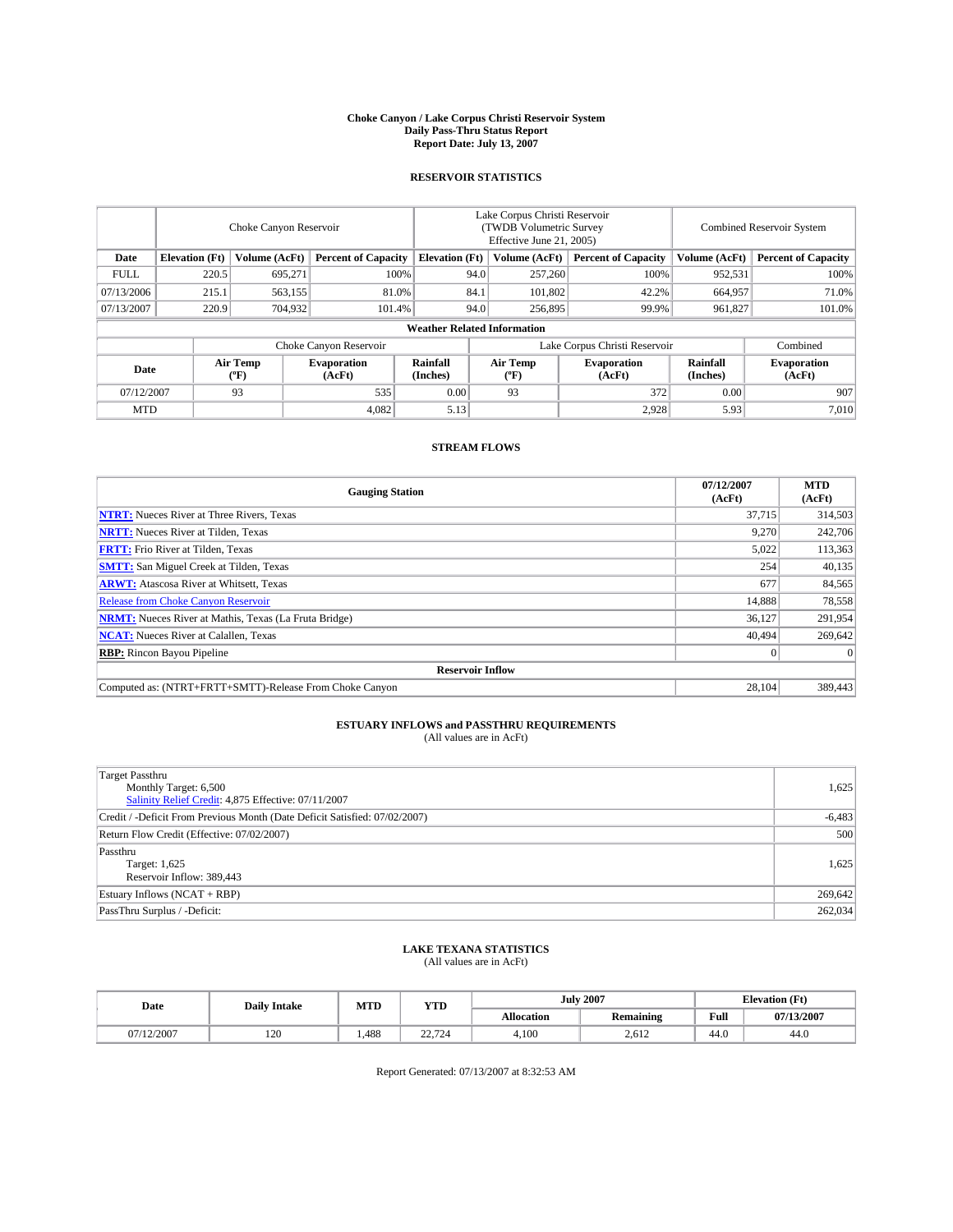#### **Choke Canyon / Lake Corpus Christi Reservoir System Daily Pass-Thru Status Report Report Date: July 14, 2007**

### **RESERVOIR STATISTICS**

|             | Choke Canyon Reservoir             |                               |                              |                       | Lake Corpus Christi Reservoir<br>(TWDB Volumetric Survey<br>Effective June 21, 2005) |                  |                              |                      | Combined Reservoir System    |  |  |
|-------------|------------------------------------|-------------------------------|------------------------------|-----------------------|--------------------------------------------------------------------------------------|------------------|------------------------------|----------------------|------------------------------|--|--|
| Date        | <b>Elevation</b> (Ft)              | Volume (AcFt)                 | <b>Percent of Capacity</b>   | <b>Elevation</b> (Ft) |                                                                                      | Volume (AcFt)    | <b>Percent of Capacity</b>   | Volume (AcFt)        | <b>Percent of Capacity</b>   |  |  |
| <b>FULL</b> | 220.5                              | 695,271                       |                              | 100%                  | 94.0                                                                                 | 257,260          | 100%                         | 952,531              | 100%                         |  |  |
| 07/14/2006  | 215.1                              | 561,997                       | 80.8%                        |                       | 84.0                                                                                 | 101,684          | 42.2%                        | 663,681              | 70.9%                        |  |  |
| 07/14/2007  | 220.5                              | 695,531                       | 100.0%                       |                       | 94.0                                                                                 | 256,530          | 99.7%                        | 952,061              | 100.0%                       |  |  |
|             | <b>Weather Related Information</b> |                               |                              |                       |                                                                                      |                  |                              |                      |                              |  |  |
|             |                                    | Lake Corpus Christi Reservoir |                              |                       |                                                                                      | Combined         |                              |                      |                              |  |  |
| Date        |                                    | Air Temp<br>(°F)              | <b>Evaporation</b><br>(AcFt) | Rainfall<br>(Inches)  |                                                                                      | Air Temp<br>("F) | <b>Evaporation</b><br>(AcFt) | Rainfall<br>(Inches) | <b>Evaporation</b><br>(AcFt) |  |  |
| 07/13/2007  |                                    | 93                            | 545                          | 0.00                  |                                                                                      | 94               | 393                          | 0.00                 | 938                          |  |  |
| <b>MTD</b>  |                                    |                               | 4,627                        | 5.13                  |                                                                                      |                  | 3,321                        | 5.93                 | 7,948                        |  |  |

## **STREAM FLOWS**

| <b>Gauging Station</b>                                       | 07/13/2007<br>(AcFt) | <b>MTD</b><br>(AcFt) |
|--------------------------------------------------------------|----------------------|----------------------|
| <b>NTRT:</b> Nueces River at Three Rivers, Texas             | 32,951               | 347,454              |
| <b>NRTT:</b> Nueces River at Tilden, Texas                   | 7.801                | 250,507              |
| <b>FRTT:</b> Frio River at Tilden, Texas                     | 3,553                | 116,917              |
| <b>SMTT:</b> San Miguel Creek at Tilden, Texas               | 181                  | 40,315               |
| <b>ARWT:</b> Atascosa River at Whitsett, Texas               | 492                  | 85,057               |
| <b>Release from Choke Canyon Reservoir</b>                   | 11,686               | 90,244               |
| <b>NRMT:</b> Nueces River at Mathis, Texas (La Fruta Bridge) | 38,509               | 330,463              |
| <b>NCAT:</b> Nueces River at Calallen, Texas                 | 42,281               | 311,923              |
| <b>RBP:</b> Rincon Bayou Pipeline                            | $\mathbf{0}$         | $\Omega$             |
| <b>Reservoir Inflow</b>                                      |                      |                      |
| Computed as: (NTRT+FRTT+SMTT)-Release From Choke Canyon      | 24,999               | 414,442              |

# **ESTUARY INFLOWS and PASSTHRU REQUIREMENTS**<br>(All values are in AcFt)

| <b>Target Passthru</b><br>Monthly Target: 6,500<br>Salinity Relief Credit: 4,875 Effective: 07/11/2007 | 1,625    |
|--------------------------------------------------------------------------------------------------------|----------|
| Credit / -Deficit From Previous Month (Date Deficit Satisfied: 07/02/2007)                             | $-6,483$ |
| Return Flow Credit (Effective: 07/02/2007)                                                             | 500      |
| Passthru<br>Target: 1,625<br>Reservoir Inflow: 414,442                                                 | 1,625    |
| Estuary Inflows (NCAT + RBP)                                                                           | 311,923  |
| PassThru Surplus / -Deficit:                                                                           | 304,315  |

## **LAKE TEXANA STATISTICS** (All values are in AcFt)

| Date       | <b>Daily Intake</b> | MTD   | <b>YTD</b> |                   | <b>July 2007</b> |      | <b>Elevation</b> (Ft) |
|------------|---------------------|-------|------------|-------------------|------------------|------|-----------------------|
|            |                     |       |            | <b>Allocation</b> | <b>Remaining</b> | Full | 07/14/2007            |
| 07/13/2007 | $\sim$<br>--        | 1.611 | 22,847     | 4.100             | 2,489            | 44.0 | 44.1                  |

Report Generated: 07/14/2007 at 8:06:10 AM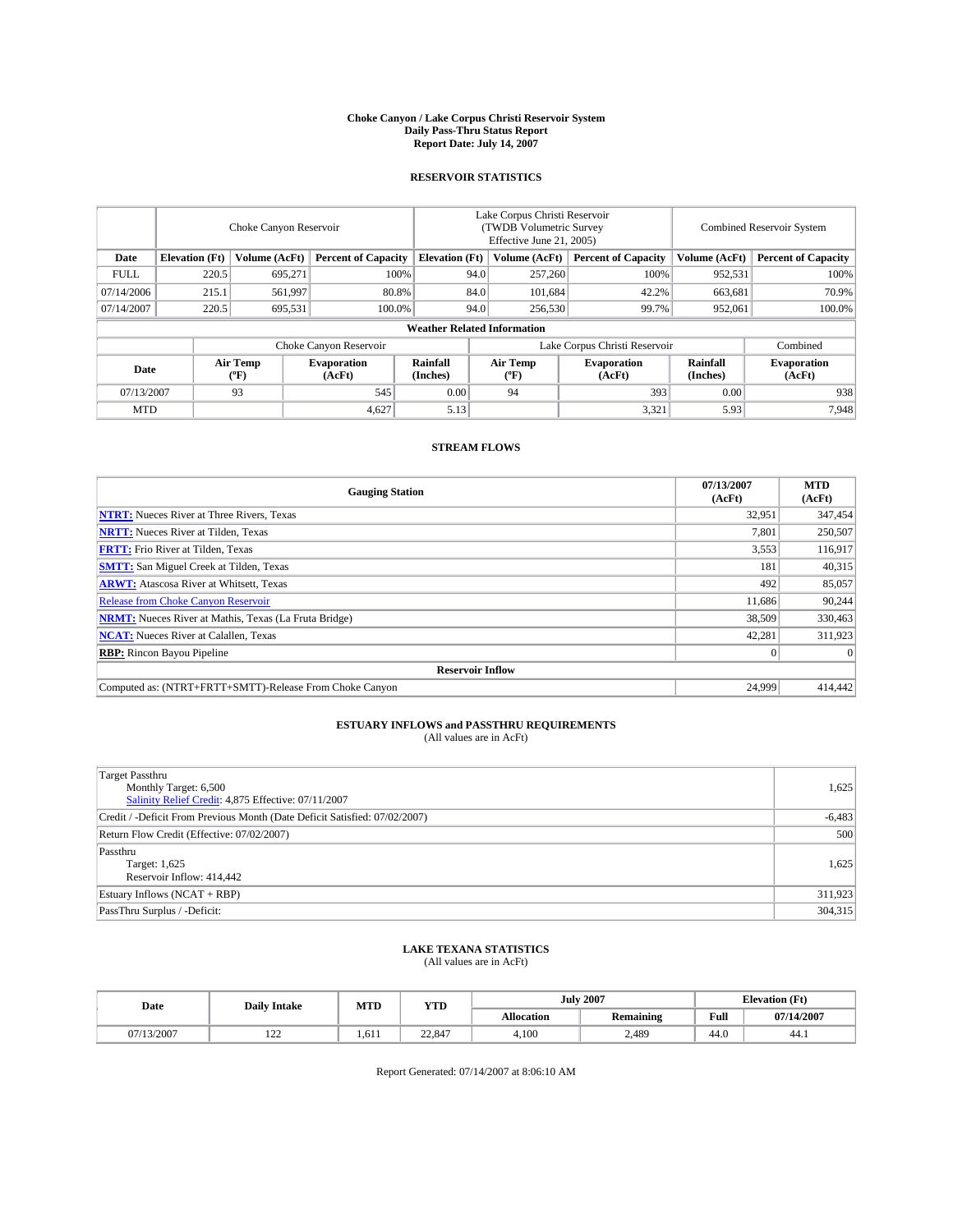#### **Choke Canyon / Lake Corpus Christi Reservoir System Daily Pass-Thru Status Report Report Date: July 15, 2007**

### **RESERVOIR STATISTICS**

|             | Choke Canyon Reservoir |                  |                              |                                    | Lake Corpus Christi Reservoir<br>(TWDB Volumetric Survey<br>Effective June 21, 2005) |                  |                               | Combined Reservoir System |                              |  |
|-------------|------------------------|------------------|------------------------------|------------------------------------|--------------------------------------------------------------------------------------|------------------|-------------------------------|---------------------------|------------------------------|--|
| Date        | <b>Elevation</b> (Ft)  | Volume (AcFt)    | <b>Percent of Capacity</b>   | <b>Elevation</b> (Ft)              |                                                                                      | Volume (AcFt)    | <b>Percent of Capacity</b>    | Volume (AcFt)             | <b>Percent of Capacity</b>   |  |
| <b>FULL</b> | 220.5                  | 695.271          | 100%                         |                                    | 94.0                                                                                 | 257,260          | 100%                          | 952,531                   | 100%                         |  |
| 07/15/2006  | 215.0                  | 561,534          | 80.8%                        |                                    | 84.0                                                                                 | 101,215          | 42.0%                         | 662,749                   | 70.8%                        |  |
| 07/15/2007  | 220.4                  | 693,715          | 99.8%                        |                                    | 93.9                                                                                 | 254,890          | 99.1%                         | 948,605                   | 99.6%                        |  |
|             |                        |                  |                              | <b>Weather Related Information</b> |                                                                                      |                  |                               |                           |                              |  |
|             |                        |                  | Choke Canyon Reservoir       |                                    |                                                                                      |                  | Lake Corpus Christi Reservoir |                           | Combined                     |  |
| Date        |                        | Air Temp<br>(°F) | <b>Evaporation</b><br>(AcFt) | Rainfall<br>(Inches)               |                                                                                      | Air Temp<br>("F) | <b>Evaporation</b><br>(AcFt)  | Rainfall<br>(Inches)      | <b>Evaporation</b><br>(AcFt) |  |
| 07/14/2007  |                        | 90               | 378                          | 0.00                               |                                                                                      | 93               | 255                           | 0.00                      | 633                          |  |
| <b>MTD</b>  |                        |                  | 5,005                        | 5.13                               |                                                                                      |                  | 3,576                         | 5.93                      | 8,581                        |  |

## **STREAM FLOWS**

| <b>Gauging Station</b>                                       | 07/14/2007<br>(AcFt) | <b>MTD</b><br>(AcFt) |
|--------------------------------------------------------------|----------------------|----------------------|
| <b>NTRT:</b> Nueces River at Three Rivers, Texas             | 25,408               | 372,862              |
| <b>NRTT:</b> Nueces River at Tilden, Texas                   | 6,471                | 256,978              |
| <b>FRTT:</b> Frio River at Tilden, Texas                     | 2,640                | 119,557              |
| <b>SMTT:</b> San Miguel Creek at Tilden, Texas               | 135                  | 40,450               |
| <b>ARWT:</b> Atascosa River at Whitsett, Texas               | 395                  | 85,452               |
| <b>Release from Choke Canyon Reservoir</b>                   | 3,285                | 93,529               |
| <b>NRMT:</b> Nueces River at Mathis, Texas (La Fruta Bridge) | 36,921               | 367,384              |
| <b>NCAT:</b> Nueces River at Calallen, Texas                 | 44,266               | 356,188              |
| <b>RBP:</b> Rincon Bayou Pipeline                            | $\mathbf{0}$         | $\Omega$             |
| <b>Reservoir Inflow</b>                                      |                      |                      |
| Computed as: (NTRT+FRTT+SMTT)-Release From Choke Canyon      | 24.898               | 439,340              |

# **ESTUARY INFLOWS and PASSTHRU REQUIREMENTS**<br>(All values are in AcFt)

| <b>Target Passthru</b><br>Monthly Target: 6,500<br>Salinity Relief Credit: 4,875 Effective: 07/11/2007 | 1,625    |
|--------------------------------------------------------------------------------------------------------|----------|
| Credit / -Deficit From Previous Month (Date Deficit Satisfied: 07/02/2007)                             | $-6,483$ |
| Return Flow Credit (Effective: 07/02/2007)                                                             | 500      |
| Passthru<br>Target: 1,625<br>Reservoir Inflow: 439,340                                                 | 1,625    |
| Estuary Inflows (NCAT + RBP)                                                                           | 356,188  |
| PassThru Surplus / -Deficit:                                                                           | 348,580  |

## **LAKE TEXANA STATISTICS** (All values are in AcFt)

| Date       | <b>Daily Intake</b> | MTD                     | <b>YTD</b> |                   | <b>July 2007</b> | <b>Elevation</b> (Ft) |            |
|------------|---------------------|-------------------------|------------|-------------------|------------------|-----------------------|------------|
|            |                     |                         |            | <b>Allocation</b> | <b>Remaining</b> | Full                  | 07/15/2007 |
| 07/14/2007 | $\sim$<br>$-1$      | 733<br>۔ ب<br>$\cdot$ . | 22.969     | 4.100             | 2,367            | 44.0                  | 44.1       |

Report Generated: 07/15/2007 at 8:16:32 AM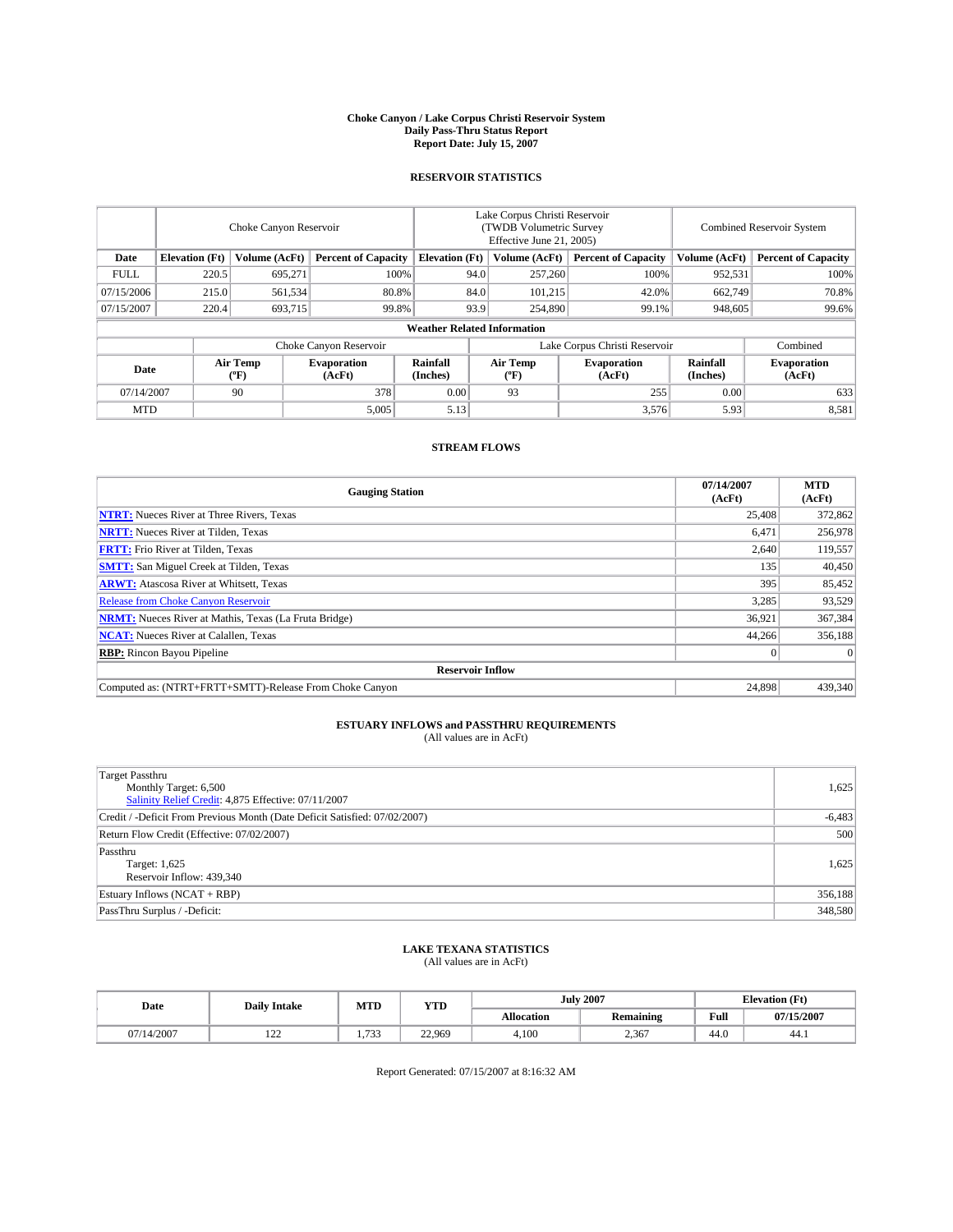#### **Choke Canyon / Lake Corpus Christi Reservoir System Daily Pass-Thru Status Report Report Date: July 16, 2007**

### **RESERVOIR STATISTICS**

|             | Choke Canyon Reservoir |                  |                              |                                    | Lake Corpus Christi Reservoir<br>(TWDB Volumetric Survey<br>Effective June 21, 2005) |                  |                               | <b>Combined Reservoir System</b> |                              |  |
|-------------|------------------------|------------------|------------------------------|------------------------------------|--------------------------------------------------------------------------------------|------------------|-------------------------------|----------------------------------|------------------------------|--|
| Date        | <b>Elevation</b> (Ft)  | Volume (AcFt)    | <b>Percent of Capacity</b>   | <b>Elevation</b> (Ft)              |                                                                                      | Volume (AcFt)    | <b>Percent of Capacity</b>    | Volume (AcFt)                    | <b>Percent of Capacity</b>   |  |
| <b>FULL</b> | 220.5                  | 695.271          |                              | 100%                               | 94.0                                                                                 | 257,260          | 100%                          | 952,531                          | 100%                         |  |
| 07/16/2006  | 215.0                  | 561,534          |                              | 80.8%                              | 84.0                                                                                 | 101.098          | 41.9%                         | 662,632                          | 70.8%                        |  |
| 07/16/2007  | 220.5                  | 695,271          | 100.0%                       |                                    | 93.9                                                                                 | 255,983          | 99.5%                         | 951,254                          | 99.9%                        |  |
|             |                        |                  |                              | <b>Weather Related Information</b> |                                                                                      |                  |                               |                                  |                              |  |
|             |                        |                  | Choke Canyon Reservoir       |                                    |                                                                                      |                  | Lake Corpus Christi Reservoir |                                  | Combined                     |  |
| Date        |                        | Air Temp<br>(°F) | <b>Evaporation</b><br>(AcFt) | Rainfall<br>(Inches)               |                                                                                      | Air Temp<br>("F) | <b>Evaporation</b><br>(AcFt)  | Rainfall<br>(Inches)             | <b>Evaporation</b><br>(AcFt) |  |
| 07/15/2007  |                        | 90               | 288                          | 0.00                               |                                                                                      | 93               | 212                           | 0.00                             | 500                          |  |
| <b>MTD</b>  |                        |                  | 5,293                        | 5.13                               |                                                                                      |                  | 3,788                         | 5.93                             | 9,081                        |  |

## **STREAM FLOWS**

| <b>Gauging Station</b>                                       | 07/15/2007<br>(AcFt) | <b>MTD</b><br>(AcFt) |
|--------------------------------------------------------------|----------------------|----------------------|
| <b>NTRT:</b> Nueces River at Three Rivers, Texas             | 16,158               | 389,020              |
| <b>NRTT:</b> Nueces River at Tilden, Texas                   | 5.518                | 262,496              |
| <b>FRTT:</b> Frio River at Tilden, Texas                     | 2,005                | 121,561              |
| <b>SMTT:</b> San Miguel Creek at Tilden, Texas               | 107                  | 40,558               |
| <b>ARWT:</b> Atascosa River at Whitsett, Texas               | 335                  | 85,788               |
| <b>Release from Choke Canyon Reservoir</b>                   | 834                  | 94,363               |
| <b>NRMT:</b> Nueces River at Mathis, Texas (La Fruta Bridge) | 27,592               | 394,975              |
| <b>NCAT:</b> Nueces River at Calallen, Texas                 | 46,449               | 402,637              |
| <b>RBP:</b> Rincon Bayou Pipeline                            | $\mathbf{0}$         | $\Omega$             |
| <b>Reservoir Inflow</b>                                      |                      |                      |
| Computed as: (NTRT+FRTT+SMTT)-Release From Choke Canyon      | 17.436               | 456,776              |

# **ESTUARY INFLOWS and PASSTHRU REQUIREMENTS**<br>(All values are in AcFt)

| Target Passthru<br>Monthly Target: 6,500<br>Salinity Relief Credit: 4,875 Effective: 07/11/2007 | 1,625    |
|-------------------------------------------------------------------------------------------------|----------|
| Credit / -Deficit From Previous Month (Date Deficit Satisfied: 07/02/2007)                      | $-6,483$ |
| Return Flow Credit (Effective: 07/02/2007)                                                      | 500      |
| Passthru<br>Target: 1,625<br>Reservoir Inflow: 456,776                                          | 1,625    |
| Estuary Inflows (NCAT + RBP)                                                                    | 402,637  |
| PassThru Surplus / -Deficit:                                                                    | 395,029  |

## **LAKE TEXANA STATISTICS** (All values are in AcFt)

| Date       | <b>Daily Intake</b> | MTD   | <b>YTD</b> |                   | <b>July 2007</b> | <b>Elevation</b> (Ft) |            |
|------------|---------------------|-------|------------|-------------------|------------------|-----------------------|------------|
|            |                     |       |            | <b>Allocation</b> | <b>Remaining</b> | Full                  | 07/16/2007 |
| 07/15/2007 | $\sim$<br>$-1$      | 1.855 | 23,091     | 4.100             | 2.245            | 44.0                  | 44.0       |

Report Generated: 07/16/2007 at 8:28:14 AM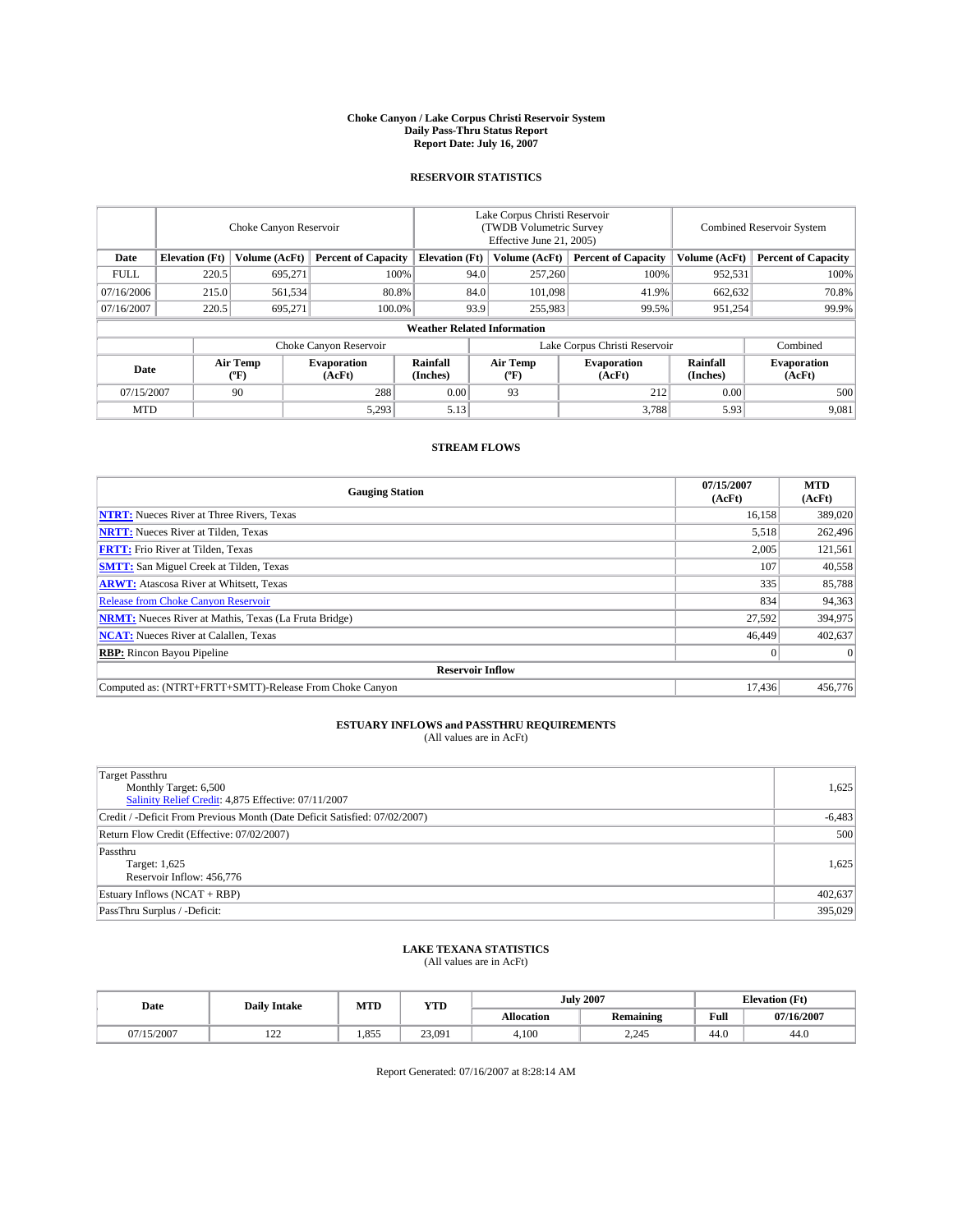#### **Choke Canyon / Lake Corpus Christi Reservoir System Daily Pass-Thru Status Report Report Date: July 17, 2007**

### **RESERVOIR STATISTICS**

|             | Choke Canyon Reservoir             |                  |                              |                       | Lake Corpus Christi Reservoir<br>(TWDB Volumetric Survey<br>Effective June 21, 2005) |                  |                               | <b>Combined Reservoir System</b> |                              |  |
|-------------|------------------------------------|------------------|------------------------------|-----------------------|--------------------------------------------------------------------------------------|------------------|-------------------------------|----------------------------------|------------------------------|--|
| Date        | <b>Elevation</b> (Ft)              | Volume (AcFt)    | <b>Percent of Capacity</b>   | <b>Elevation</b> (Ft) |                                                                                      | Volume (AcFt)    | <b>Percent of Capacity</b>    | Volume (AcFt)                    | <b>Percent of Capacity</b>   |  |
| <b>FULL</b> | 220.5                              | 695.271          |                              | 100%                  | 94.0                                                                                 | 257,260          | 100%                          | 952,531                          | 100%                         |  |
| 07/17/2006  | 215.0                              | 561,070          | 80.7%                        |                       | 83.9                                                                                 | 100,513          | 41.7%                         | 661,583                          | 70.6%                        |  |
| 07/17/2007  | 220.4                              | 693,196          | 99.7%                        |                       | 94.0                                                                                 | 257,260          | 100.0%                        | 950.456                          | 99.8%                        |  |
|             | <b>Weather Related Information</b> |                  |                              |                       |                                                                                      |                  |                               |                                  |                              |  |
|             |                                    |                  | Choke Canyon Reservoir       |                       |                                                                                      |                  | Lake Corpus Christi Reservoir |                                  | Combined                     |  |
| Date        |                                    | Air Temp<br>(°F) | <b>Evaporation</b><br>(AcFt) | Rainfall<br>(Inches)  |                                                                                      | Air Temp<br>("F) | <b>Evaporation</b><br>(AcFt)  | Rainfall<br>(Inches)             | <b>Evaporation</b><br>(AcFt) |  |
| 07/16/2007  |                                    | 88               | 363                          | 0.00                  |                                                                                      | 89               | 234                           | 0.00                             | 597                          |  |
| <b>MTD</b>  |                                    |                  | 5,656                        | 5.13                  |                                                                                      |                  | 4,022                         | 5.93                             | 9,678                        |  |

## **STREAM FLOWS**

| <b>Gauging Station</b>                                       | 07/16/2007<br>(AcFt) | <b>MTD</b><br>(AcFt) |
|--------------------------------------------------------------|----------------------|----------------------|
| <b>NTRT:</b> Nueces River at Three Rivers, Texas             | 9,508                | 398,528              |
| <b>NRTT:</b> Nueces River at Tilden, Texas                   | 4.645                | 267,141              |
| <b>FRTT:</b> Frio River at Tilden, Texas                     | 1.080                | 122,641              |
| <b>SMTT:</b> San Miguel Creek at Tilden, Texas               | 89                   | 40,647               |
| <b>ARWT:</b> Atascosa River at Whitsett, Texas               | 345                  | 86,133               |
| <b>Release from Choke Canyon Reservoir</b>                   | 429                  | 94,792               |
| <b>NRMT:</b> Nueces River at Mathis, Texas (La Fruta Bridge) | 15,682               | 410,657              |
| <b>NCAT:</b> Nueces River at Calallen, Texas                 | 44.464               | 447.101              |
| <b>RBP:</b> Rincon Bayou Pipeline                            | $\mathbf{0}$         | $\Omega$             |
| <b>Reservoir Inflow</b>                                      |                      |                      |
| Computed as: (NTRT+FRTT+SMTT)-Release From Choke Canyon      | 10.249               | 467,025              |

# **ESTUARY INFLOWS and PASSTHRU REQUIREMENTS**<br>(All values are in AcFt)

| <b>Target Passthru</b><br>Monthly Target: 6,500<br>Salinity Relief Credit: 4,875 Effective: 07/11/2007 | 1,625    |
|--------------------------------------------------------------------------------------------------------|----------|
| Credit / -Deficit From Previous Month (Date Deficit Satisfied: 07/02/2007)                             | $-6,483$ |
| Return Flow Credit (Effective: 07/02/2007)                                                             | 500      |
| Passthru<br>Target: 1,625<br>Reservoir Inflow: 467,025                                                 | 1,625    |
| Estuary Inflows (NCAT + RBP)                                                                           | 447,101  |
| PassThru Surplus / -Deficit:                                                                           | 439,493  |

## **LAKE TEXANA STATISTICS** (All values are in AcFt)

| Date       | <b>Daily Intake</b> | MTD   | <b>YTD</b>             |                   | <b>July 2007</b> | <b>Elevation</b> (Ft) |            |
|------------|---------------------|-------|------------------------|-------------------|------------------|-----------------------|------------|
|            |                     |       |                        | <b>Allocation</b> | <b>Remaining</b> | Full                  | 07/17/2007 |
| 07/16/2007 | $\sim$<br>$-1$      | 1.977 | 22.212<br><i>-</i> --- | 4.100             | 122<br>د عدد ک   | 44.0                  | 44.0       |

Report Generated: 07/17/2007 at 9:12:33 AM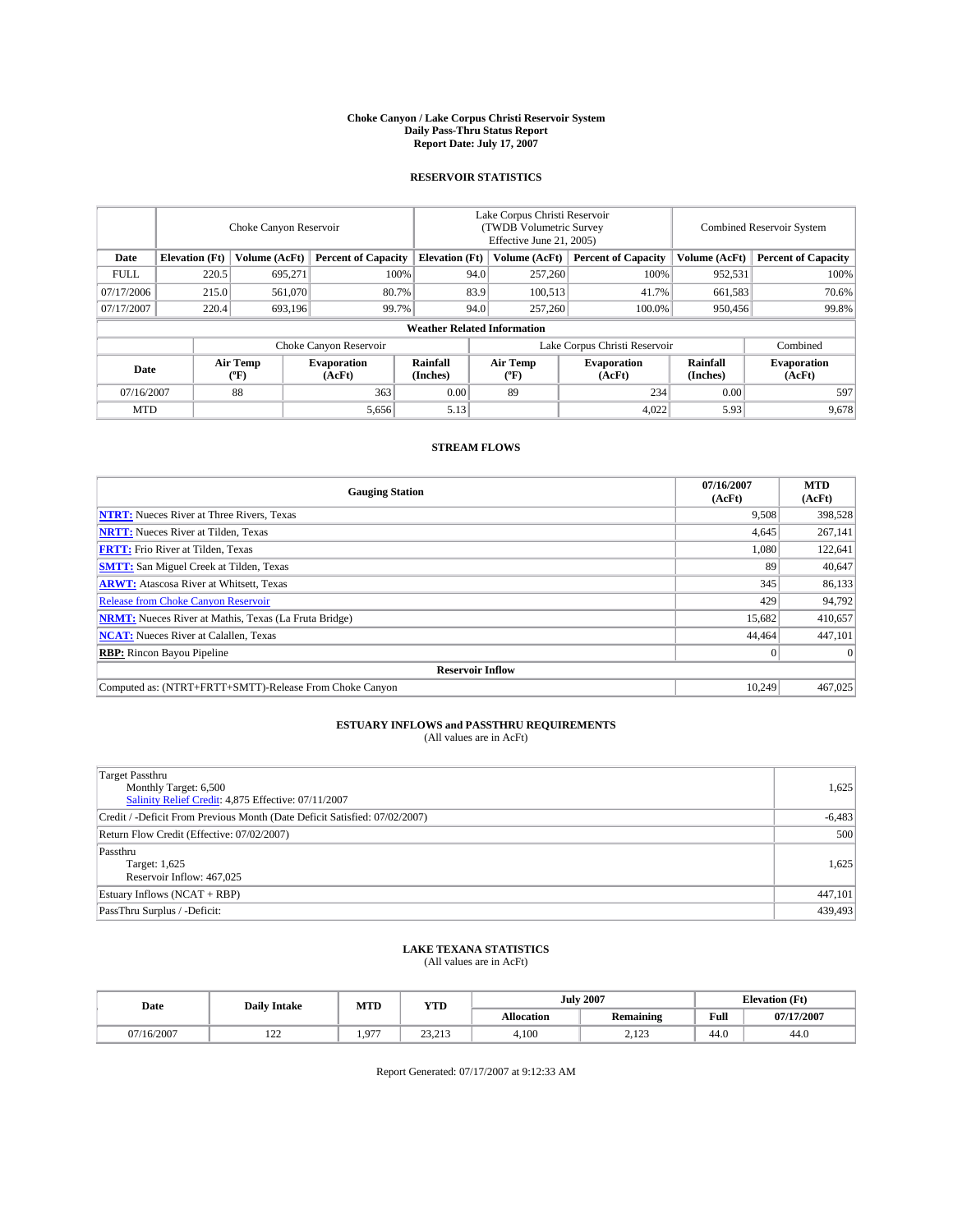#### **Choke Canyon / Lake Corpus Christi Reservoir System Daily Pass-Thru Status Report Report Date: July 18, 2007**

### **RESERVOIR STATISTICS**

|             | Choke Canyon Reservoir             |                  |                              |                       | Lake Corpus Christi Reservoir<br>(TWDB Volumetric Survey<br>Effective June 21, 2005) |                  |                               |                      | <b>Combined Reservoir System</b> |  |  |
|-------------|------------------------------------|------------------|------------------------------|-----------------------|--------------------------------------------------------------------------------------|------------------|-------------------------------|----------------------|----------------------------------|--|--|
| Date        | <b>Elevation</b> (Ft)              | Volume (AcFt)    | <b>Percent of Capacity</b>   | <b>Elevation</b> (Ft) |                                                                                      | Volume (AcFt)    | <b>Percent of Capacity</b>    | Volume (AcFt)        | <b>Percent of Capacity</b>       |  |  |
| <b>FULL</b> | 220.5                              | 695,271          |                              | 100%                  | 94.0                                                                                 | 257,260          | 100%                          | 952,531              | 100%                             |  |  |
| 07/18/2006  | 215.0                              | 560,606          | 80.6%                        |                       | 83.9                                                                                 | 100,047          | 41.5%                         | 660,653              | 70.5%                            |  |  |
| 07/18/2007  | 220.4                              | 693,715          | 99.8%                        |                       | 94.1                                                                                 | 257,260          | 100.0%                        | 950,975              | 99.8%                            |  |  |
|             | <b>Weather Related Information</b> |                  |                              |                       |                                                                                      |                  |                               |                      |                                  |  |  |
|             |                                    |                  | Choke Canyon Reservoir       |                       |                                                                                      |                  | Lake Corpus Christi Reservoir |                      | Combined                         |  |  |
| Date        |                                    | Air Temp<br>(°F) | <b>Evaporation</b><br>(AcFt) | Rainfall<br>(Inches)  |                                                                                      | Air Temp<br>("F) | <b>Evaporation</b><br>(AcFt)  | Rainfall<br>(Inches) | <b>Evaporation</b><br>(AcFt)     |  |  |
| 07/17/2007  |                                    | 86               | 378                          | 0.29                  |                                                                                      | 87               | 266                           | 0.19                 | 644                              |  |  |
| <b>MTD</b>  |                                    |                  | 6,034                        | 5.42                  |                                                                                      |                  | 4,288                         | 6.12                 | 10,322                           |  |  |

## **STREAM FLOWS**

| <b>Gauging Station</b>                                       | 07/17/2007<br>(AcFt) | <b>MTD</b><br>(AcFt) |
|--------------------------------------------------------------|----------------------|----------------------|
| <b>NTRT:</b> Nueces River at Three Rivers, Texas             | 6,054                | 404,583              |
| <b>NRTT:</b> Nueces River at Tilden, Texas                   | 3,831                | 270,972              |
| <b>FRTT:</b> Frio River at Tilden, Texas                     | 621                  | 123,263              |
| <b>SMTT:</b> San Miguel Creek at Tilden, Texas               | 75                   | 40,722               |
| <b>ARWT:</b> Atascosa River at Whitsett, Texas               | 345                  | 86,479               |
| <b>Release from Choke Canyon Reservoir</b>                   | 147                  | 94,939               |
| <b>NRMT:</b> Nueces River at Mathis, Texas (La Fruta Bridge) | 8,337                | 418,994              |
| <b>NCAT:</b> Nueces River at Calallen, Texas                 | 33,547               | 480,648              |
| <b>RBP:</b> Rincon Bayou Pipeline                            | $\mathbf{0}$         | $\Omega$             |
| <b>Reservoir Inflow</b>                                      |                      |                      |
| Computed as: (NTRT+FRTT+SMTT)-Release From Choke Canyon      | 6.604                | 473,629              |

# **ESTUARY INFLOWS and PASSTHRU REQUIREMENTS**<br>(All values are in AcFt)

| <b>Target Passthru</b><br>Monthly Target: 6,500<br>Salinity Relief Credit: 4,875 Effective: 07/11/2007 | 1,625    |
|--------------------------------------------------------------------------------------------------------|----------|
| Credit / -Deficit From Previous Month (Date Deficit Satisfied: 07/02/2007)                             | $-6,483$ |
| Return Flow Credit (Effective: 07/02/2007)                                                             | 500      |
| Passthru<br>Target: 1,625<br>Reservoir Inflow: 473,629                                                 | 1,625    |
| Estuary Inflows (NCAT + RBP)                                                                           | 480,648  |
| PassThru Surplus / -Deficit:                                                                           | 473,040  |

## **LAKE TEXANA STATISTICS** (All values are in AcFt)

| Date       | <b>Daily Intake</b> | MTD   | <b>YTD</b>       |                   | <b>July 2007</b> | <b>Elevation</b> (Ft) |            |
|------------|---------------------|-------|------------------|-------------------|------------------|-----------------------|------------|
|            |                     |       |                  | <b>Allocation</b> | <b>Remaining</b> | Full                  | 07/18/2007 |
| 07/17/2007 | $\sim$<br>$-1$      | 2.098 | 22.224<br>23.334 | 4.100             | 2.002            | 44.0                  | 44.1       |

Report Generated: 07/18/2007 at 8:46:57 AM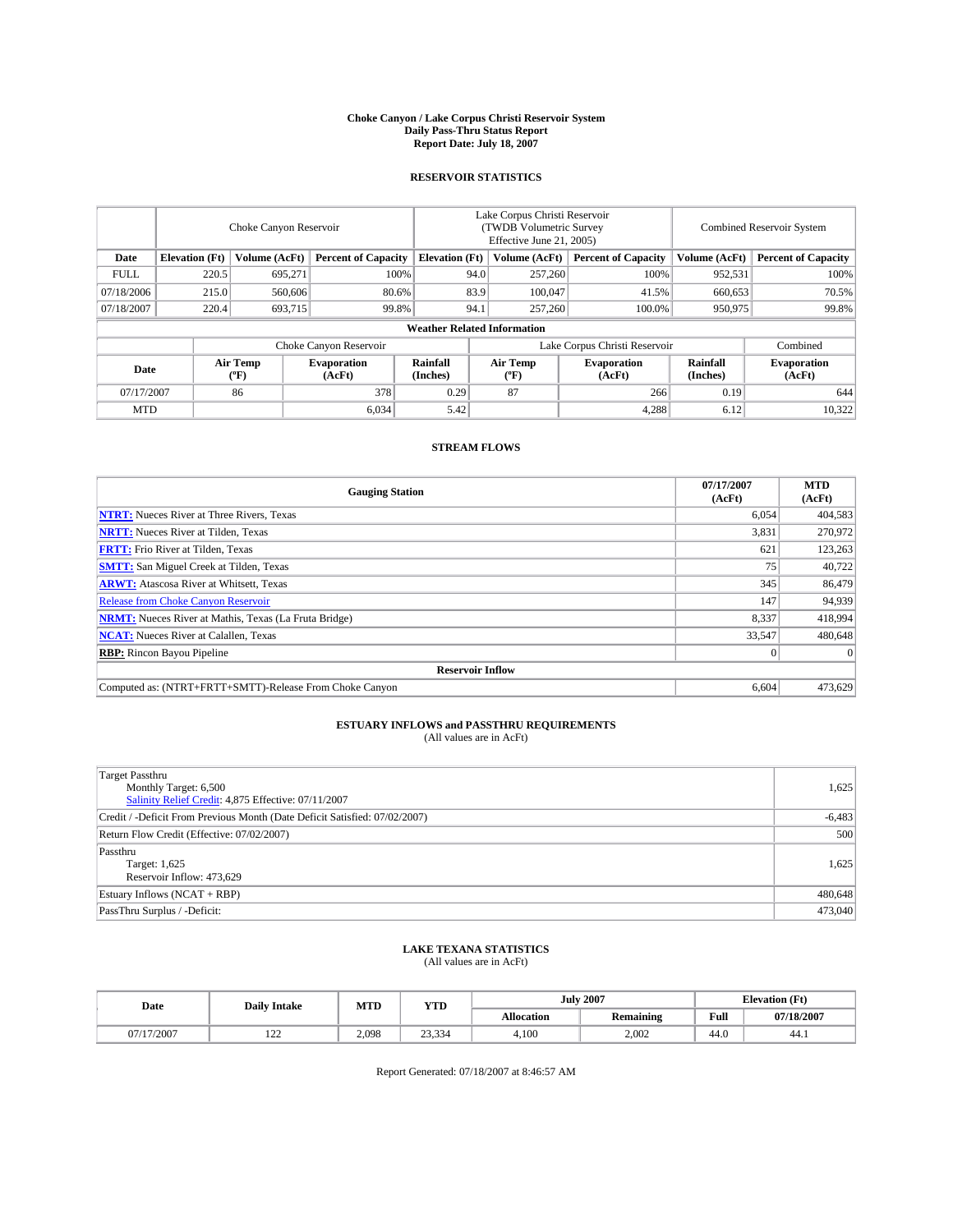#### **Choke Canyon / Lake Corpus Christi Reservoir System Daily Pass-Thru Status Report Report Date: July 19, 2007**

### **RESERVOIR STATISTICS**

|             | Choke Canyon Reservoir |                         |                              |                                    | Lake Corpus Christi Reservoir<br>(TWDB Volumetric Survey<br>Effective June 21, 2005) |                  |                               |                      | <b>Combined Reservoir System</b> |  |  |
|-------------|------------------------|-------------------------|------------------------------|------------------------------------|--------------------------------------------------------------------------------------|------------------|-------------------------------|----------------------|----------------------------------|--|--|
| Date        | <b>Elevation</b> (Ft)  | Volume (AcFt)           | <b>Percent of Capacity</b>   | <b>Elevation</b> (Ft)              |                                                                                      | Volume (AcFt)    | <b>Percent of Capacity</b>    | Volume (AcFt)        | <b>Percent of Capacity</b>       |  |  |
| <b>FULL</b> | 220.5                  | 695,271                 | 100%                         |                                    | 94.0                                                                                 | 257,260          | 100%                          | 952,531              | 100%                             |  |  |
| 07/19/2006  | 215.0                  | 560,147                 | 80.6%                        |                                    | 83.9                                                                                 | 99,698           | 41.3%                         | 659,845              | 70.5%                            |  |  |
| 07/19/2007  | 220.5                  | 694,233                 | 99.9%                        |                                    | 94.2                                                                                 | 257,260          | 100.0%                        | 951.493              | 99.9%                            |  |  |
|             |                        |                         |                              | <b>Weather Related Information</b> |                                                                                      |                  |                               |                      |                                  |  |  |
|             |                        |                         | Choke Canyon Reservoir       |                                    |                                                                                      |                  | Lake Corpus Christi Reservoir |                      | Combined                         |  |  |
| Date        |                        | <b>Air Temp</b><br>(°F) | <b>Evaporation</b><br>(AcFt) | Rainfall<br>(Inches)               |                                                                                      | Air Temp<br>("F) | <b>Evaporation</b><br>(AcFt)  | Rainfall<br>(Inches) | <b>Evaporation</b><br>(AcFt)     |  |  |
| 07/18/2007  |                        | 81                      | 181                          | 0.20                               |                                                                                      | 83               | Pan overflow                  | 1.98                 | 181                              |  |  |
| <b>MTD</b>  |                        |                         | 6,215                        | 5.62                               |                                                                                      |                  | 4,288                         | 8.10                 | 10,503                           |  |  |

## **STREAM FLOWS**

| <b>Gauging Station</b>                                       | 07/18/2007<br>(AcFt) | <b>MTD</b><br>(AcFt) |
|--------------------------------------------------------------|----------------------|----------------------|
| <b>NTRT:</b> Nueces River at Three Rivers, Texas             | 4.744                | 409,327              |
| <b>NRTT:</b> Nueces River at Tilden, Texas                   | 2.858                | 273,831              |
| <b>FRTT:</b> Frio River at Tilden, Texas                     | 520                  | 123,783              |
| <b>SMTT:</b> San Miguel Creek at Tilden, Texas               | 66                   | 40,788               |
| <b>ARWT:</b> Atascosa River at Whitsett, Texas               | 304                  | 86,782               |
| <b>Release from Choke Canyon Reservoir</b>                   | 56                   | 94,994               |
| <b>NRMT:</b> Nueces River at Mathis, Texas (La Fruta Bridge) | 4,764                | 423,758              |
| <b>NCAT:</b> Nueces River at Calallen, Texas                 | 20,843               | 501,490              |
| <b>RBP:</b> Rincon Bayou Pipeline                            | $\mathbf{0}$         | $\Omega$             |
| <b>Reservoir Inflow</b>                                      |                      |                      |
| Computed as: (NTRT+FRTT+SMTT)-Release From Choke Canyon      | 5.274                | 478,903              |

# **ESTUARY INFLOWS and PASSTHRU REQUIREMENTS**<br>(All values are in AcFt)

| <b>Target Passthru</b><br>Monthly Target: 6,500<br>Salinity Relief Credit: 4,875 Effective: 07/11/2007 | 1,625    |
|--------------------------------------------------------------------------------------------------------|----------|
| Credit / -Deficit From Previous Month (Date Deficit Satisfied: 07/02/2007)                             | $-6,483$ |
| Return Flow Credit (Effective: 07/02/2007)                                                             | 500      |
| Passthru<br>Target: 1,625<br>Reservoir Inflow: 478,903                                                 | 1,625    |
| Estuary Inflows (NCAT + RBP)                                                                           | 501,490  |
| PassThru Surplus / -Deficit:                                                                           | 493,882  |

## **LAKE TEXANA STATISTICS** (All values are in AcFt)

| Date       | <b>Daily Intake</b> | MTD            | <b>YTD</b> |                   | <b>July 2007</b> |      | <b>Elevation</b> (Ft) |
|------------|---------------------|----------------|------------|-------------------|------------------|------|-----------------------|
|            |                     |                |            | <b>Allocation</b> | <b>Remaining</b> | Full | 07/19/2007            |
| 07/18/2007 | $\sim$<br>$-1$      | 2.220<br>2.ZZU | 23.456     | 4.100             | .880             | 44.0 | 44.0                  |

Report Generated: 07/19/2007 at 8:19:13 AM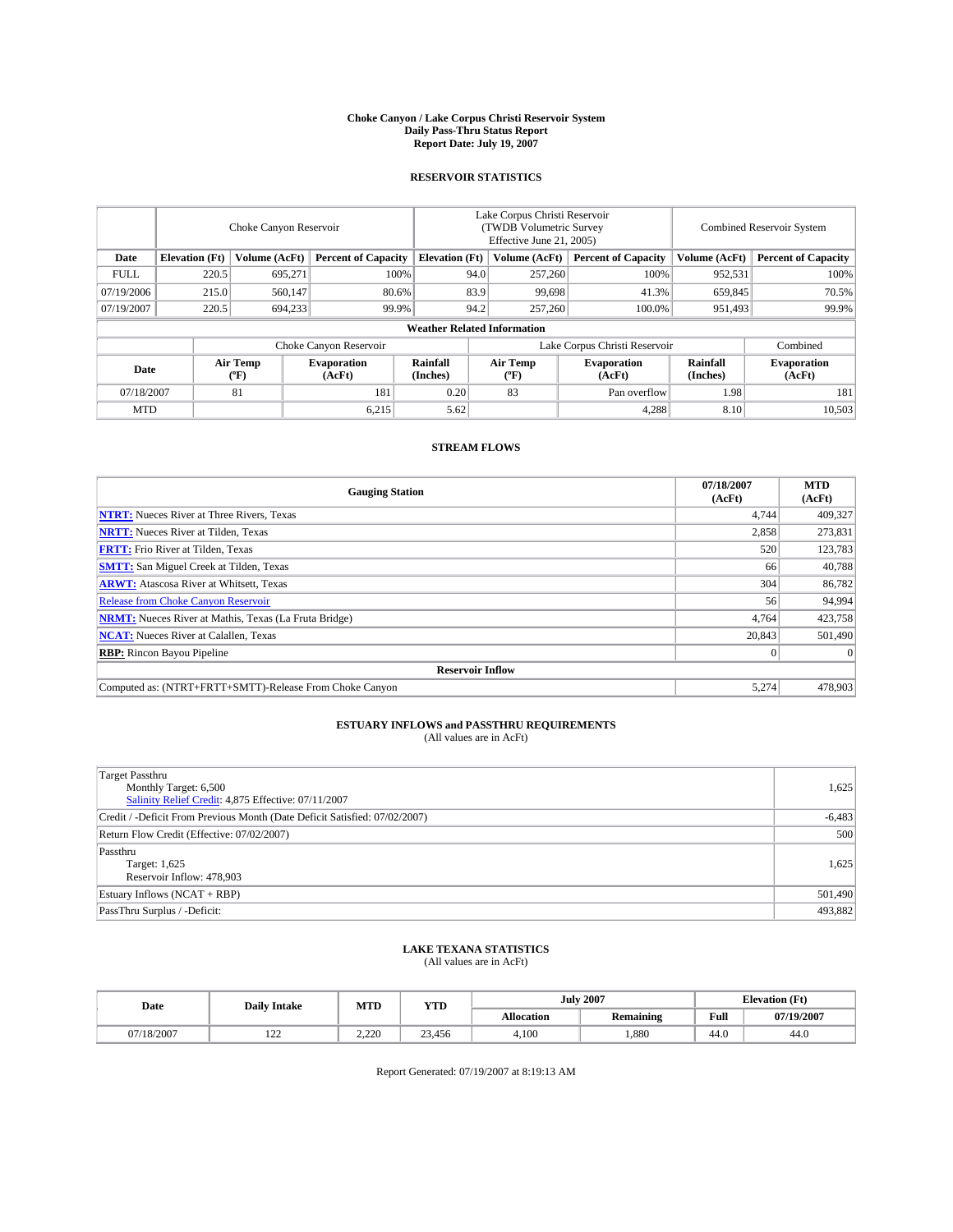#### **Choke Canyon / Lake Corpus Christi Reservoir System Daily Pass-Thru Status Report Report Date: July 20, 2007**

### **RESERVOIR STATISTICS**

|             | Choke Canyon Reservoir |                  |                              |                                    | Lake Corpus Christi Reservoir<br>(TWDB Volumetric Survey<br>Effective June 21, 2005) |                  |                               | Combined Reservoir System |                              |  |
|-------------|------------------------|------------------|------------------------------|------------------------------------|--------------------------------------------------------------------------------------|------------------|-------------------------------|---------------------------|------------------------------|--|
| Date        | <b>Elevation</b> (Ft)  | Volume (AcFt)    | <b>Percent of Capacity</b>   | <b>Elevation</b> (Ft)              |                                                                                      | Volume (AcFt)    | <b>Percent of Capacity</b>    | Volume (AcFt)             | <b>Percent of Capacity</b>   |  |
| <b>FULL</b> | 220.5                  | 695.271          | 100%                         |                                    | 94.0                                                                                 | 257,260          | 100%                          | 952,531                   | 100%                         |  |
| 07/20/2006  | 215.0                  | 559.688          | 80.5%                        |                                    | 83.8                                                                                 | 99,350           | 41.2%                         | 659,038                   | 70.4%                        |  |
| 07/20/2007  | 220.5                  | 694,752          | 99.9%                        |                                    | 94.2                                                                                 | 257,260          | 100.0%                        | 952,012                   | 99.9%                        |  |
|             |                        |                  |                              | <b>Weather Related Information</b> |                                                                                      |                  |                               |                           |                              |  |
|             |                        |                  | Choke Canyon Reservoir       |                                    |                                                                                      |                  | Lake Corpus Christi Reservoir |                           | Combined                     |  |
| Date        |                        | Air Temp<br>(°F) | <b>Evaporation</b><br>(AcFt) | Rainfall<br>(Inches)               |                                                                                      | Air Temp<br>("F) | <b>Evaporation</b><br>(AcFt)  | Rainfall<br>(Inches)      | <b>Evaporation</b><br>(AcFt) |  |
| 07/19/2007  |                        | 85               | 303                          | 0.48                               |                                                                                      | 82               | 74 <sub>1</sub>               | 1.56                      | 377                          |  |
| <b>MTD</b>  |                        |                  | 6,518                        | 6.10                               |                                                                                      |                  | 4,362                         | 9.66                      | 10,880                       |  |

## **STREAM FLOWS**

| <b>Gauging Station</b>                                       | 07/19/2007<br>(AcFt) | <b>MTD</b><br>(AcFt) |
|--------------------------------------------------------------|----------------------|----------------------|
| <b>NTRT:</b> Nueces River at Three Rivers, Texas             | 4,049                | 413,376              |
| <b>NRTT:</b> Nueces River at Tilden, Texas                   | 1.717                | 275,548              |
| <b>FRTT:</b> Frio River at Tilden, Texas                     | 466                  | 124,249              |
| <b>SMTT:</b> San Miguel Creek at Tilden, Texas               | 85                   | 40,873               |
| <b>ARWT:</b> Atascosa River at Whitsett, Texas               | 387                  | 87,169               |
| <b>Release from Choke Canyon Reservoir</b>                   | 56                   | 95,050               |
| <b>NRMT:</b> Nueces River at Mathis, Texas (La Fruta Bridge) | 5,776                | 429,534              |
| <b>NCAT:</b> Nueces River at Calallen, Texas                 | 11,970               | 513,460              |
| <b>RBP:</b> Rincon Bayou Pipeline                            | $\mathbf{0}$         | $\Omega$             |
| <b>Reservoir Inflow</b>                                      |                      |                      |
| Computed as: (NTRT+FRTT+SMTT)-Release From Choke Canyon      | 4.546                | 483,449              |

# **ESTUARY INFLOWS and PASSTHRU REQUIREMENTS**<br>(All values are in AcFt)

| <b>Target Passthru</b><br>Monthly Target: 6,500<br>Salinity Relief Credit: 4,875 Effective: 07/11/2007 | 1,625    |
|--------------------------------------------------------------------------------------------------------|----------|
| Credit / -Deficit From Previous Month (Date Deficit Satisfied: 07/02/2007)                             | $-6,483$ |
| Return Flow Credit (Effective: 07/02/2007)                                                             | 500      |
| Passthru<br>Target: 1,625<br>Reservoir Inflow: 483,449                                                 | 1,625    |
| Estuary Inflows (NCAT + RBP)                                                                           | 513,460  |
| PassThru Surplus / -Deficit:                                                                           | 505,852  |

## **LAKE TEXANA STATISTICS** (All values are in AcFt)

| Date       | <b>Daily Intake</b> | MTD   | <b>YTD</b> |                   | <b>July 2007</b> | <b>Elevation</b> (Ft) |            |
|------------|---------------------|-------|------------|-------------------|------------------|-----------------------|------------|
|            |                     |       |            | <b>Allocation</b> | <b>Remaining</b> | Full                  | 07/20/2007 |
| 07/19/2007 | $\sim$<br>$-1$      | 2.342 | 23.578     | 4.100             | 750<br>790<br>   | 44.0                  | 44.1       |

Report Generated: 07/20/2007 at 8:19:39 AM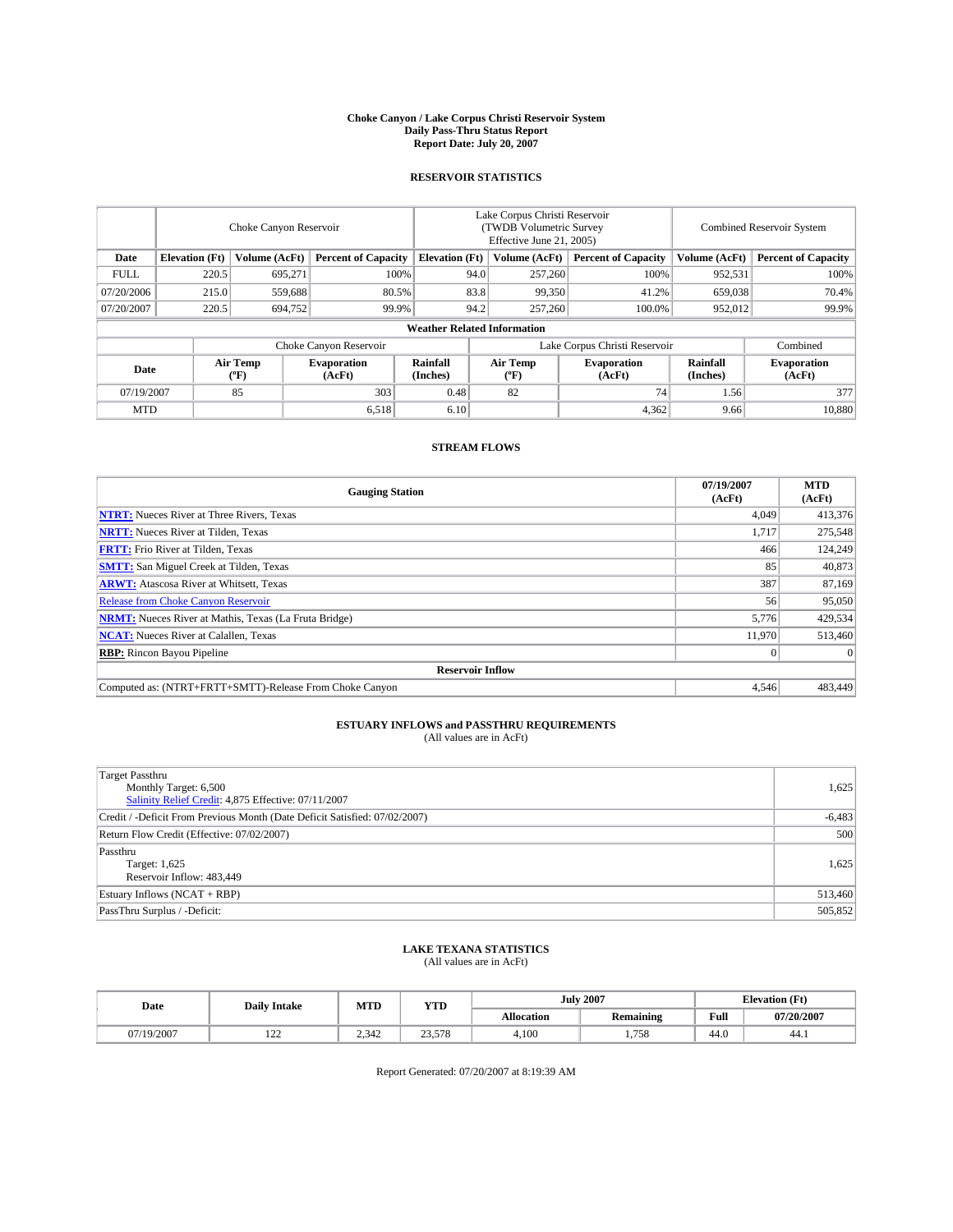#### **Choke Canyon / Lake Corpus Christi Reservoir System Daily Pass-Thru Status Report Report Date: July 21, 2007**

### **RESERVOIR STATISTICS**

|             | Choke Canyon Reservoir |                  |                              |                                                     | Lake Corpus Christi Reservoir<br>(TWDB Volumetric Survey<br>Effective June 21, 2005) |                                           |                               | Combined Reservoir System |                              |  |
|-------------|------------------------|------------------|------------------------------|-----------------------------------------------------|--------------------------------------------------------------------------------------|-------------------------------------------|-------------------------------|---------------------------|------------------------------|--|
| Date        | <b>Elevation</b> (Ft)  | Volume (AcFt)    |                              | <b>Percent of Capacity</b><br><b>Elevation</b> (Ft) |                                                                                      | Volume (AcFt)                             | <b>Percent of Capacity</b>    | Volume (AcFt)             | <b>Percent of Capacity</b>   |  |
| <b>FULL</b> | 220.5                  | 695.271          |                              | 100%                                                | 94.0                                                                                 | 257,260                                   | 100%                          | 952,531                   | 100%                         |  |
| 07/21/2006  | 214.9                  | 558,999          | 80.4%                        |                                                     | 83.8                                                                                 | 98.888                                    | 41.0%                         | 657,887                   | 70.2%                        |  |
| 07/21/2007  | 220.5                  | 696,052          | 100.1%                       |                                                     | 94.1                                                                                 | 257,260                                   | 100.0%                        | 953,312                   | 100.1%                       |  |
|             |                        |                  |                              | <b>Weather Related Information</b>                  |                                                                                      |                                           |                               |                           |                              |  |
|             |                        |                  | Choke Canyon Reservoir       |                                                     |                                                                                      |                                           | Lake Corpus Christi Reservoir |                           | Combined                     |  |
| Date        |                        | Air Temp<br>(°F) | <b>Evaporation</b><br>(AcFt) | <b>Rainfall</b><br>(Inches)                         |                                                                                      | Air Temp<br>$({}^{\mathrm{o}}\mathrm{F})$ | <b>Evaporation</b><br>(AcFt)  | Rainfall<br>(Inches)      | <b>Evaporation</b><br>(AcFt) |  |
| 07/20/2007  |                        | 81               | 61                           | 0.58                                                |                                                                                      | 85                                        | 64                            | 0.30                      | 125                          |  |
| <b>MTD</b>  |                        |                  | 6.579                        | 6.68                                                |                                                                                      |                                           | 4,426                         | 9.96                      | 11,005                       |  |

## **STREAM FLOWS**

| <b>Gauging Station</b>                                       | 07/20/2007<br>(AcFt) | <b>MTD</b><br>(AcFt) |
|--------------------------------------------------------------|----------------------|----------------------|
| <b>NTRT:</b> Nueces River at Three Rivers, Texas             | 2,978                | 416,354              |
| <b>NRTT:</b> Nueces River at Tilden, Texas                   | 1.165                | 276,713              |
| <b>FRTT:</b> Frio River at Tilden, Texas                     | 486                  | 124,735              |
| <b>SMTT:</b> San Miguel Creek at Tilden, Texas               | 141                  | 41,014               |
| <b>ARWT:</b> Atascosa River at Whitsett, Texas               | 417                  | 87,586               |
| <b>Release from Choke Canyon Reservoir</b>                   | 56                   | 95,105               |
| <b>NRMT:</b> Nueces River at Mathis, Texas (La Fruta Bridge) | 7.206                | 436,740              |
| <b>NCAT:</b> Nueces River at Calallen, Texas                 | 6,848                | 520,308              |
| <b>RBP:</b> Rincon Bayou Pipeline                            | $\mathbf{0}$         | $\Omega$             |
| <b>Reservoir Inflow</b>                                      |                      |                      |
| Computed as: (NTRT+FRTT+SMTT)-Release From Choke Canyon      | 3.549                | 486,998              |

# **ESTUARY INFLOWS and PASSTHRU REQUIREMENTS**<br>(All values are in AcFt)

| Target Passthru<br>Monthly Target: 6,500<br>Salinity Relief Credit: 4,875 Effective: 07/11/2007 | 1,625    |
|-------------------------------------------------------------------------------------------------|----------|
| Credit / -Deficit From Previous Month (Date Deficit Satisfied: 07/02/2007)                      | $-6,483$ |
| Return Flow Credit (Effective: 07/02/2007)                                                      | 500      |
| Passthru<br>Target: 1,625<br>Reservoir Inflow: 486,998                                          | 1,625    |
| Estuary Inflows (NCAT + RBP)                                                                    | 520,308  |
| PassThru Surplus / -Deficit:                                                                    | 512,700  |

## **LAKE TEXANA STATISTICS** (All values are in AcFt)

| Date       | <b>Daily Intake</b> | MTD   | <b>YTD</b> |                   | <b>July 2007</b> |      | <b>Elevation</b> (Ft) |  |
|------------|---------------------|-------|------------|-------------------|------------------|------|-----------------------|--|
|            |                     |       |            | <b>Allocation</b> | <b>Remaining</b> | Full | 07/21/2007            |  |
| 07/20/2007 | $\sim$<br>$-1$      | 2.464 | 23,700     | 4.100             | .636             | 44.0 | 44.1                  |  |

Report Generated: 07/21/2007 at 8:20:13 AM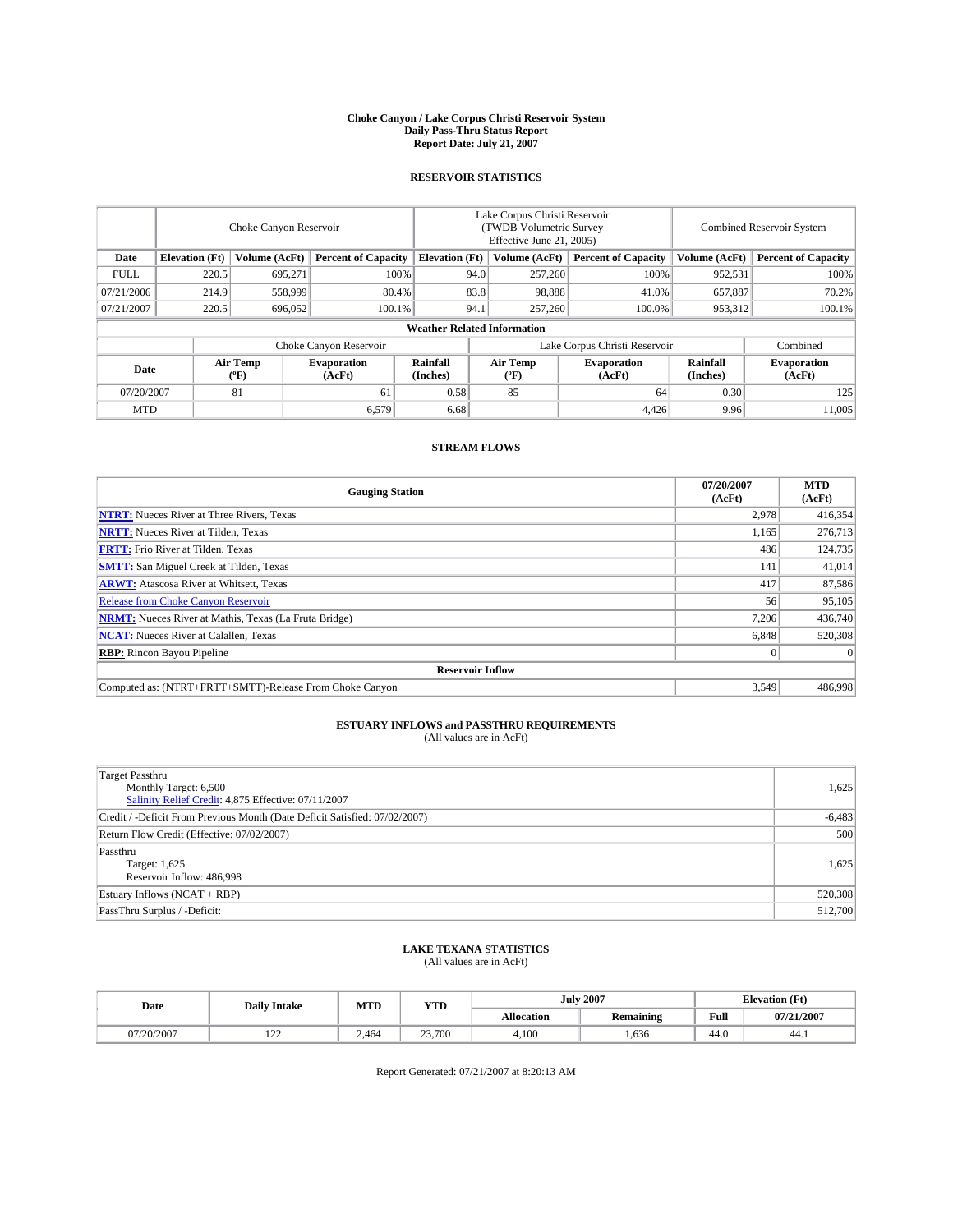#### **Choke Canyon / Lake Corpus Christi Reservoir System Daily Pass-Thru Status Report Report Date: July 22, 2007**

### **RESERVOIR STATISTICS**

|             | Choke Canyon Reservoir             |                  |                              |                       | Lake Corpus Christi Reservoir<br>(TWDB Volumetric Survey<br>Effective June 21, 2005) |                  |                               | Combined Reservoir System |                              |  |
|-------------|------------------------------------|------------------|------------------------------|-----------------------|--------------------------------------------------------------------------------------|------------------|-------------------------------|---------------------------|------------------------------|--|
| Date        | <b>Elevation</b> (Ft)              | Volume (AcFt)    | <b>Percent of Capacity</b>   | <b>Elevation</b> (Ft) |                                                                                      | Volume (AcFt)    | <b>Percent of Capacity</b>    | Volume (AcFt)             | <b>Percent of Capacity</b>   |  |
| <b>FULL</b> | 220.5                              | 695,271          | 100%                         |                       | 94.0                                                                                 | 257,260          | 100%                          | 952,531                   | 100%                         |  |
| 07/22/2006  | 214.9                              | 558,310          | 80.3%                        |                       | 83.8                                                                                 | 98,657           | 40.9%                         | 656,967                   | 70.2%                        |  |
| 07/22/2007  | 220.5                              | 696,312          | 100.1%                       |                       | 94.1                                                                                 | 257,260          | 100.0%                        | 953,572                   | 100.1%                       |  |
|             | <b>Weather Related Information</b> |                  |                              |                       |                                                                                      |                  |                               |                           |                              |  |
|             |                                    |                  | Choke Canyon Reservoir       |                       |                                                                                      |                  | Lake Corpus Christi Reservoir |                           | Combined                     |  |
| Date        |                                    | Air Temp<br>(°F) | <b>Evaporation</b><br>(AcFt) | Rainfall<br>(Inches)  |                                                                                      | Air Temp<br>("F) | <b>Evaporation</b><br>(AcFt)  | Rainfall<br>(Inches)      | <b>Evaporation</b><br>(AcFt) |  |
| 07/21/2007  |                                    | 84               | 197                          | 0.00                  |                                                                                      | 87               | 160                           | 0.01                      | 357                          |  |
| <b>MTD</b>  |                                    |                  | 6,776                        | 6.68                  |                                                                                      |                  | 4,586                         | 9.97                      | 11,362                       |  |

## **STREAM FLOWS**

| <b>Gauging Station</b>                                       | 07/21/2007<br>(AcFt) | <b>MTD</b><br>(AcFt) |
|--------------------------------------------------------------|----------------------|----------------------|
| <b>NTRT:</b> Nueces River at Three Rivers, Texas             | 3,633                | 419,986              |
| <b>NRTT:</b> Nueces River at Tilden, Texas                   | 647                  | 277,360              |
| <b>FRTT:</b> Frio River at Tilden, Texas                     | 599                  | 125,335              |
| <b>SMTT:</b> San Miguel Creek at Tilden, Texas               | 6,015                | 47,029               |
| <b>ARWT:</b> Atascosa River at Whitsett, Texas               | 1,524                | 89,111               |
| <b>Release from Choke Canyon Reservoir</b>                   | 2,841                | 97,946               |
| <b>NRMT:</b> Nueces River at Mathis, Texas (La Fruta Bridge) | 5,757                | 442,496              |
| <b>NCAT:</b> Nueces River at Calallen, Texas                 | 6,233                | 526,541              |
| <b>RBP:</b> Rincon Bayou Pipeline                            | $\mathbf{0}$         | $\Omega$             |
| <b>Reservoir Inflow</b>                                      |                      |                      |
| Computed as: (NTRT+FRTT+SMTT)-Release From Choke Canyon      | 7.406                | 494,404              |

# **ESTUARY INFLOWS and PASSTHRU REQUIREMENTS**<br>(All values are in AcFt)

| <b>Target Passthru</b><br>Monthly Target: 6,500<br>Salinity Relief Credit: 4,875 Effective: 07/11/2007 | 1,625    |
|--------------------------------------------------------------------------------------------------------|----------|
| Credit / -Deficit From Previous Month (Date Deficit Satisfied: 07/02/2007)                             | $-6,483$ |
| Return Flow Credit (Effective: 07/02/2007)                                                             | 500      |
| Passthru<br>Target: 1,625<br>Reservoir Inflow: 494,404                                                 | 1,625    |
| Estuary Inflows (NCAT + RBP)                                                                           | 526,541  |
| PassThru Surplus / -Deficit:                                                                           | 518,933  |

## **LAKE TEXANA STATISTICS** (All values are in AcFt)

| Date    | <b>Daily Intake</b> | MTD   | <b>YTD</b>     |                   | <b>July 2007</b> | <b>Elevation</b> (Ft) |            |
|---------|---------------------|-------|----------------|-------------------|------------------|-----------------------|------------|
|         |                     |       |                | <b>Allocation</b> | <b>Remaining</b> | Full                  | 07/22/2007 |
| 21/2007 | $\sim$<br>$-1$      | 2.586 | 2292<br>23.022 | 4.100             | -<br>1.J 17      | 44.0                  | 44.1       |

Report Generated: 07/22/2007 at 8:07:23 AM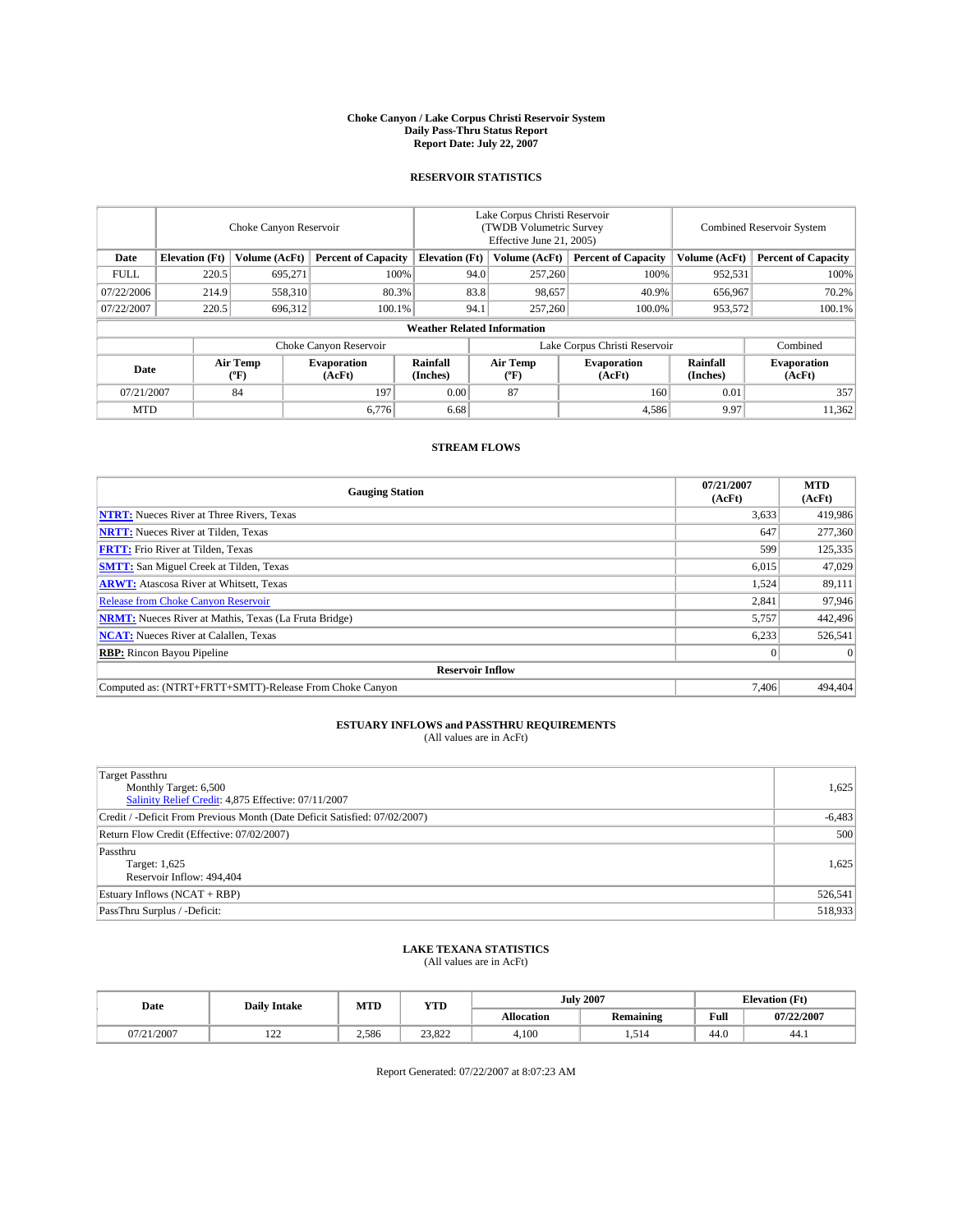#### **Choke Canyon / Lake Corpus Christi Reservoir System Daily Pass-Thru Status Report Report Date: July 23, 2007**

### **RESERVOIR STATISTICS**

|             | Choke Canyon Reservoir             |                  |                              |                             | Lake Corpus Christi Reservoir<br>(TWDB Volumetric Survey<br>Effective June 21, 2005) |                  |                               | <b>Combined Reservoir System</b> |                              |  |
|-------------|------------------------------------|------------------|------------------------------|-----------------------------|--------------------------------------------------------------------------------------|------------------|-------------------------------|----------------------------------|------------------------------|--|
| Date        | <b>Elevation</b> (Ft)              | Volume (AcFt)    | <b>Percent of Capacity</b>   | <b>Elevation</b> (Ft)       |                                                                                      | Volume (AcFt)    | <b>Percent of Capacity</b>    | Volume (AcFt)                    | <b>Percent of Capacity</b>   |  |
| <b>FULL</b> | 220.5                              | 695.271          |                              | 100%                        | 94.0                                                                                 | 257,260          | 100%                          | 952,531                          | 100%                         |  |
| 07/23/2006  | 214.9                              | 557,856          |                              | 80.2%                       | 83.7                                                                                 | 98.081           | 40.7%                         | 655,937                          | 70.0%                        |  |
| 07/23/2007  | 220.5                              | 694,493          |                              | 99.9%                       | 94.0                                                                                 | 256,895          | 99.9%                         | 951,388                          | 99.9%                        |  |
|             | <b>Weather Related Information</b> |                  |                              |                             |                                                                                      |                  |                               |                                  |                              |  |
|             |                                    |                  | Choke Canyon Reservoir       |                             |                                                                                      |                  | Lake Corpus Christi Reservoir |                                  | Combined                     |  |
| Date        |                                    | Air Temp<br>(°F) | <b>Evaporation</b><br>(AcFt) | <b>Rainfall</b><br>(Inches) |                                                                                      | Air Temp<br>("F) | <b>Evaporation</b><br>(AcFt)  | Rainfall<br>(Inches)             | <b>Evaporation</b><br>(AcFt) |  |
| 07/22/2007  |                                    | 89               | 348                          | 0.15                        |                                                                                      | 91               | 298                           | 0.00                             | 646                          |  |
| <b>MTD</b>  |                                    |                  | 7,124                        | 6.83                        |                                                                                      |                  | 4,884                         | 9.97                             | 12,008                       |  |

## **STREAM FLOWS**

| <b>Gauging Station</b>                                       | 07/22/2007<br>(AcFt) | <b>MTD</b><br>(AcFt) |
|--------------------------------------------------------------|----------------------|----------------------|
| <b>NTRT:</b> Nueces River at Three Rivers, Texas             | 8,397                | 428,383              |
| <b>NRTT:</b> Nueces River at Tilden, Texas                   | 240                  | 277,600              |
| <b>FRTT:</b> Frio River at Tilden, Texas                     | 933                  | 126,268              |
| <b>SMTT:</b> San Miguel Creek at Tilden, Texas               | 2,362                | 49,391               |
| <b>ARWT:</b> Atascosa River at Whitsett, Texas               | 16,198               | 105,308              |
| <b>Release from Choke Canyon Reservoir</b>                   | 4,512                | 102,458              |
| <b>NRMT:</b> Nueces River at Mathis, Texas (La Fruta Bridge) | 8,218                | 450,714              |
| <b>NCAT:</b> Nueces River at Calallen, Texas                 | 5,895                | 532,437              |
| <b>RBP:</b> Rincon Bayou Pipeline                            | $\mathbf{0}$         | $\Omega$             |
| <b>Reservoir Inflow</b>                                      |                      |                      |
| Computed as: (NTRT+FRTT+SMTT)-Release From Choke Canyon      | 7.180                | 501.584              |

## **ESTUARY INFLOWS and PASSTHRU REQUIREMENTS**<br>(All values are in AcFt)

| <b>Target Passthru</b><br>Monthly Target: 6,500<br>Salinity Relief Credit: 4,875 Effective: 07/11/2007 | 1,625    |
|--------------------------------------------------------------------------------------------------------|----------|
| Credit / -Deficit From Previous Month (Date Deficit Satisfied: 07/02/2007)                             | $-6,483$ |
| Return Flow Credit (Effective: 07/02/2007)                                                             | 500      |
| Passthru<br>Target: 1,625<br>Reservoir Inflow: 501,584                                                 | 1,625    |
| Estuary Inflows (NCAT + RBP)                                                                           | 532,437  |
| PassThru Surplus / -Deficit:                                                                           | 524,829  |

## **LAKE TEXANA STATISTICS** (All values are in AcFt)

| Date       | <b>Daily Intake</b> | MTD   | YTD    |                   | <b>July 2007</b> |      | <b>Elevation</b> (Ft) |  |
|------------|---------------------|-------|--------|-------------------|------------------|------|-----------------------|--|
|            |                     |       |        | <b>Allocation</b> | <b>Remaining</b> | Full | 07/23/2007            |  |
| 07/22/2007 |                     | 2,696 | 23,932 | 4,100             | ,404             | 44.0 | 44.1                  |  |
| __         |                     |       |        |                   |                  |      |                       |  |

Report Generated: 07/23/2007 at 8:35:41 AM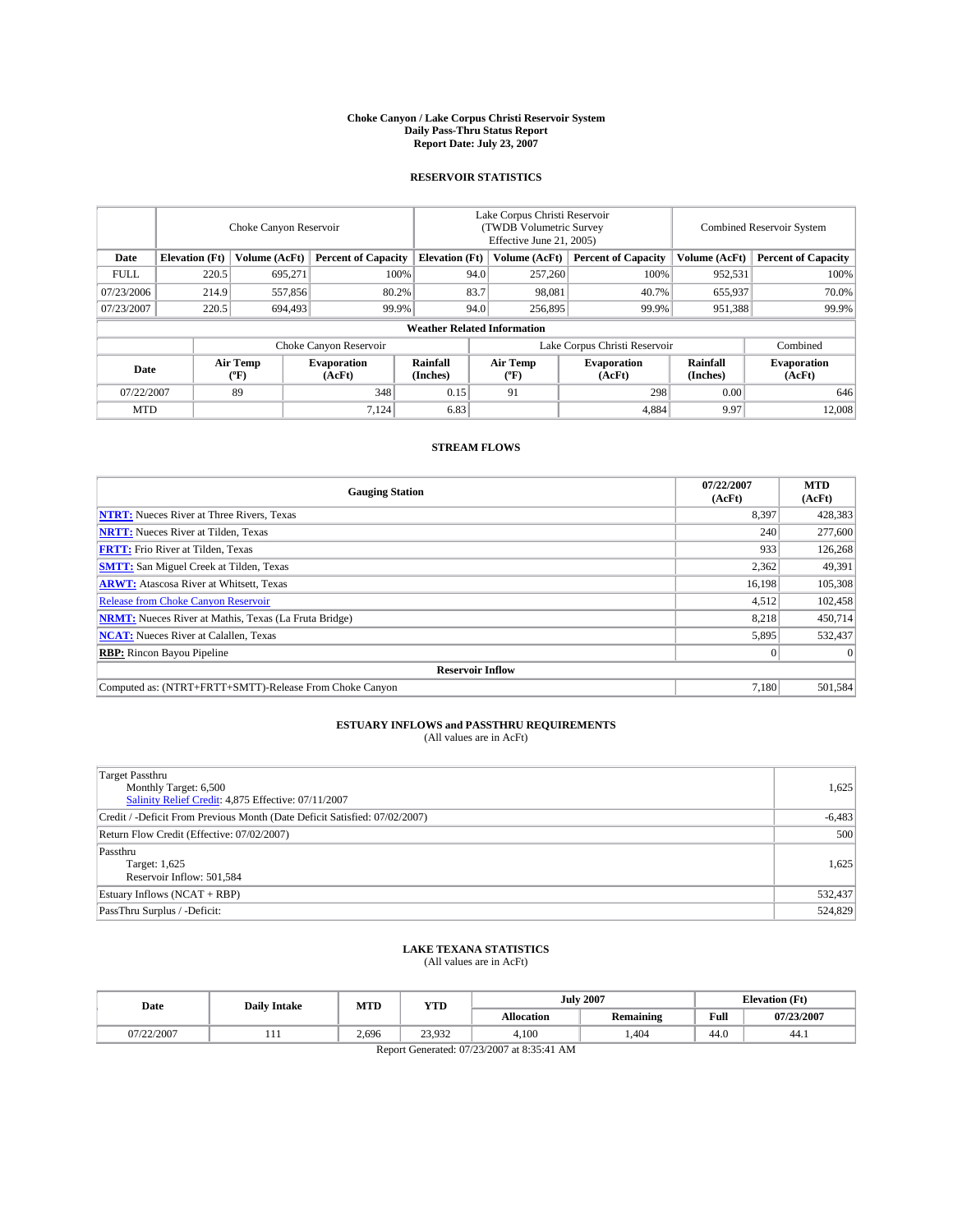#### **Choke Canyon / Lake Corpus Christi Reservoir System Daily Pass-Thru Status Report Report Date: July 24, 2007**

### **RESERVOIR STATISTICS**

|             | Choke Canyon Reservoir             |                  |                              |                       | Lake Corpus Christi Reservoir<br>(TWDB Volumetric Survey<br>Effective June 21, 2005) |                  |                               | Combined Reservoir System |                              |  |
|-------------|------------------------------------|------------------|------------------------------|-----------------------|--------------------------------------------------------------------------------------|------------------|-------------------------------|---------------------------|------------------------------|--|
| Date        | <b>Elevation</b> (Ft)              | Volume (AcFt)    | <b>Percent of Capacity</b>   | <b>Elevation</b> (Ft) |                                                                                      | Volume (AcFt)    | <b>Percent of Capacity</b>    | Volume (AcFt)             | <b>Percent of Capacity</b>   |  |
| <b>FULL</b> | 220.5                              | 695,271          | 100%                         |                       | 94.0                                                                                 | 257,260          | 100%                          | 952,531                   | 100%                         |  |
| 07/24/2006  | 214.9                              | 557,174          | 80.1%                        |                       | 83.7                                                                                 | 97,622           | 40.5%                         | 654,796                   | 69.9%                        |  |
| 07/24/2007  | 220.4                              | 691,380          | 99.4%                        |                       | 94.0                                                                                 | 257,260          | 100.0%                        | 948,640                   | 99.6%                        |  |
|             | <b>Weather Related Information</b> |                  |                              |                       |                                                                                      |                  |                               |                           |                              |  |
|             |                                    |                  | Choke Canyon Reservoir       |                       |                                                                                      |                  | Lake Corpus Christi Reservoir |                           | Combined                     |  |
| Date        |                                    | Air Temp<br>(°F) | <b>Evaporation</b><br>(AcFt) | Rainfall<br>(Inches)  |                                                                                      | Air Temp<br>("F) | <b>Evaporation</b><br>(AcFt)  | Rainfall<br>(Inches)      | <b>Evaporation</b><br>(AcFt) |  |
| 07/23/2007  |                                    | 91               | 498                          | 0.24                  |                                                                                      | 92               | 255                           | 0.00                      | 753                          |  |
| <b>MTD</b>  |                                    |                  | 7,622                        | 7.07                  |                                                                                      |                  | 5,139                         | 9.97                      | 12,761                       |  |

## **STREAM FLOWS**

| <b>Gauging Station</b>                                       | 07/23/2007<br>(AcFt) | <b>MTD</b><br>(AcFt) |
|--------------------------------------------------------------|----------------------|----------------------|
| <b>NTRT:</b> Nueces River at Three Rivers, Texas             | 14,352               | 442,734              |
| <b>NRTT:</b> Nueces River at Tilden, Texas                   | 1.407                | 279,008              |
| <b>FRTT:</b> Frio River at Tilden, Texas                     | 1,197                | 127,465              |
| <b>SMTT:</b> San Miguel Creek at Tilden, Texas               | 1,131                | 50,522               |
| <b>ARWT:</b> Atascosa River at Whitsett, Texas               | 11,017               | 116,325              |
| <b>Release from Choke Canyon Reservoir</b>                   | 4,516                | 106,974              |
| <b>NRMT:</b> Nueces River at Mathis, Texas (La Fruta Bridge) | 10.620               | 461,334              |
| <b>NCAT:</b> Nueces River at Calallen, Texas                 | 5,816                | 538,253              |
| <b>RBP:</b> Rincon Bayou Pipeline                            | $\mathbf{0}$         | $\Omega$             |
| <b>Reservoir Inflow</b>                                      |                      |                      |
| Computed as: (NTRT+FRTT+SMTT)-Release From Choke Canyon      | 12.164               | 513,748              |

# **ESTUARY INFLOWS and PASSTHRU REQUIREMENTS**<br>(All values are in AcFt)

| <b>Target Passthru</b><br>Monthly Target: 6,500<br>Salinity Relief Credit: 4,875 Effective: 07/11/2007 | 1,625    |
|--------------------------------------------------------------------------------------------------------|----------|
| Credit / -Deficit From Previous Month (Date Deficit Satisfied: 07/02/2007)                             | $-6,483$ |
| Return Flow Credit (Effective: 07/02/2007)                                                             | 500      |
| Passthru<br>Target: 1,625<br>Reservoir Inflow: 513,748                                                 | 1,625    |
| Estuary Inflows (NCAT + RBP)                                                                           | 538,253  |
| PassThru Surplus / -Deficit:                                                                           | 530,645  |

## **LAKE TEXANA STATISTICS** (All values are in AcFt)

| Date      | <b>Daily Intake</b> | MTD   | <b>YTD</b> |                   | <b>July 2007</b> |      | <b>Elevation</b> (Ft) |
|-----------|---------------------|-------|------------|-------------------|------------------|------|-----------------------|
|           |                     |       |            | <b>Allocation</b> | <b>Remaining</b> | Full | 07/24/2007            |
| //23/2007 | $\sim$<br>$-1$      | 2.819 | 24.055     | 4.100             | 1.281            | 44.0 | 44.0                  |

Report Generated: 07/24/2007 at 8:40:51 AM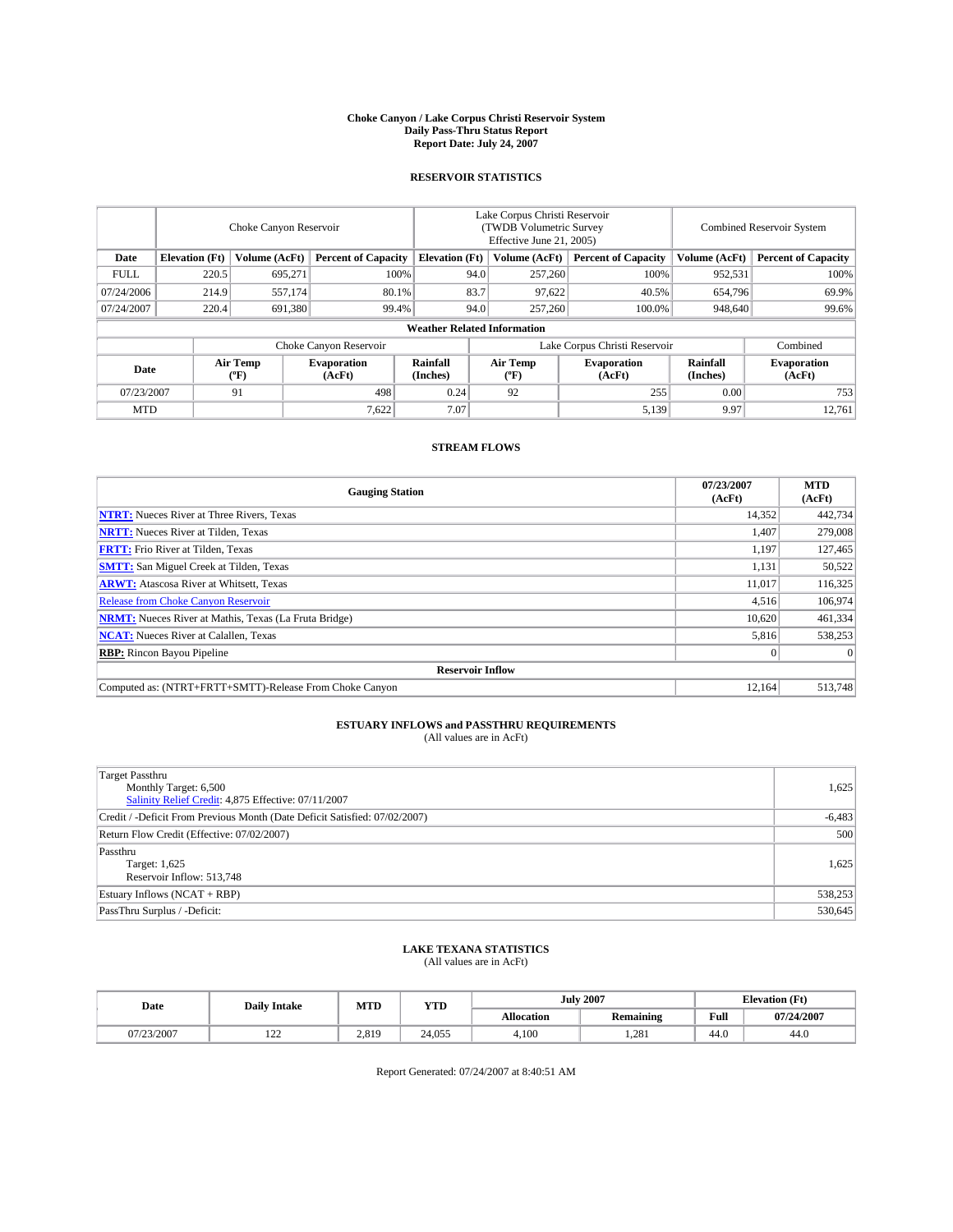#### **Choke Canyon / Lake Corpus Christi Reservoir System Daily Pass-Thru Status Report Report Date: July 25, 2007**

### **RESERVOIR STATISTICS**

|             | Choke Canyon Reservoir             |                  |                              |                       | Lake Corpus Christi Reservoir<br>(TWDB Volumetric Survey<br>Effective June 21, 2005) |                  |                               |                      | Combined Reservoir System    |  |  |
|-------------|------------------------------------|------------------|------------------------------|-----------------------|--------------------------------------------------------------------------------------|------------------|-------------------------------|----------------------|------------------------------|--|--|
| Date        | <b>Elevation</b> (Ft)              | Volume (AcFt)    | <b>Percent of Capacity</b>   | <b>Elevation</b> (Ft) |                                                                                      | Volume (AcFt)    | <b>Percent of Capacity</b>    | Volume (AcFt)        | <b>Percent of Capacity</b>   |  |  |
| <b>FULL</b> | 220.5                              | 695,271          | 100%                         |                       | 94.0                                                                                 | 257,260          | 100%                          | 952,531              | 100%                         |  |  |
| 07/25/2006  | 214.8                              | 556,492          | 80.0%                        |                       | 83.7                                                                                 | 97,164           | 40.3%                         | 653,656              | 69.8%                        |  |  |
| 07/25/2007  | 220.0                              | 683,374          | 98.3%                        |                       | 94.0                                                                                 | 257,260          | 100.0%                        | 940,634              | 98.8%                        |  |  |
|             | <b>Weather Related Information</b> |                  |                              |                       |                                                                                      |                  |                               |                      |                              |  |  |
|             |                                    |                  | Choke Canyon Reservoir       |                       |                                                                                      |                  | Lake Corpus Christi Reservoir |                      | Combined                     |  |  |
| Date        |                                    | Air Temp<br>(°F) | <b>Evaporation</b><br>(AcFt) | Rainfall<br>(Inches)  |                                                                                      | Air Temp<br>("F) | <b>Evaporation</b><br>(AcFt)  | Rainfall<br>(Inches) | <b>Evaporation</b><br>(AcFt) |  |  |
| 07/24/2007  |                                    | 86               | 239                          | 0.04                  |                                                                                      | 91               | 202                           | 0.45                 | 441                          |  |  |
| <b>MTD</b>  |                                    |                  | 7,861                        | 7.11                  |                                                                                      |                  | 5,341                         | 10.42                | 13,202                       |  |  |

## **STREAM FLOWS**

| <b>Gauging Station</b>                                       | 07/24/2007<br>(AcFt) | <b>MTD</b><br>(AcFt) |
|--------------------------------------------------------------|----------------------|----------------------|
| <b>NTRT:</b> Nueces River at Three Rivers, Texas             | 18,778               | 461,513              |
| <b>NRTT:</b> Nueces River at Tilden, Texas                   | 1.657                | 280,665              |
| <b>FRTT:</b> Frio River at Tilden, Texas                     | 1,493                | 128,958              |
| <b>SMTT:</b> San Miguel Creek at Tilden, Texas               | 1,810                | 52,333               |
| <b>ARWT:</b> Atascosa River at Whitsett, Texas               | 4,843                | 121,168              |
| <b>Release from Choke Canyon Reservoir</b>                   | 7,301                | 114,274              |
| <b>NRMT:</b> Nueces River at Mathis, Texas (La Fruta Bridge) | 13,101               | 474,435              |
| <b>NCAT:</b> Nueces River at Calallen, Texas                 | 7,027                | 545,280              |
| <b>RBP:</b> Rincon Bayou Pipeline                            | $\mathbf{0}$         | $\Omega$             |
| <b>Reservoir Inflow</b>                                      |                      |                      |
| Computed as: (NTRT+FRTT+SMTT)-Release From Choke Canyon      | 14.780               | 528,528              |

# **ESTUARY INFLOWS and PASSTHRU REQUIREMENTS**<br>(All values are in AcFt)

| <b>Target Passthru</b><br>Monthly Target: 6,500<br>Salinity Relief Credit: 4,875 Effective: 07/11/2007 | 1,625    |
|--------------------------------------------------------------------------------------------------------|----------|
| Credit / -Deficit From Previous Month (Date Deficit Satisfied: 07/02/2007)                             | $-6,483$ |
| Return Flow Credit (Effective: 07/02/2007)                                                             | 500      |
| Passthru<br>Target: 1,625<br>Reservoir Inflow: 528,528                                                 | 1,625    |
| Estuary Inflows (NCAT + RBP)                                                                           | 545,280  |
| PassThru Surplus / -Deficit:                                                                           | 537,672  |

## **LAKE TEXANA STATISTICS** (All values are in AcFt)

| Date       | <b>Daily Intake</b> | MTD   | <b>YTD</b>      |                   | <b>July 2007</b> | <b>Elevation</b> (Ft) |            |
|------------|---------------------|-------|-----------------|-------------------|------------------|-----------------------|------------|
|            |                     |       |                 | <b>Allocation</b> | <b>Remaining</b> | Full                  | 07/25/2007 |
| 07/24/2007 | 100<br>رے 1         | 2.941 | $\sim$<br>24.17 | 4,100             | 150<br>.         | 44.0                  | 44.0       |

Report Generated: 07/25/2007 at 8:29:17 AM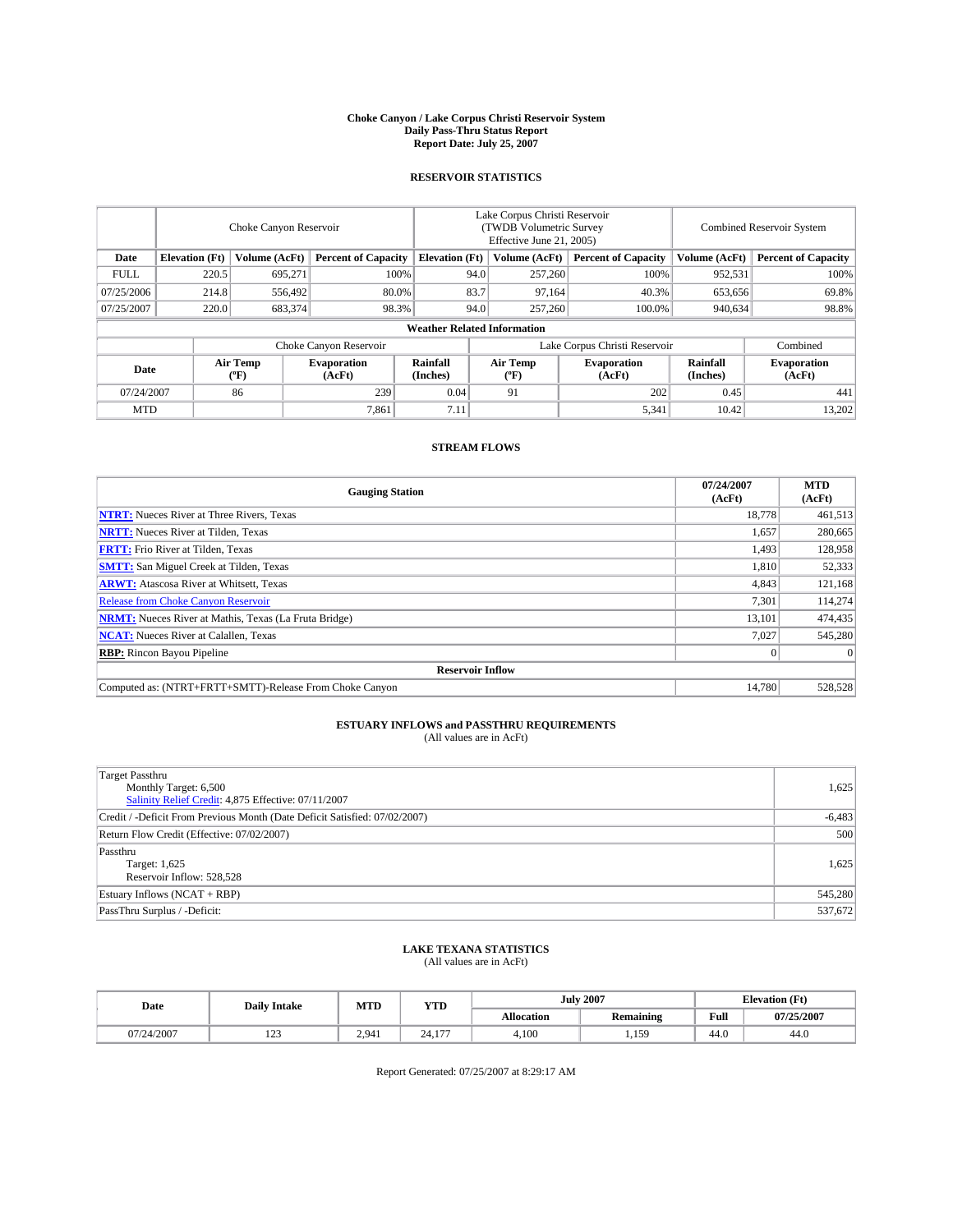#### **Choke Canyon / Lake Corpus Christi Reservoir System Daily Pass-Thru Status Report Report Date: July 26, 2007**

### **RESERVOIR STATISTICS**

|             | Choke Canyon Reservoir |                         |                              |                                    | Lake Corpus Christi Reservoir<br>(TWDB Volumetric Survey<br>Effective June 21, 2005) |                  |                               | Combined Reservoir System |                              |  |
|-------------|------------------------|-------------------------|------------------------------|------------------------------------|--------------------------------------------------------------------------------------|------------------|-------------------------------|---------------------------|------------------------------|--|
| Date        | <b>Elevation</b> (Ft)  | Volume (AcFt)           | <b>Percent of Capacity</b>   | <b>Elevation</b> (Ft)              |                                                                                      | Volume (AcFt)    | <b>Percent of Capacity</b>    | Volume (AcFt)             | <b>Percent of Capacity</b>   |  |
| <b>FULL</b> | 220.5                  | 695.271                 |                              | 100%                               | 94.0                                                                                 | 257,260          | 100%                          | 952,531                   | 100%                         |  |
| 07/26/2006  | 214.8                  | 555,808                 | 79.9%                        |                                    | 83.6                                                                                 | 97,049           | 40.2%                         | 652,857                   | 69.7%                        |  |
| 07/26/2007  | 219.7                  | 675,443                 | 97.1%                        |                                    | 93.9                                                                                 | 255,983          | 99.5%                         | 931,426                   | 97.8%                        |  |
|             |                        |                         |                              | <b>Weather Related Information</b> |                                                                                      |                  |                               |                           |                              |  |
|             |                        |                         | Choke Canyon Reservoir       |                                    |                                                                                      |                  | Lake Corpus Christi Reservoir |                           | Combined                     |  |
| Date        |                        | <b>Air Temp</b><br>(°F) | <b>Evaporation</b><br>(AcFt) | Rainfall<br>(Inches)               |                                                                                      | Air Temp<br>("F) | <b>Evaporation</b><br>(AcFt)  | Rainfall<br>(Inches)      | <b>Evaporation</b><br>(AcFt) |  |
| 07/25/2007  |                        | 82                      | 178                          | 1.11                               |                                                                                      | 86               | 202                           | 0.66                      | 380                          |  |
| <b>MTD</b>  |                        |                         | 8,039                        | 8.22                               |                                                                                      |                  | 5,543                         | 11.08                     | 13,582                       |  |

## **STREAM FLOWS**

| <b>Gauging Station</b>                                       | 07/25/2007<br>(AcFt) | <b>MTD</b><br>(AcFt) |
|--------------------------------------------------------------|----------------------|----------------------|
| <b>NTRT:</b> Nueces River at Three Rivers, Texas             | 21.240               | 482,752              |
| <b>NRTT:</b> Nueces River at Tilden, Texas                   | 1.874                | 282,539              |
| <b>FRTT:</b> Frio River at Tilden, Texas                     | 2,283                | 131,240              |
| <b>SMTT:</b> San Miguel Creek at Tilden, Texas               | 5,260                | 57,593               |
| <b>ARWT:</b> Atascosa River at Whitsett, Texas               | 3,176                | 124,344              |
| <b>Release from Choke Canyon Reservoir</b>                   | 14.491               | 130,730              |
| <b>NRMT:</b> Nueces River at Mathis, Texas (La Fruta Bridge) | 17.905               | 492,340              |
| <b>NCAT:</b> Nueces River at Calallen, Texas                 | 8.714                | 553,994              |
| <b>RBP:</b> Rincon Bayou Pipeline                            | $\mathbf{0}$         | $\Omega$             |
| <b>Reservoir Inflow</b>                                      |                      |                      |
| Computed as: (NTRT+FRTT+SMTT)-Release From Choke Canyon      | 14.292               | 540,855              |

# **ESTUARY INFLOWS and PASSTHRU REQUIREMENTS**<br>(All values are in AcFt)

| Target Passthru<br>Monthly Target: 6,500<br>Salinity Relief Credit: 4,875 Effective: 07/11/2007 | 1,625    |
|-------------------------------------------------------------------------------------------------|----------|
| Credit / -Deficit From Previous Month (Date Deficit Satisfied: 07/02/2007)                      | $-6,483$ |
| Return Flow Credit (Effective: 07/02/2007)                                                      | 500      |
| Passthru<br>Target: 1,625<br>Reservoir Inflow: 540,855                                          | 1,625    |
| Estuary Inflows (NCAT + RBP)                                                                    | 553,994  |
| PassThru Surplus / -Deficit:                                                                    | 546,386  |

## **LAKE TEXANA STATISTICS** (All values are in AcFt)

| Date       | <b>Daily Intake</b>       | MTD   | <b>YTD</b> |                   | <b>July 2007</b> |      | <b>Elevation</b> (Ft) |
|------------|---------------------------|-------|------------|-------------------|------------------|------|-----------------------|
|            |                           |       |            | <b>Allocation</b> | <b>Remaining</b> | Full | 07/26/2007            |
| 07/25/2007 | 10 <sup>o</sup><br>ب سے ج | 3.064 | 24.300     | 4.100             | .036             | 44.0 | 44.0                  |

Report Generated: 07/26/2007 at 8:16:43 AM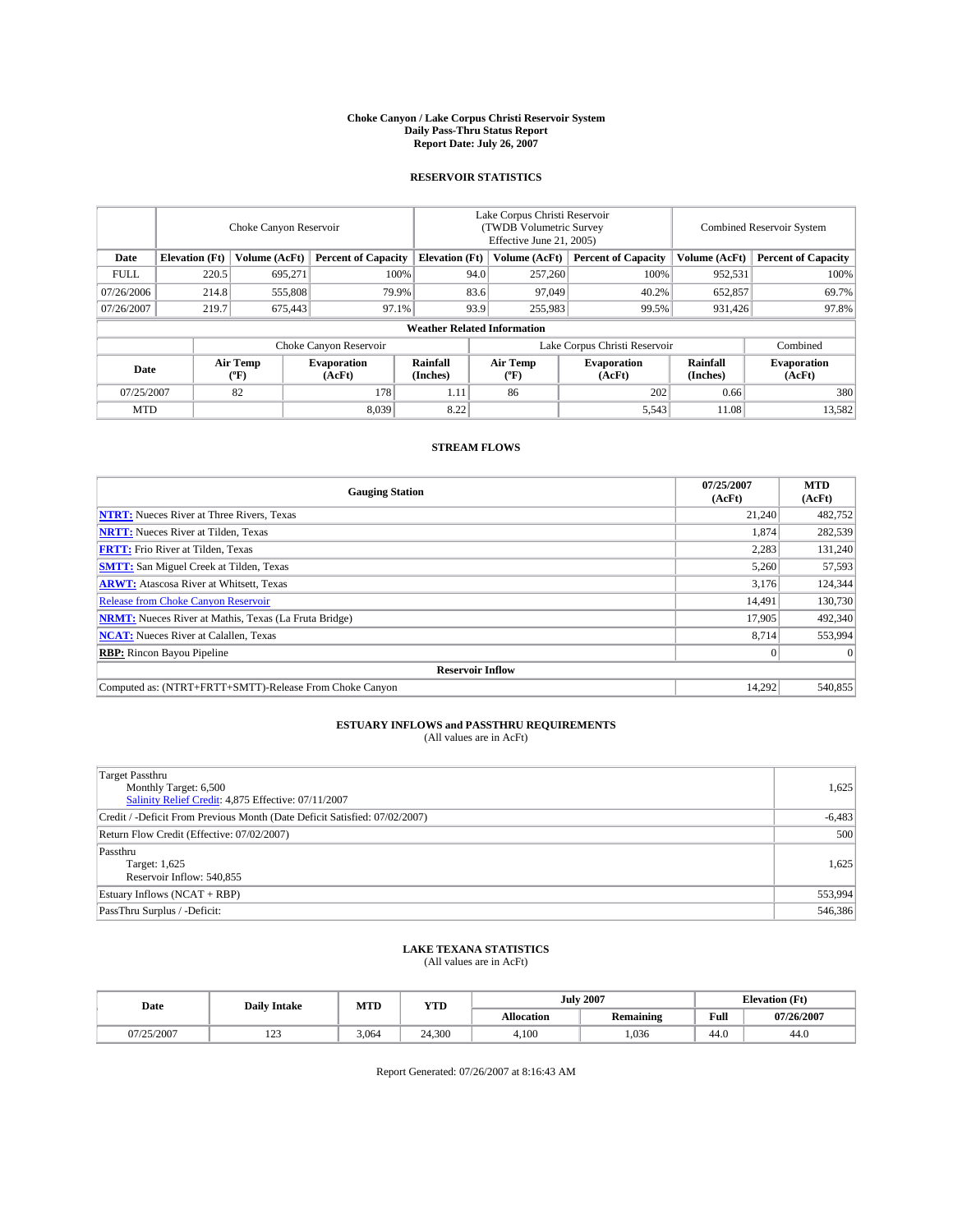#### **Choke Canyon / Lake Corpus Christi Reservoir System Daily Pass-Thru Status Report Report Date: July 27, 2007**

### **RESERVOIR STATISTICS**

|             | Choke Canyon Reservoir |                  |                              |                                    | Lake Corpus Christi Reservoir<br>(TWDB Volumetric Survey<br>Effective June 21, 2005) |                  |                               | Combined Reservoir System |                              |  |
|-------------|------------------------|------------------|------------------------------|------------------------------------|--------------------------------------------------------------------------------------|------------------|-------------------------------|---------------------------|------------------------------|--|
| Date        | <b>Elevation</b> (Ft)  | Volume (AcFt)    | <b>Percent of Capacity</b>   | <b>Elevation</b> (Ft)              |                                                                                      | Volume (AcFt)    | <b>Percent of Capacity</b>    | Volume (AcFt)             | <b>Percent of Capacity</b>   |  |
| <b>FULL</b> | 220.5                  | 695.271          |                              | 100%                               | 94.0                                                                                 | 257,260          | 100%                          | 952,531                   | 100%                         |  |
| 07/27/2006  | 214.8                  | 556,265          | 80.0%                        |                                    | 83.6                                                                                 | 96,252           | 39.9%                         | 652,517                   | 69.7%                        |  |
| 07/27/2007  | 219.7                  | 674,169          | 97.0%                        |                                    | 93.9                                                                                 | 255,619          | 99.4%                         | 929,788                   | 97.6%                        |  |
|             |                        |                  |                              | <b>Weather Related Information</b> |                                                                                      |                  |                               |                           |                              |  |
|             |                        |                  | Choke Canyon Reservoir       |                                    |                                                                                      |                  | Lake Corpus Christi Reservoir |                           | Combined                     |  |
| Date        |                        | Air Temp<br>(°F) | <b>Evaporation</b><br>(AcFt) | Rainfall<br>(Inches)               |                                                                                      | Air Temp<br>("F) | <b>Evaporation</b><br>(AcFt)  | Rainfall<br>(Inches)      | <b>Evaporation</b><br>(AcFt) |  |
| 07/26/2007  |                        | 82               | 163                          | 0.19                               |                                                                                      | 81               | 42                            | 0.13                      | 205                          |  |
| <b>MTD</b>  |                        |                  | 8,202                        | 8.41                               |                                                                                      |                  | 5,585                         | 11.21                     | 13,787                       |  |

## **STREAM FLOWS**

| <b>Gauging Station</b>                                       | 07/26/2007<br>(AcFt) | <b>MTD</b><br>(AcFt) |
|--------------------------------------------------------------|----------------------|----------------------|
| <b>NTRT:</b> Nueces River at Three Rivers, Texas             | 23,820               | 506,572              |
| <b>NRTT:</b> Nueces River at Tilden, Texas                   | 2,382                | 284,921              |
| <b>FRTT:</b> Frio River at Tilden, Texas                     | 4,427                | 135,667              |
| <b>SMTT:</b> San Miguel Creek at Tilden, Texas               | 15,146               | 72,738               |
| <b>ARWT:</b> Atascosa River at Whitsett, Texas               | 8.952                | 133,297              |
| <b>Release from Choke Canyon Reservoir</b>                   | 13,554               | 144,284              |
| <b>NRMT:</b> Nueces River at Mathis, Texas (La Fruta Bridge) | 20,247               | 512,587              |
| <b>NCAT:</b> Nueces River at Calallen, Texas                 | 15,483               | 569,477              |
| <b>RBP:</b> Rincon Bayou Pipeline                            | $\mathbf{0}$         | $\Omega$             |
| <b>Reservoir Inflow</b>                                      |                      |                      |
| Computed as: (NTRT+FRTT+SMTT)-Release From Choke Canyon      | 29.839               | 570,693              |

# **ESTUARY INFLOWS and PASSTHRU REQUIREMENTS**<br>(All values are in AcFt)

| Target Passthru<br>Monthly Target: 6,500<br>Salinity Relief Credit: 4,875 Effective: 07/11/2007 | 1,625    |
|-------------------------------------------------------------------------------------------------|----------|
| Credit / -Deficit From Previous Month (Date Deficit Satisfied: 07/02/2007)                      | $-6,483$ |
| Return Flow Credit (Effective: 07/02/2007)                                                      | 500      |
| Passthru<br>Target: 1,625<br>Reservoir Inflow: 570,693                                          | 1,625    |
| Estuary Inflows (NCAT + RBP)                                                                    | 569,477  |
| PassThru Surplus / -Deficit:                                                                    | 561,869  |

## **LAKE TEXANA STATISTICS** (All values are in AcFt)

| Date       | <b>Daily Intake</b>       | MTD   | <b>YTD</b> |                   | <b>July 2007</b>       | <b>Elevation</b> (Ft) |            |
|------------|---------------------------|-------|------------|-------------------|------------------------|-----------------------|------------|
|            |                           |       |            | <b>Allocation</b> | <b>Remaining</b>       | Full                  | 07/27/2007 |
| 07/26/2007 | 10 <sup>o</sup><br>ب سے ج | 3.187 | 24.423     | 4.100             | 01 <sup>o</sup><br>,,, | 44.0                  | 44.0       |

Report Generated: 07/27/2007 at 8:53:50 AM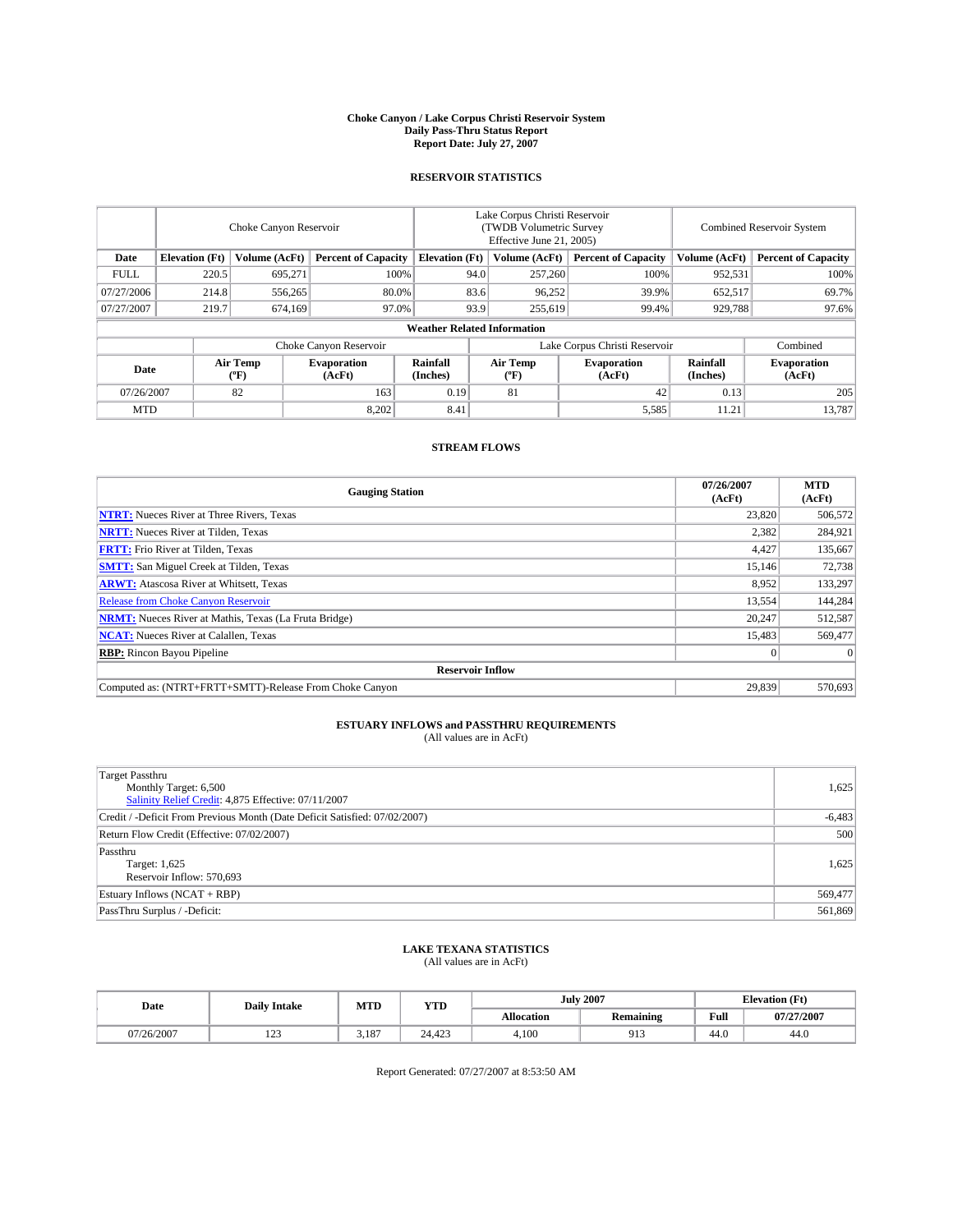#### **Choke Canyon / Lake Corpus Christi Reservoir System Daily Pass-Thru Status Report Report Date: July 28, 2007**

### **RESERVOIR STATISTICS**

|             | Choke Canyon Reservoir             |                  |                              |                       | Lake Corpus Christi Reservoir<br>(TWDB Volumetric Survey<br>Effective June 21, 2005) |                               |                              |                      | Combined Reservoir System    |  |  |
|-------------|------------------------------------|------------------|------------------------------|-----------------------|--------------------------------------------------------------------------------------|-------------------------------|------------------------------|----------------------|------------------------------|--|--|
| Date        | <b>Elevation</b> (Ft)              | Volume (AcFt)    | <b>Percent of Capacity</b>   | <b>Elevation</b> (Ft) |                                                                                      | Volume (AcFt)                 | <b>Percent of Capacity</b>   | Volume (AcFt)        | <b>Percent of Capacity</b>   |  |  |
| <b>FULL</b> | 220.5                              | 695,271          | 100%                         |                       | 94.0                                                                                 | 257,260                       | 100%                         | 952,531              | 100%                         |  |  |
| 07/28/2006  | 214.8                              | 555,808          | 79.9%                        |                       | 83.6                                                                                 | 96,479                        | 40.0%                        | 652,287              | 69.7%                        |  |  |
| 07/28/2007  | 220.0                              | 681,582          | 98.0%                        |                       | 93.9                                                                                 | 255,983                       | 99.5%                        | 937,565              | 98.4%                        |  |  |
|             | <b>Weather Related Information</b> |                  |                              |                       |                                                                                      |                               |                              |                      |                              |  |  |
|             |                                    |                  | Choke Canyon Reservoir       |                       |                                                                                      | Lake Corpus Christi Reservoir |                              |                      | Combined                     |  |  |
| Date        |                                    | Air Temp<br>(°F) | <b>Evaporation</b><br>(AcFt) | Rainfall<br>(Inches)  |                                                                                      | Air Temp<br>("F)              | <b>Evaporation</b><br>(AcFt) | Rainfall<br>(Inches) | <b>Evaporation</b><br>(AcFt) |  |  |
| 07/27/2007  |                                    | 91               | 314                          | 0.00                  |                                                                                      | 91                            | 244                          | 0.00                 | 558                          |  |  |
| <b>MTD</b>  |                                    |                  | 8,516                        | 8.41                  |                                                                                      |                               | 5,829                        | 11.21                | 14,345                       |  |  |

## **STREAM FLOWS**

| <b>Gauging Station</b>                                       | 07/27/2007<br>(AcFt) | <b>MTD</b><br>(AcFt) |
|--------------------------------------------------------------|----------------------|----------------------|
| <b>NTRT:</b> Nueces River at Three Rivers, Texas             | 26,599               | 533,171              |
| <b>NRTT:</b> Nueces River at Tilden, Texas                   | 2.561                | 287,482              |
| <b>FRTT:</b> Frio River at Tilden, Texas                     | 15,483               | 151,150              |
| <b>SMTT:</b> San Miguel Creek at Tilden, Texas               | 6,987                | 79,726               |
| <b>ARWT:</b> Atascosa River at Whitsett, Texas               | 16,495               | 149,792              |
| <b>Release from Choke Canyon Reservoir</b>                   | 10,372               | 154,655              |
| <b>NRMT:</b> Nueces River at Mathis, Texas (La Fruta Bridge) | 20,843               | 533,429              |
| <b>NCAT:</b> Nueces River at Calallen, Texas                 | 21,637               | 591,113              |
| <b>RBP:</b> Rincon Bayou Pipeline                            | $\mathbf{0}$         | $\Omega$             |
| <b>Reservoir Inflow</b>                                      |                      |                      |
| Computed as: (NTRT+FRTT+SMTT)-Release From Choke Canyon      | 38,698               | 609.391              |

# **ESTUARY INFLOWS and PASSTHRU REQUIREMENTS**<br>(All values are in AcFt)

| Target Passthru<br>Monthly Target: 6,500<br>Salinity Relief Credit: 4,875 Effective: 07/11/2007 | 1,625    |
|-------------------------------------------------------------------------------------------------|----------|
| Credit / -Deficit From Previous Month (Date Deficit Satisfied: 07/02/2007)                      | $-6,483$ |
| Return Flow Credit (Effective: 07/02/2007)                                                      | 500      |
| Passthru<br>Target: 1,625<br>Reservoir Inflow: 609,391                                          | 1,625    |
| Estuary Inflows (NCAT + RBP)                                                                    | 591,113  |
| PassThru Surplus / -Deficit:                                                                    | 583,505  |

## **LAKE TEXANA STATISTICS** (All values are in AcFt)

| Date       | <b>Daily Intake</b> | MTD   | <b>YTD</b> |                   | <b>July 2007</b> | <b>Elevation</b> (Ft) |            |
|------------|---------------------|-------|------------|-------------------|------------------|-----------------------|------------|
|            |                     |       |            | <b>Allocation</b> | <b>Remaining</b> | Full                  | 07/28/2007 |
| 07/27/2007 | 122<br>رے 1         | 3,310 | 24.546     | 4.100             | 790              | 44.0                  | 44.0       |

Report Generated: 07/28/2007 at 8:21:05 AM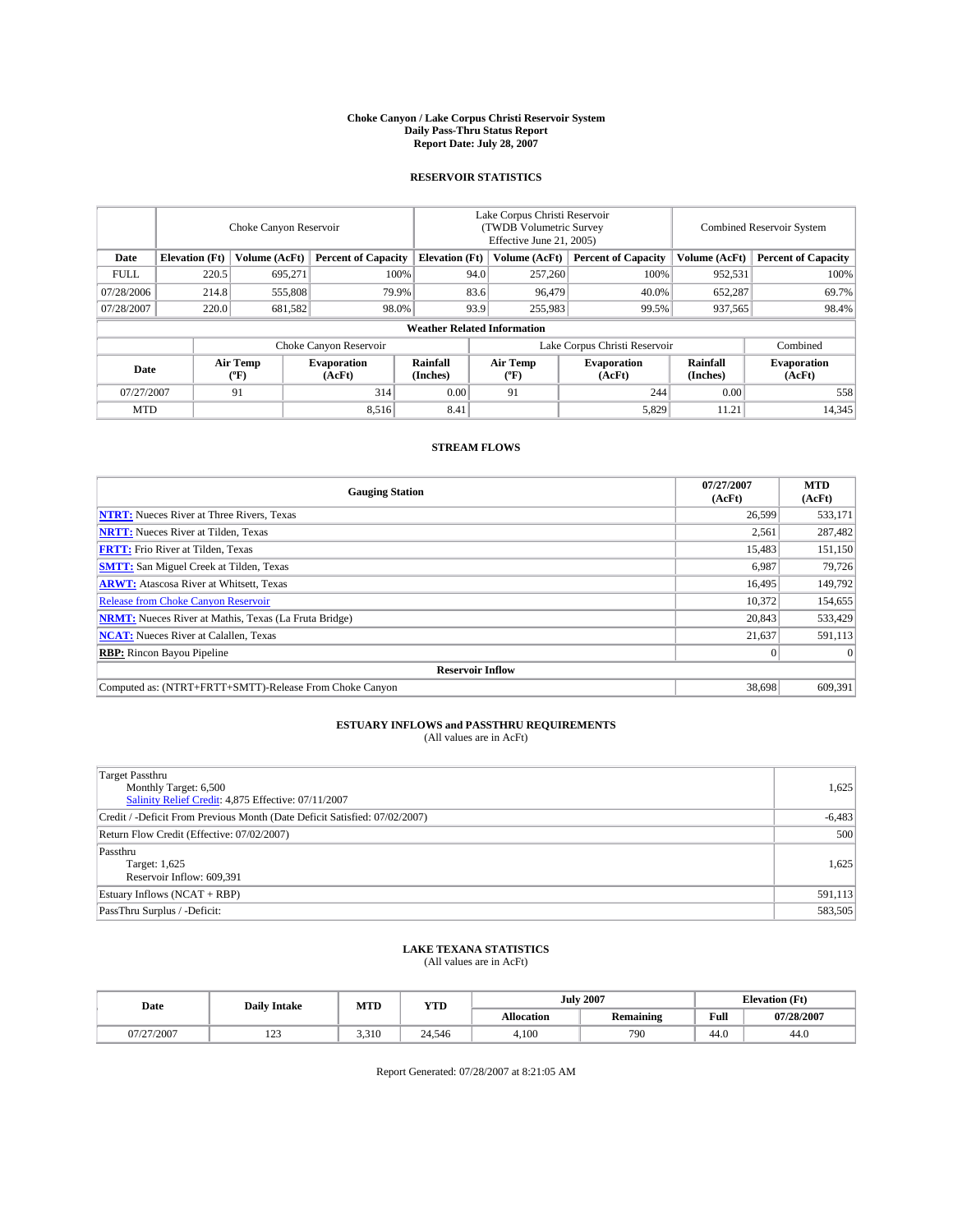#### **Choke Canyon / Lake Corpus Christi Reservoir System Daily Pass-Thru Status Report Report Date: July 29, 2007**

### **RESERVOIR STATISTICS**

|             | Choke Canyon Reservoir             |                         |                              |                       | Lake Corpus Christi Reservoir<br>(TWDB Volumetric Survey<br>Effective June 21, 2005) |                  |                              | Combined Reservoir System |                              |  |
|-------------|------------------------------------|-------------------------|------------------------------|-----------------------|--------------------------------------------------------------------------------------|------------------|------------------------------|---------------------------|------------------------------|--|
| Date        | <b>Elevation</b> (Ft)              | Volume (AcFt)           | <b>Percent of Capacity</b>   | <b>Elevation</b> (Ft) |                                                                                      | Volume (AcFt)    | <b>Percent of Capacity</b>   | Volume (AcFt)             | <b>Percent of Capacity</b>   |  |
| <b>FULL</b> | 220.5                              | 695.271                 |                              | 100%                  | 94.0                                                                                 | 257,260          | 100%                         | 952,531                   | 100%                         |  |
| 07/29/2006  | 214.8                              | 555,349                 | 79.9%                        |                       | 83.6                                                                                 | 96,025           | 39.8%                        | 651,374                   | 69.6%                        |  |
| 07/29/2007  | 220.5                              | 695,271                 | 100.0%                       |                       | 94.0                                                                                 | 256,895          | 99.9%                        | 952,166                   | 100.0%                       |  |
|             | <b>Weather Related Information</b> |                         |                              |                       |                                                                                      |                  |                              |                           |                              |  |
|             |                                    |                         | Choke Canyon Reservoir       |                       | Lake Corpus Christi Reservoir                                                        |                  |                              |                           | Combined                     |  |
| Date        |                                    | <b>Air Temp</b><br>(°F) | <b>Evaporation</b><br>(AcFt) | Rainfall<br>(Inches)  |                                                                                      | Air Temp<br>("F) | <b>Evaporation</b><br>(AcFt) | Rainfall<br>(Inches)      | <b>Evaporation</b><br>(AcFt) |  |
| 07/28/2007  |                                    | 91                      | 363                          | 0.00                  |                                                                                      | 92               | 255                          | 0.00                      | 618                          |  |
| <b>MTD</b>  |                                    |                         | 8,879                        | 8.41                  |                                                                                      |                  | 6,084                        | 11.21                     | 14,963                       |  |

## **STREAM FLOWS**

| <b>Gauging Station</b>                                       | 07/28/2007<br>(AcFt) | <b>MTD</b><br>(AcFt) |
|--------------------------------------------------------------|----------------------|----------------------|
| <b>NTRT:</b> Nueces River at Three Rivers, Texas             | 27.989               | 561,160              |
| <b>NRTT:</b> Nueces River at Tilden, Texas                   | 2.422                | 289,903              |
| <b>FRTT:</b> Frio River at Tilden, Texas                     | 27,393               | 178,543              |
| <b>SMTT:</b> San Miguel Creek at Tilden, Texas               | 2,303                | 82,028               |
| <b>ARWT:</b> Atascosa River at Whitsett, Texas               | 13,617               | 163,409              |
| <b>Release from Choke Canyon Reservoir</b>                   | 9,429                | 164,084              |
| <b>NRMT:</b> Nueces River at Mathis, Texas (La Fruta Bridge) | 21.835               | 555,264              |
| <b>NCAT:</b> Nueces River at Calallen, Texas                 | 25,607               | 616,720              |
| <b>RBP:</b> Rincon Bayou Pipeline                            | $\mathbf{0}$         | $\Omega$             |
| <b>Reservoir Inflow</b>                                      |                      |                      |
| Computed as: (NTRT+FRTT+SMTT)-Release From Choke Canyon      | 48.255               | 657,646              |

# **ESTUARY INFLOWS and PASSTHRU REQUIREMENTS**<br>(All values are in AcFt)

| <b>Target Passthru</b><br>Monthly Target: 6,500<br>Salinity Relief Credit: 4,875 Effective: 07/11/2007 | 1,625    |
|--------------------------------------------------------------------------------------------------------|----------|
| Credit / -Deficit From Previous Month (Date Deficit Satisfied: 07/02/2007)                             | $-6,483$ |
| Return Flow Credit (Effective: 07/02/2007)                                                             | 500      |
| Passthru<br>Target: 1,625<br>Reservoir Inflow: 657,646                                                 | 1,625    |
| Estuary Inflows (NCAT + RBP)                                                                           | 616,720  |
| PassThru Surplus / -Deficit:                                                                           | 609,112  |

## **LAKE TEXANA STATISTICS** (All values are in AcFt)

| Date       | <b>Daily Intake</b>       | MTD                        | <b>YTD</b> |                   | <b>July 2007</b> | <b>Elevation</b> (Ft) |            |
|------------|---------------------------|----------------------------|------------|-------------------|------------------|-----------------------|------------|
|            |                           |                            |            | <b>Allocation</b> | <b>Remaining</b> | Full                  | 07/29/2007 |
| 07/28/2007 | 10 <sup>o</sup><br>ب سے ج | $.43^\circ$<br>л.<br>J.HJJ | 24.669     | 4.100             | 667              | 44.0                  | 44.0       |

Report Generated: 07/29/2007 at 8:03:36 AM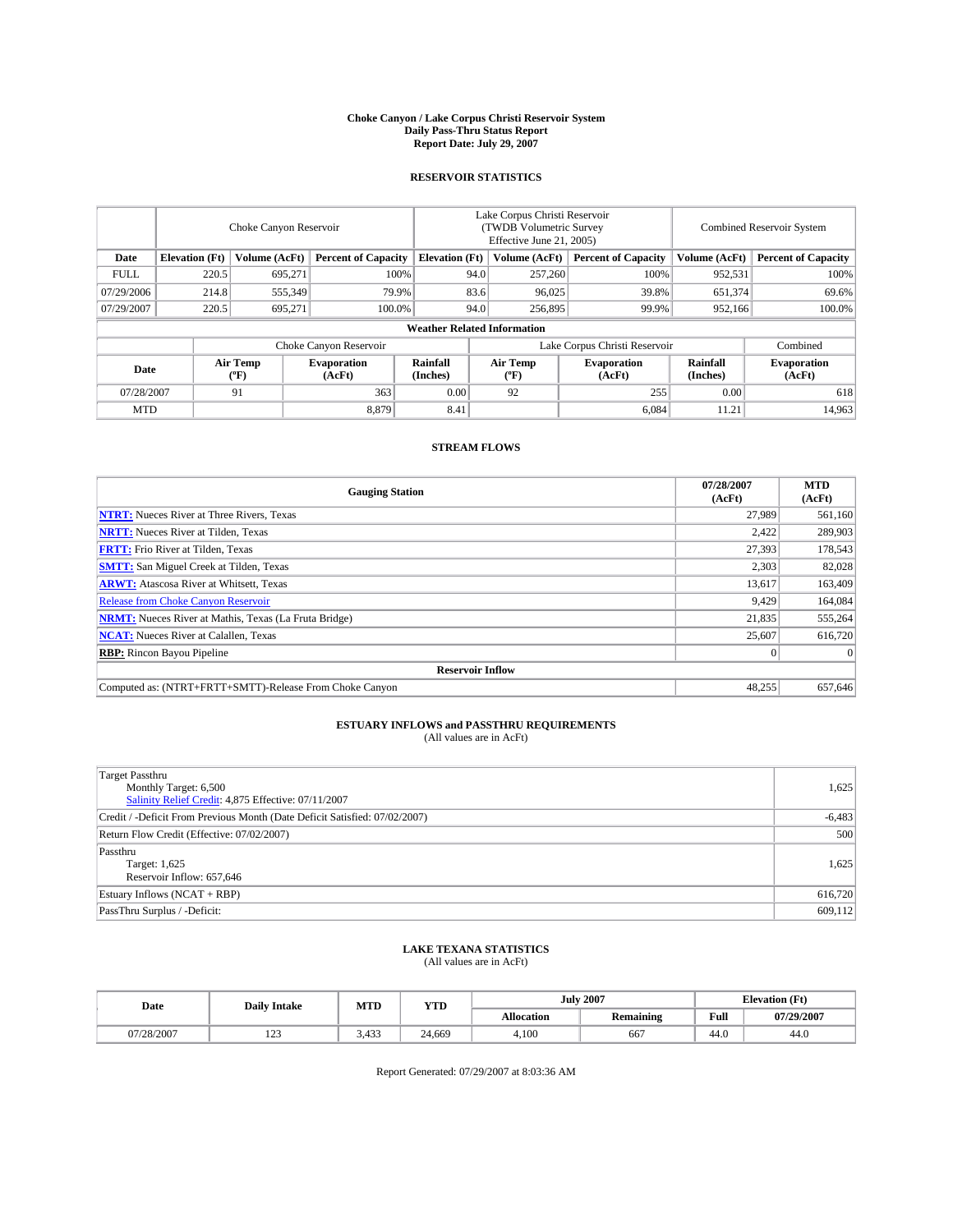#### **Choke Canyon / Lake Corpus Christi Reservoir System Daily Pass-Thru Status Report Report Date: July 30, 2007**

### **RESERVOIR STATISTICS**

|             | Choke Canyon Reservoir             |                  |                              |                       | Lake Corpus Christi Reservoir<br>(TWDB Volumetric Survey<br>Effective June 21, 2005) |                  |                              |                      | Combined Reservoir System    |  |  |
|-------------|------------------------------------|------------------|------------------------------|-----------------------|--------------------------------------------------------------------------------------|------------------|------------------------------|----------------------|------------------------------|--|--|
| Date        | <b>Elevation</b> (Ft)              | Volume (AcFt)    | <b>Percent of Capacity</b>   | <b>Elevation</b> (Ft) |                                                                                      | Volume (AcFt)    | <b>Percent of Capacity</b>   | Volume (AcFt)        | <b>Percent of Capacity</b>   |  |  |
| <b>FULL</b> | 220.5                              | 695,271          | 100%                         |                       | 94.0                                                                                 | 257,260          | 100%                         | 952,531              | 100%                         |  |  |
| 07/30/2006  | 214.8                              | 554,890          | 79.8%                        |                       | 83.5                                                                                 | 95,685           | 39.7%                        | 650,575              | 69.5%                        |  |  |
| 07/30/2007  | 220.9                              | 706.244          | 101.6%                       |                       | 94.0                                                                                 | 257,260          | 100.0%                       | 963,504              | 101.2%                       |  |  |
|             | <b>Weather Related Information</b> |                  |                              |                       |                                                                                      |                  |                              |                      |                              |  |  |
|             |                                    |                  | Choke Canyon Reservoir       |                       | Lake Corpus Christi Reservoir                                                        |                  |                              |                      | Combined                     |  |  |
| Date        |                                    | Air Temp<br>(°F) | <b>Evaporation</b><br>(AcFt) | Rainfall<br>(Inches)  |                                                                                      | Air Temp<br>("F) | <b>Evaporation</b><br>(AcFt) | Rainfall<br>(Inches) | <b>Evaporation</b><br>(AcFt) |  |  |
| 07/29/2007  |                                    | 89               | 303                          | 0.00                  |                                                                                      | 92               | 266                          | 0.02                 | 569                          |  |  |
| <b>MTD</b>  |                                    |                  | 9,182                        | 8.41                  |                                                                                      |                  | 6,350                        | 11.23                | 15,532                       |  |  |

## **STREAM FLOWS**

| <b>Gauging Station</b>                                       | 07/29/2007<br>(AcFt) | <b>MTD</b><br>(AcFt) |
|--------------------------------------------------------------|----------------------|----------------------|
| <b>NTRT:</b> Nueces River at Three Rivers, Texas             | 28.783               | 589,942              |
| <b>NRTT:</b> Nueces River at Tilden, Texas                   | 2.620                | 292,523              |
| <b>FRTT:</b> Frio River at Tilden, Texas                     | 21,637               | 200,179              |
| <b>SMTT:</b> San Miguel Creek at Tilden, Texas               | 3,533                | 85,561               |
| <b>ARWT:</b> Atascosa River at Whitsett, Texas               | 6,134                | 169,543              |
| <b>Release from Choke Canyon Reservoir</b>                   | 10.467               | 174,551              |
| <b>NRMT:</b> Nueces River at Mathis, Texas (La Fruta Bridge) | 24.019               | 579,283              |
| <b>NCAT:</b> Nueces River at Calallen, Texas                 | 26,798               | 643,517              |
| <b>RBP:</b> Rincon Bayou Pipeline                            | $\mathbf{0}$         | $\Omega$             |
| <b>Reservoir Inflow</b>                                      |                      |                      |
| Computed as: (NTRT+FRTT+SMTT)-Release From Choke Canyon      | 43.485               | 701.132              |

# **ESTUARY INFLOWS and PASSTHRU REQUIREMENTS**<br>(All values are in AcFt)

| <b>Target Passthru</b><br>Monthly Target: 6,500<br>Salinity Relief Credit: 4,875 Effective: 07/11/2007 | 1,625    |
|--------------------------------------------------------------------------------------------------------|----------|
| Credit / -Deficit From Previous Month (Date Deficit Satisfied: 07/02/2007)                             | $-6,483$ |
| Return Flow Credit (Effective: 07/02/2007)                                                             | 500      |
| Passthru<br>Target: 1,625<br>Reservoir Inflow: 701,132                                                 | 1,625    |
| Estuary Inflows (NCAT + RBP)                                                                           | 643,517  |
| PassThru Surplus / -Deficit:                                                                           | 635,909  |

## **LAKE TEXANA STATISTICS** (All values are in AcFt)

| Date       | <b>Daily Intake</b> | MTD   | <b>YTD</b> |                   | <b>July 2007</b> | <b>Elevation</b> (Ft) |            |
|------------|---------------------|-------|------------|-------------------|------------------|-----------------------|------------|
|            |                     |       |            | <b>Allocation</b> | <b>Remaining</b> | Full                  | 07/30/2007 |
| 07/29/2007 | 122<br>ل کے 1       | 3,556 | 24.792     | 4.100             | 544              | 44.0                  | 44.0       |

Report Generated: 07/30/2007 at 8:13:34 AM